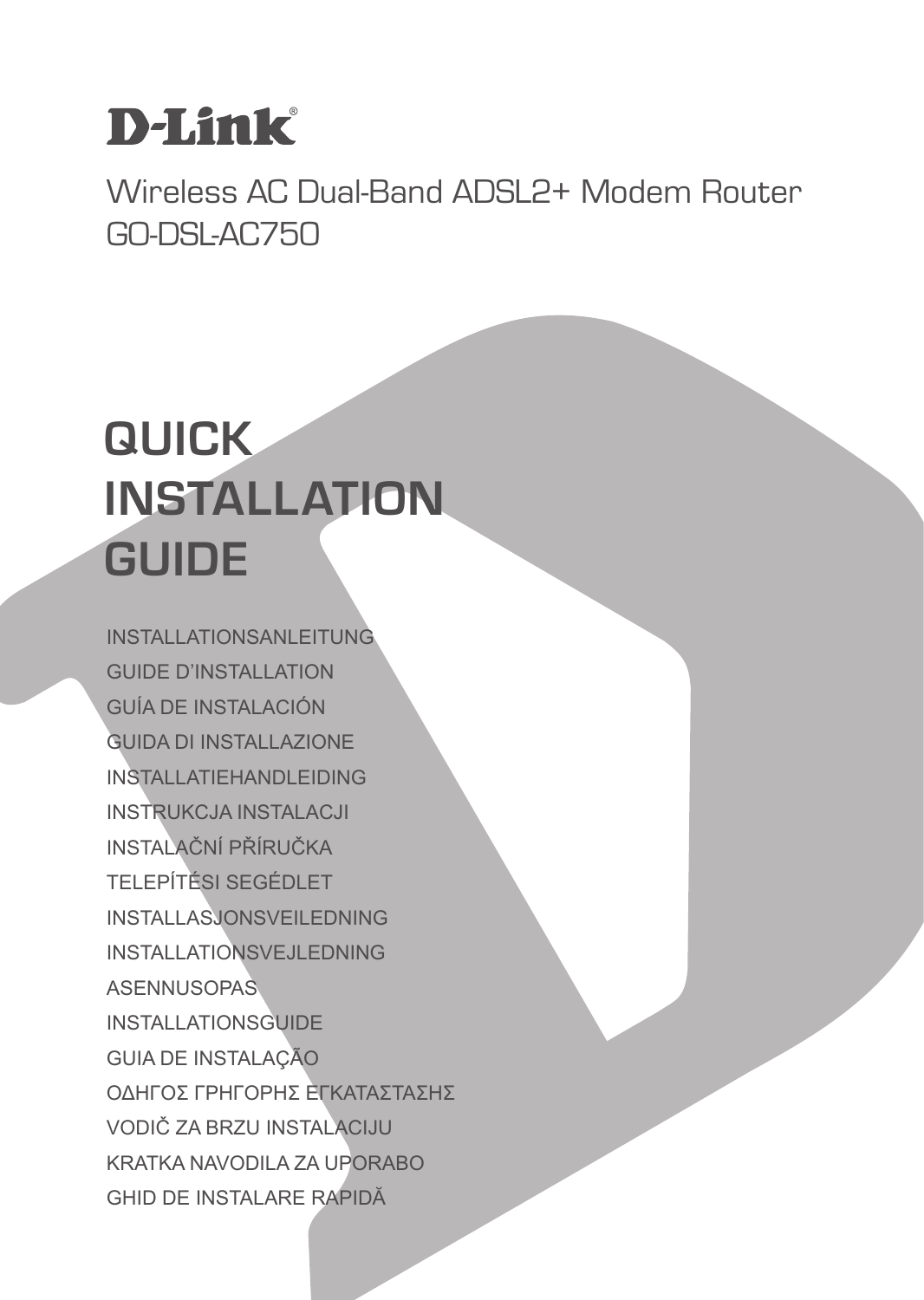# **IMPORTANT INFORMATION**

## IMPORTANT INFORMATION REGARDING YOUR INTERNET **SUBSCRIPTION**

### **USERS WHO SUBSCRIBE TO LIMITED OR "PAY AS YOU USE" BROADBAND INTERNET ACCESS.**

In the WAN configuration settings, there is a parameter called Maximum idle timer. This parameter controls how many seconds of inactivity before dropping connection to the Internet. The default setting is "0" which disables this functionality and the Internet will be connected all the time. We suggest that you should change the Maximum idle timer to "300" (5 minutes) or less if you are using a charged by the minute service.

However, please be aware this will disable your mydlink remote cloud services from working which depends on an always on connection.

### **USERS WHO SUBSCRIBE TO UNLIMITED BROADBAND INTERNET ACCESS.**

You can just leave this parameter unchanged or enable Auto-reconnect to be always online. The mydlink services will operate ideally under these conditions.

#### **TECHNICAL NOTES:**

The Maximum idle timer is only relevant if your ISP is using PPPoE connection.

## INFORMATION IMPORTANTE CONCERNANT VOTRE ABONNEMENT INTERNET

### **UTILISATEURS POSSÉDANT UN ACCÈS INTERNET HAUT DÉBIT LIMITÉ OU « PAYABLE À LA CONSOMMATION»**

Dans les paramètres de configuration du réseau étendu, recherchez celui qui s'appelle Maximum idle timer (Temps d'inactivité maximum). Il permet de définir le nombre de secondes d'inactivité avant que la connexion Internet ne soit coupée. Par défaut, il est réglé sur « 0 » (désactivé) et l'Internet reste toujours connecté. Nous suggérons de remplacer ce temps d'inactivité maximum pour « 300 » (5 minutes) maximum si vous utilisez un service décompté à la minute.

Vous devez toutefois savoir que ce réglage désactive vos services de cloud distant mydlink car ils ont besoin d'une connexion toujours active.

### **UTILISATEURS AYANT SOUSCRIT À LA FORMULE INTERNET HAUT DÉBIT ILLIMITÉ**

Vous pouvez simplement laisser ce paramètre tel quel ou activer Auto-reconnect (Reconnexion automatique) pour toujours rester en ligne. Les services mydlink fonctionneront de manière optimale dans ces conditions.

#### **REMARQUES TECHNIQUES :**

La fonction Maximum idle timer (temps d'inactivité maximum) ne s'applique que si votre FAI utilise une connexion PPPoE.

INFORMAZIONE IMPORTANTE RIGUARDANTE LA REGISTRAZIONE IN INTERNET

### **UTENTI CON ABBONAMENTO PER L'ACCESSO A INTERNET A BANDA LARGA CON LIMITAZIONI O A CONSUMO.**

Nelle impostazioni di configurazione della WAN è presente un parametro denominato Tempo massimo di inattività. Tale parametro consente di controllare il numero di secondi di inattività che devono trascorrere prima che la connessione Internet venga chiusa. L'impostazione predefinita è "0" e prevede la disabilitazione di questa funzionalità, pertanto la connessione a Internet non verrà mai chiusa. Si consiglia di impostare il parametro Tempo massimo di inattività su "300" (5 minuti) oppure su un valore inferiore se la tariffa di connessione viene addebitata al minuto.

Tenere comunque presente che con tale impostazione mydlink Cloud remoto non funzionerà perché tale servizio richiede una connessione sempre attiva.



EN

FR

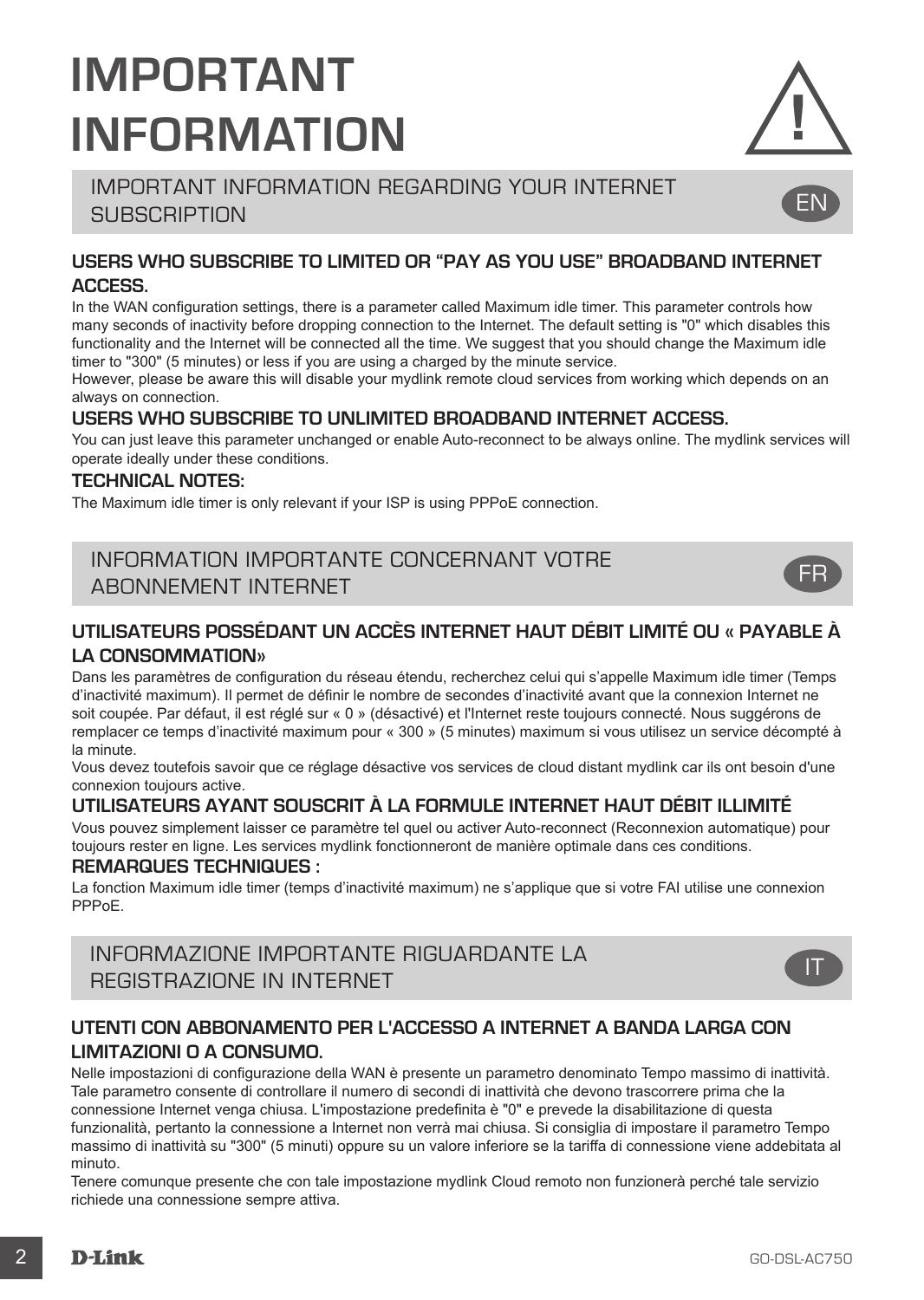### **UTENTI CON ABBONAMENTO PER L'ACCESSO A INTERNET A BANDA LARGA SENZA LIMITAZIONI.**

È possibile lasciare invariato questo parametro oppure abilitare l'opzione di riconnessione per essere sempre online. Si tratta della condizione ideale per l'utilizzo dei servizi mydlink.

#### **NOTE TECNICHE**

Il parametro Tempo massimo di inattività è pertinente solo se l'ISP utilizza la connessione PPPoE.

## INFORMACIÓN IMPORTANTE ACERCA DE LA SUBSCRIPCIÓN A INTERNET



### **USUARIOS QUE CONTRATAN UN ACCESO A INTERNET DE BANDA ANCHA LIMITADO O DE "PAGO POR USO".**

En los parámetros de configuración de WAN, existe un parámetro denominado Temporizador de tiempo de inactividad máximo. Este parámetro controla la cantidad de segundos de inactividad que deben transcurrir antes de interrumpir la conexión a Internet. El parámetro predeterminado es "0", que desactiva esta función y permite que la conexión a Internet esté activa todo el tiempo. Se recomienda cambiar el Temporizador de tiempo de inactividad máximo a "300" (5 minutos) o menos, si está utilizando un servicio con una tarifa por minuto.

No obstante, tenga en cuenta que esto desactivará el funcionamiento de los servicios de nube remotos de mydlink que dependen de una conexión siempre activada.

#### **USUARIOS QUE CONTRATAN UN ACCESO A INTERNET DE BANDA ANCHA ILIMITADO.**

Puede dejar simplemente este parámetro sin cambios o activar la Reconexión automática para estar siempre conectado. Estas son las condiciones en las que mejor funcionan los servicios de mydlink.

#### **NOTAS TÉCNICAS:**

El temporizador de tiempo de inactividad máximo solo es importante si su ISP utiliza una conexión PPPoE.

### WICHTIGE HINWEISE ZUR INTERNET-VERBINDUNG

## **TEILNEHMER MIT EINGESCHRÄNKTEM BZW. "PAY AS YOU USE" BREITBAND-INTERNETZUGANG:**

Unter den WAN-Konfigurationseinstellungen gibt es den Parameter "Maximum Idle Timer" (Maximale Leerlaufzeit). Dieser Parameter legt die Dauer der Stillstandzeit in Sekunden fest, bevor die Internetverbindung getrennt wird. Diese Funktion ist standardmäßig auf "0" gesetzt, also

deaktiviert. Dies bedeutet, dass die Internetverbindung dauerhaft aufrechterhalten wird. Wir empfehlen Ihnen, diesen Parameter auf "300" (5 Minuten) oder kürzer zu ändern, wenn Sie einen Internetzugang nutzen, bei dem nach Minuten abgerechnet wird.

Bitte beachten Sie, dass in diesem Falle Ihr mydlink Remote-Cloud-Dienst deaktiviert wird, da dieser eine ununterbrochene Verbindung benötigt.

#### **TEILNEHMER MIT UNEINGESCHRÄNKTEM BREITBAND-INTERNETZUGANG:**

Sie können diesen Parameter unverändert lassen oder die Funktion "Auto-reconnect" (Autom. Neuverbindung) aktivieren, um immer online zu sein. Die mydlink-Dienste funktionieren unter diesen Bedingungen optimal.

#### **TECHNISCHER HINWEIS:**

Die maximale Leerlaufzeit ist nur dann von Bedeutung, wenn Ihr Internetdienstanbieter eine PPPoE-Verbindung nutzt.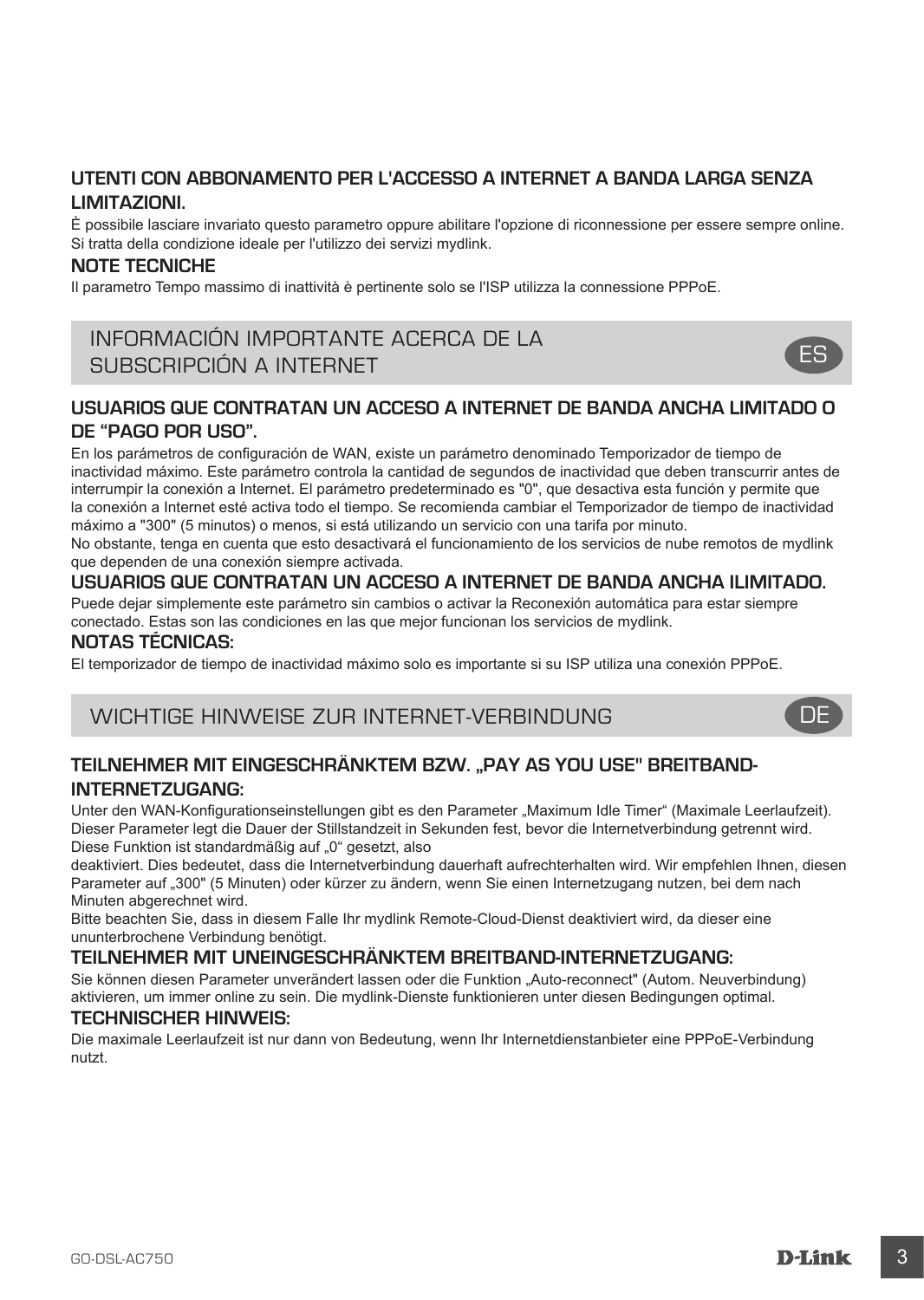# **CONTENTS OF PACKAGING**

## **CONTENTS**



**WIRELESS AC DUAL-BAND ADSL2+ MODEM ROUTER** GO-DSL-AC750

**POWER ADAPTER** ADAPTER

**ETHERNET CABLE (RJ-45 CABLE)** CONNECT THE ROUTER TO YOUR PC DURING SET-UP

## **RJ-11 PHONE CABLE**

If any of these items are missing from your packaging contact your reseller.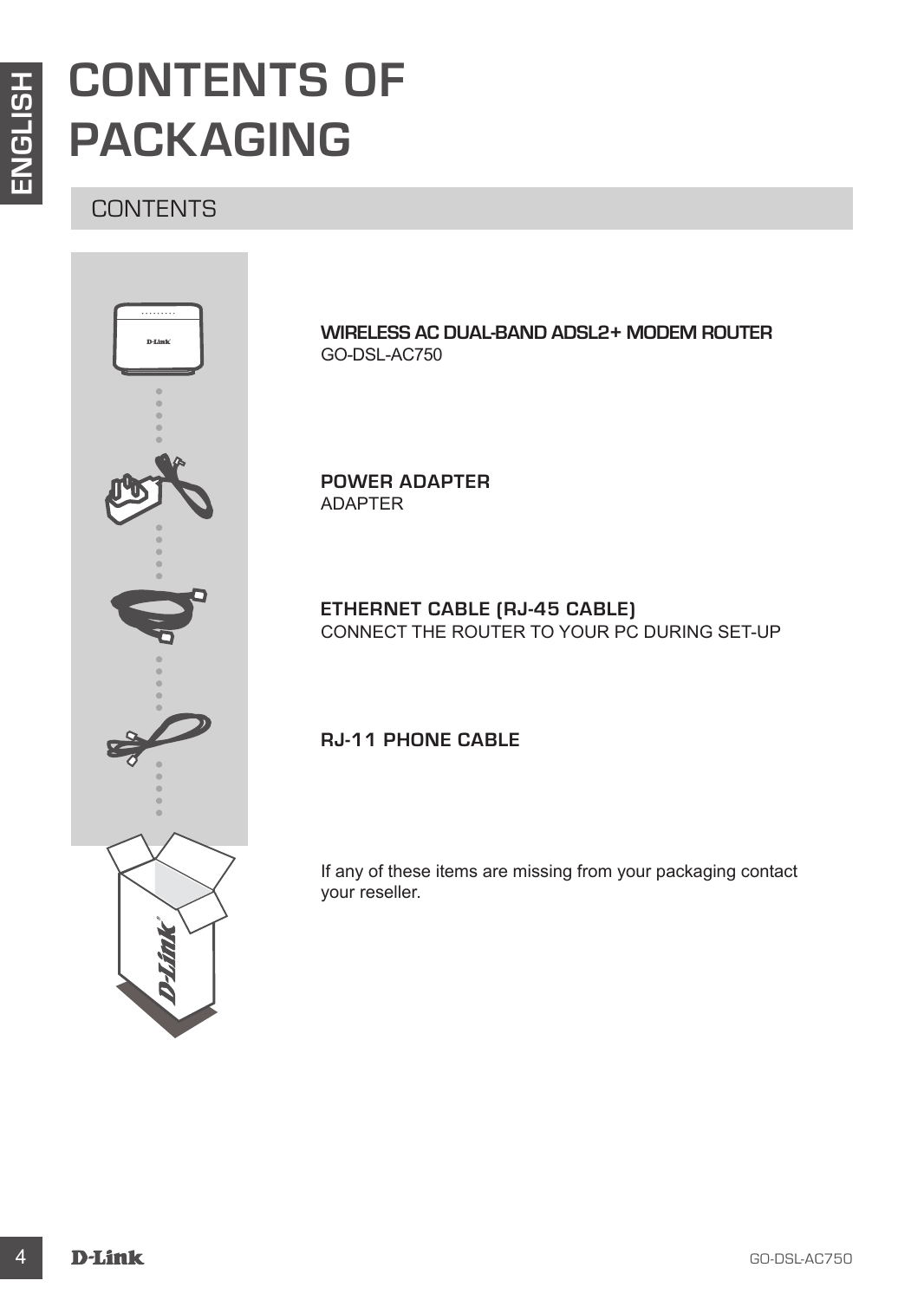# **PRODUCT SET-UP**

## DEFAULT SETTING



### **Step 1**

#### **Power Adapter Connection**

Plug the Power adapter Unit into the wall outlet and then connect the other end of it to the Power port of the router (12VDC IN). Switch on the plug point on.





Connect the Ethernet LAN cable to any (Yellow) port on the router and connect the other end to the LAN port of the PC.



#### **Step 3 DSL Port Connection**

Connect the (DSL) port of the Router, using the (gray) telephone cable to the port marked ( DSL) on the splitter. Connect the short (Line) cable attached to the splitter to connect the telephone wall socket.



### **Step 4**

From the computer you connected to the router, open a web browser and go to http://192.168.1.1. Enter admin as the User Name and Password, and you may use the Setup Wizard to configure your GO-DSL-AC750.

## ADVANCED SET-UP (ACCESS VIA IP ADDRESS)

**CHEATING**<br>
Step 1<br>
Progress Adapter Connection<br>
Progress Adapter Connection<br>
Progress and progress and progress that<br>
the *Provis* and progress the brown port of the notiet (12VDC iN) Switch<br>
The other exist of the Diver To configure GO-DSL-AC750 manually (without the set-up CD) connect your computer to the GO-DSL-AC750 using the ethernet cable provided. Then connect the power cable on the GO-DSL-AC750. The power light will display as solid green.

Then simply open a browser window and enter the IP address in the browser address field:

IP ADDRESS: http://192.168.1.1

USERNAME: admin PASSWORD: admin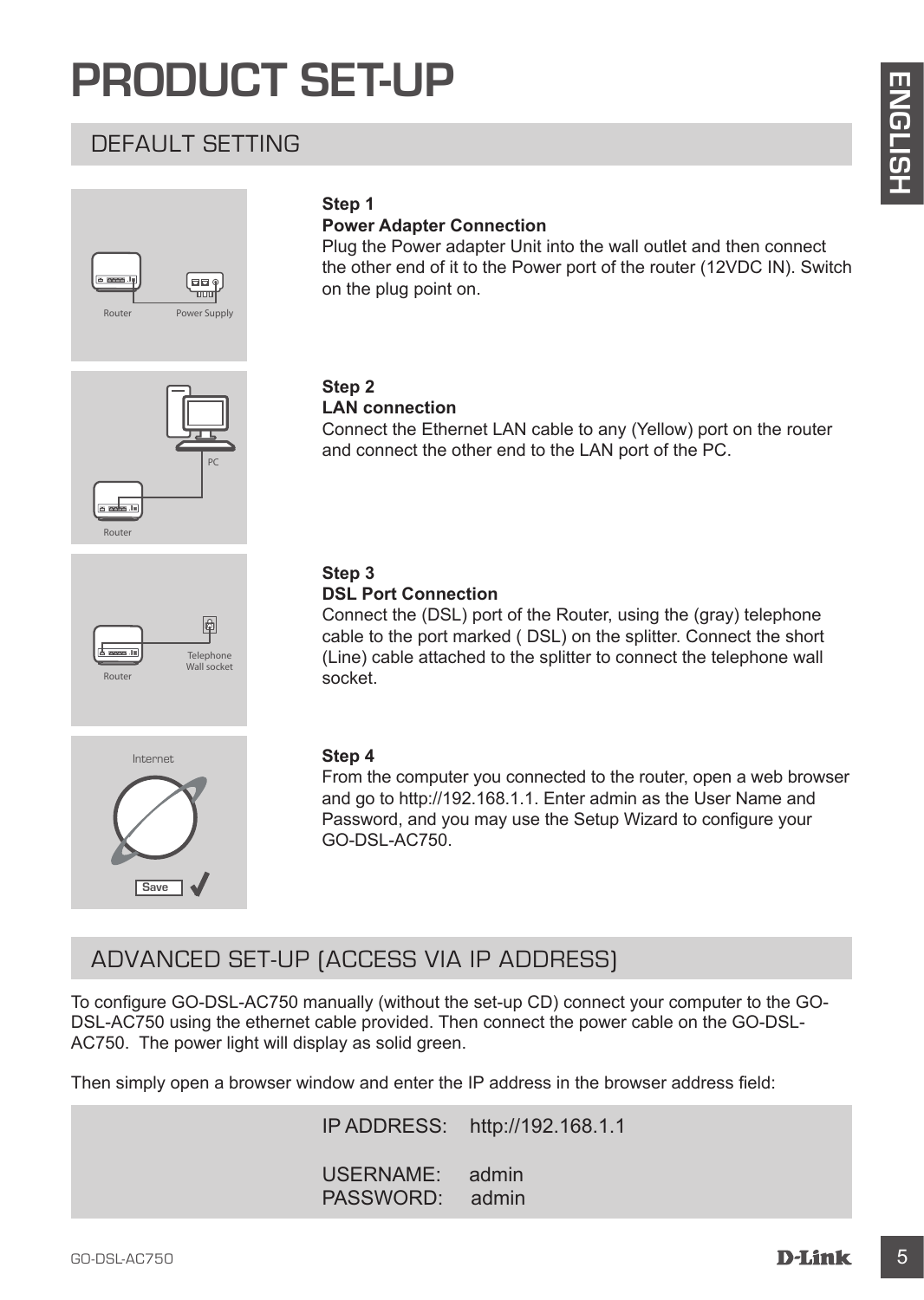# **TROUBLESHOOTING**

## SET-UP AND CONFIGURATION PROBLEMS

## **1. HOW DO I CONFIGURE MY GO-DSL-AC750 ROUTER WITHOUT THE CD, OR CHECK MY WIRELESS NETWORK NAME (SSID) AND WIRELESS ENCRYPTION KEY?**

- Connect your PC to the router using an Ethernet cable.
- Open a web browser and enter the address http://192.168.1.1
- The default username is "admin". The default password is "admin".
- If you have changed the password and can not remember it, you will need to reset the router to set the password back to "admin".

## **2. HOW DO I RESET MY GO-DSL-AC750 ROUTER TO FACTORY DEFAULT SETTINGS?**

- Ensure the router is powered on.

- Press and hold the reset button on the rear of the device for 10 seconds. Note: Resetting the router to factory default will erase the current configuration settings. To re-configure your settings, log into the router as outlined in question 1, then run the Setup Wizard.

## **3. HOW DO I ADD A NEW WIRELESS CLIENT OR PC IF I HAVE FORGOTTEN MY WIRELESS NETWORK NAME (SSID) OR WIRELESS ENCRYPTION KEY?**

- Every PC that needs to connect to the router wirelessly, you will need to ensure you use the correct Wireless Network Name (SSID) and encryption key.
- Use the web based user interface (as described in question 1 above) to check or choose your wireless settings.

- Make sure you write down these settings so that you can enter them into each wirelessly connected PC. You will find a dedicated area on the back of this document, this important information for future use.

## **4. WHY CAN I NOT GET AN INTERNET CONNECTION?**

For ADSL users please contact your ISP to make sure the service has been enabled/connected by your ISP and that your ISP username and password is correct.

### **To download the latest firmware, please refer to the website www.dlink.com**

### **To download " Link'n Print" Utility and the latest firmware, please refer to the website www. dlink.com**

## TECHNICAL SUPPORT

**EXECTS AND CONFIGURATION PROBLEMS**<br>
SET-UP AND CONFIGURATION PROBLEMS<br>
SET-UP AND CONFIGURATION PROBLEMS<br>
WIRELESS NETWORK NAME (SDD) AND WIRELESS ENCRYPTION KEY?<br>
WIRELESS NETWORK NAME (SDD) AND WIRELESS INCRYPTION KEY?<br> **United Kingdom (Mon-Fri)** , Website: http://www.dlink.com Home Wireless/Broadband 0871 873 3000 (9.00am–06.00pm, Sat 10.00am-02.00pm) Managed, Smart, & Wireless Switches, or Firewalls 0871 873 0909 (09.00am- 05.30pm) (BT 10ppm, other carriers may vary.)

**Ireland (Mon-Fri)**, Website: http://www.dlink.com All Products 1890 886 899 (09.00am-06.00pm, Sat 10.00am-02.00pm) Phone rates: €0.05ppm peak, €0.045ppm off peak times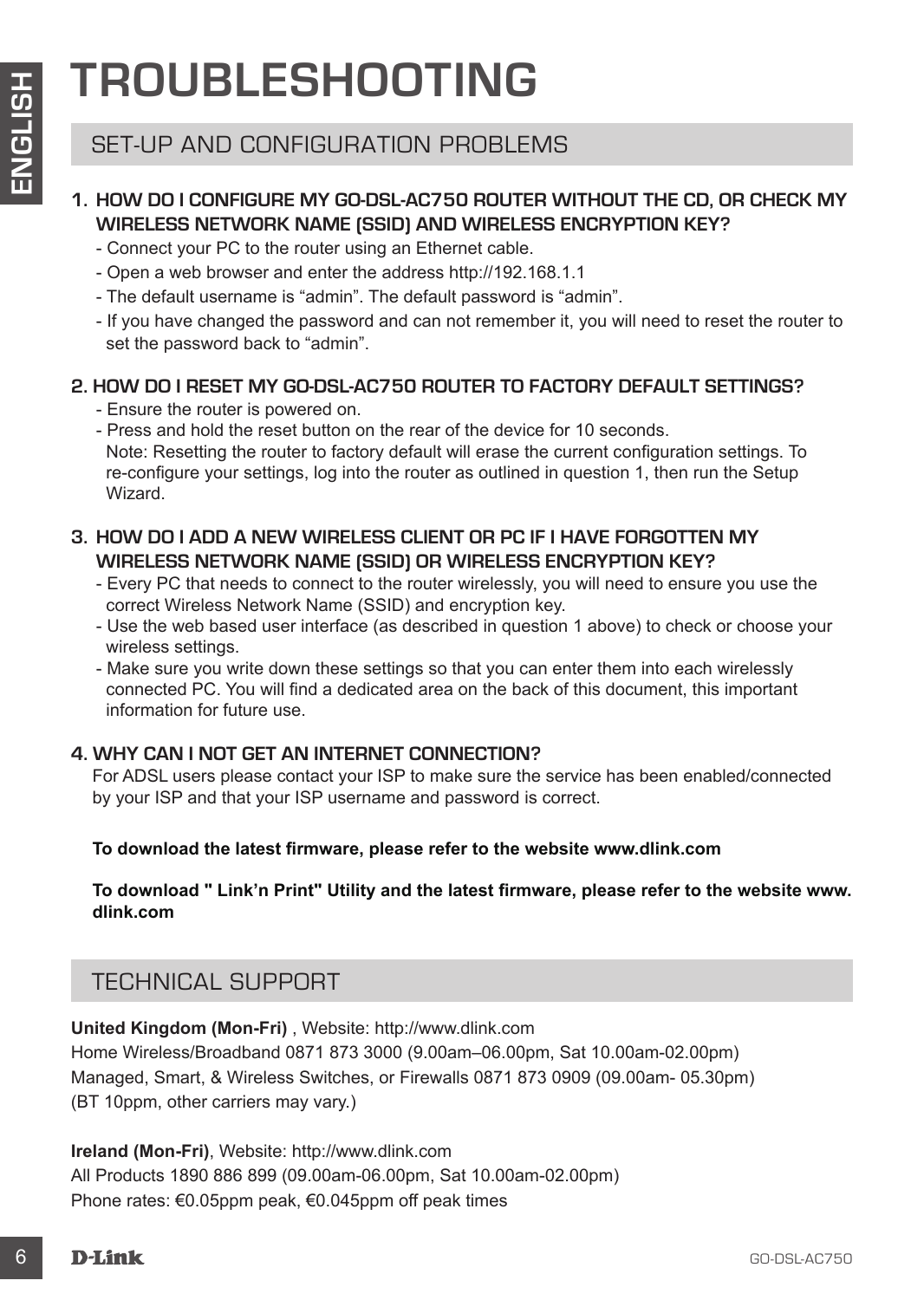# **LIEFERUMFANG**

## PACKUNGSINHALT



**WIRELESS AC DUAL-BAND ADSL2+ MODEM ROUTER** GO-DSL-AC750

**STROMADAPTER** ADAPTER

### **KAT5E ETHERNET KABEL**

STELLEN SIE SICHER, DAS DER DEN ROUTER WÄHREND DES GESAMTEN SETUP-VORGANGS AN IHREN PC ANGESCHLOSSEN IST

**RJ-11 KABEL** 

Sollte eines dieser Teile fehlen, wenden Sie sich bitte an Ihren Fachhändler.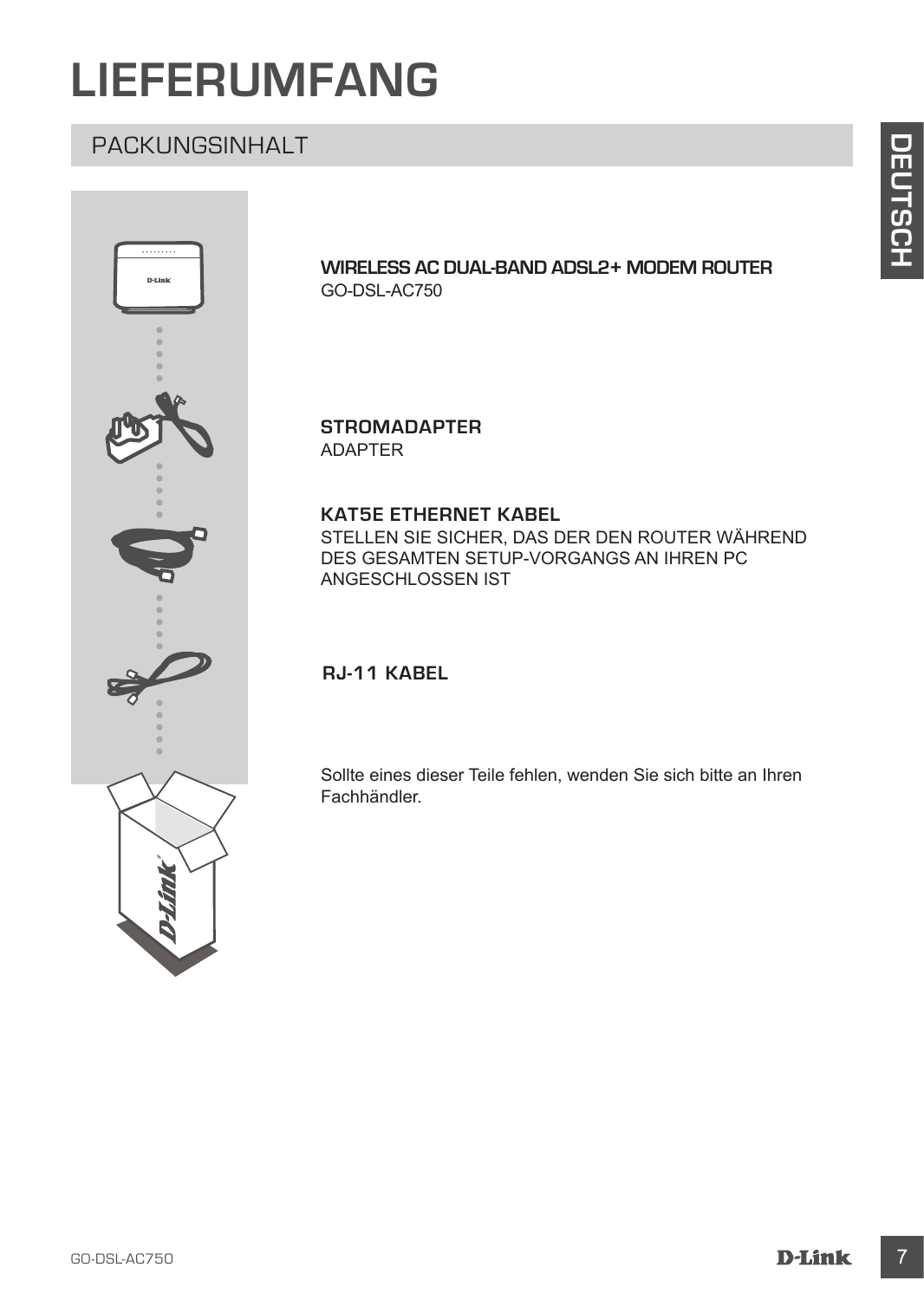# **INSTALLATION**

STANDARDEINSTELLUNG





## **Anschluss des Netzteils**

Stecken Sie das eine Ende des Netzteils in die Wandsteckdose und das andere Ende in den Power-Port des Routers (12VDC IN). Schalten Sie den Steckdosenschalter (sofern vorhanden) ein.







# **Telephone** Wall socket<br>Router



#### **Schritt 2 LAN-Verbindung**

Schließen Sie das Ethernet LAN-Kabel an einen Port des Routers (gelb gekennzeichnet) an und das andere Ende an den LAN-Port des PCs.

### **Schritt 3 DSL-Portverbindung**

Schließen Sie den (DSL) Port des Routers mithilfe des Telefonkabels (grau) an den als (DSL) gekennzeichneten Port am Splitter. Schließen Sie das am Splitter angebrachte Kurzkabel (Line) an die Telefonanschlussdose an.

#### **Schritt 4**

STANDARDEINSTELLUNG<br>
Schrift 1<br>
Anchel as Netztella<br>
Anchel as Atentalis and State Produce Post discussions of the State Produce Post discussions (2010 R)<br>
Schrift 2<br>
Comparison State Data State Consistent (Soften victoriz Öffnen Sie einen Webbrowser auf dem Computer, den Sie an den Router angeschlossen haben. Geben Sie die Adresse http://192.168.1.1 ein. Geben Sie admin als Benutzername und für das Kennwort ein. Sie können nun den Setup-Assistenten zur Konfiguration Ihres GO-DSL-AC750 verwenden.

## ERWEITERTES SETUP (ZUGRIFF ÜBER IP-ADRESSE)

Um den GO-DSL-AC750 manuell zu konfigurieren (ohne die Setup-CD), schließen Sie Ihren Computer mithilfe des im Lieferumfang enthaltenen Ethernet-Kabels an den GO-DSL-AC750 an. Schließen Sie dann das Stromkabel an den GO-DSL-AC750 an. Die Betriebsanzeige leuchtet durchgehend grün.

Öffnen Sie dann ein Browser-Fenster und geben Sie die IP-Adresse im Adressenfeld des Browsers ein:

IP-ADRESSE: http://192.168.1.1

BENUTZERNAME: admin KENNWORT: admin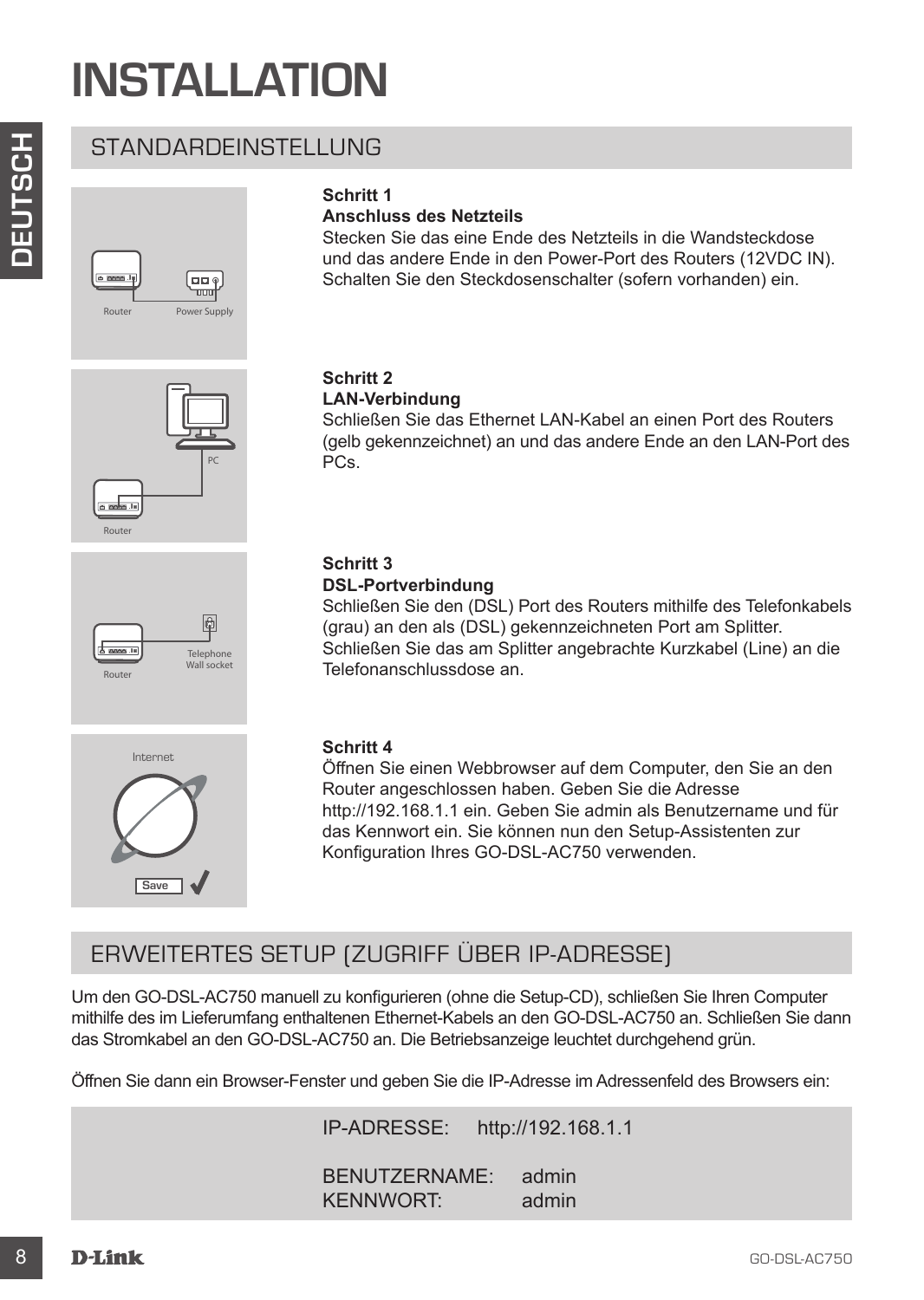# **FEHLERBEHEBUNG**

## SETUP- UND KONFIGURATIONSPROBLEME

### **1. WIE KANN ICH MEINEN GO-DSL-AC750 ROUTER OHNE DIE CD KONFIGURIEREN ODER DEN NAMEN DES DRAHTLOSEN NETZWERKS (SSID) UND DEN SCHLÜSSEL FÜR DIE DRAHTLOSE VERBINDUNG ÜBERPRÜFEN?**

- Verbinden Sie den PC über ein Ethernet-Kabel mit dem Router.
- Öffnen Sie den Webbrowser, und geben Sie die folgende IP-Adresse ein: http://192.168.1.1.
- Der Standard-Benutzername ist admin. Das Standard-Kennwort ist "admin".
- Wenn Sie das Kennwort geändert haben und Sie das neue Kennwort vergessen haben, müssen Sie den Router zurücksetzen, um anschließend das Kennwort wieder auf "admin".

### **2. WIE KANN ICH MEINEN ROUTER AUF DIE WERKSEITIGEN VOREINSTELLUNGEN ZURÜCKSETZEN?**

- Überprüfen Sie, ob der Router eingeschaltet ist.
- SETUP- UND KONFIGURATIONSPROBLEME<br>
T. WE KANN ICH MEINEN ROOBS. AC750 POUTER OHNE DIE CD KONFIGUREREN<br>
TOOR DER DEN NAMEN DES DRAHTLOSEN NETZWERKS (SSID) UND DEN SCHLUSSEL<br>
FOR DIE DRAHTLOSEN VERTAINDANCE UNDER PROFIEN ROO - Halten Sie die Reset-Taste an der Rückseite des Geräts etwa 10 Sekunden lang gedrückt. Hinweis: Wenn Sie den Router auf die werkseitigen Voreinstellungen zurücksetzen, werden alle aktuellen Konfigurationseinstellungen gelöscht. Um die Einstellungen neu zu konfigurieren, melden Sie sich wie unter Frage 1 beschrieben beim Router an und starten Sie den Setup-Assistenten.

## **3. WIE FÜGE ICH EINEN NEUEN DRAHTLOSEN CLIENT ODER PC HINZU, WENN ICH DEN NAMEN DES DRAHTLOSEN NETZWERKS (SSID) ODER DEN SCHLÜSSEL FÜR DIE DRAHTLOSE VERBINDLING VERGESSEN HABE?**

- Wenn der Name des drahtlosen Netzwerks und der Schlüssel für die drahtlose Verbindung nicht korrekt eingegeben werden, kann der jeweilige PC nicht drahtlos mit dem Router verbunden werden.
- Überprüfen oder wählen Sie die Einstellungen für den drahtlosen Betrieb über die webbasierte Benutzeroberfläche (wie unter Frage 1 beschrieben).
- Bitte notieren Sie Sich diese Einstellungen unbedingt, damit Sie diese in jeden drahtlos verbundenen PC eingeben können. Einen entsprechend zu diesem Zweck vorgesehenen Platz finden Sie auf der Rückseite dieses Dokuments.

## **4. WARUM IST ES NICHT MÖGLICH, EINE VERBINDUNG ZUM INTERNET HERZUSTELLEN?**

Wenn Sie ADSL nutzen, wenden Sie sich an Ihren Internetdiensteanbieter, um zu überprüfen, ob der Dienst aktiviert wurde (bzw. eine Verbindung zu diesem Dienst hergestellt wurde) und Ihr Benutzername sowie Ihr Kennwort korrekt sind.

**Um die aktuelle Firmware herunterzuladen, rufen Sie bitte die Website www.dlink.com auf.**

**Um das Hilfsprogramm " Link'n Print" und die neueste Firmware herunterzuladen, rufen Sie bitte die Website www.dlink.com auf**

## TECHNISCHE UNTERSTÜTZUNG

**Deutschland**: Web: http://www.dlink.com

Telefon: +49(0)1805 2787 0,14 € pro Minute Zeiten: Mo. –Fr. 09:00 – 17:30 Uhr

**Österreich**: Web: http://www.dlink.com

Telefon: +43(0)820 480084 0,116 € pro Minute Zeiten: Mo. –Fr. 09:00 – 17:30 Uhr

**Schweiz**: Web: http://www.dlink.com

Telefon: +41(0)848 331100 0,08 CHF pro Minute Zeiten: Mo. –Fr. 09:00 – 17:30 Uhr

\* Gebühren aus Mobilnetzen und von anderen Providern können abweichen.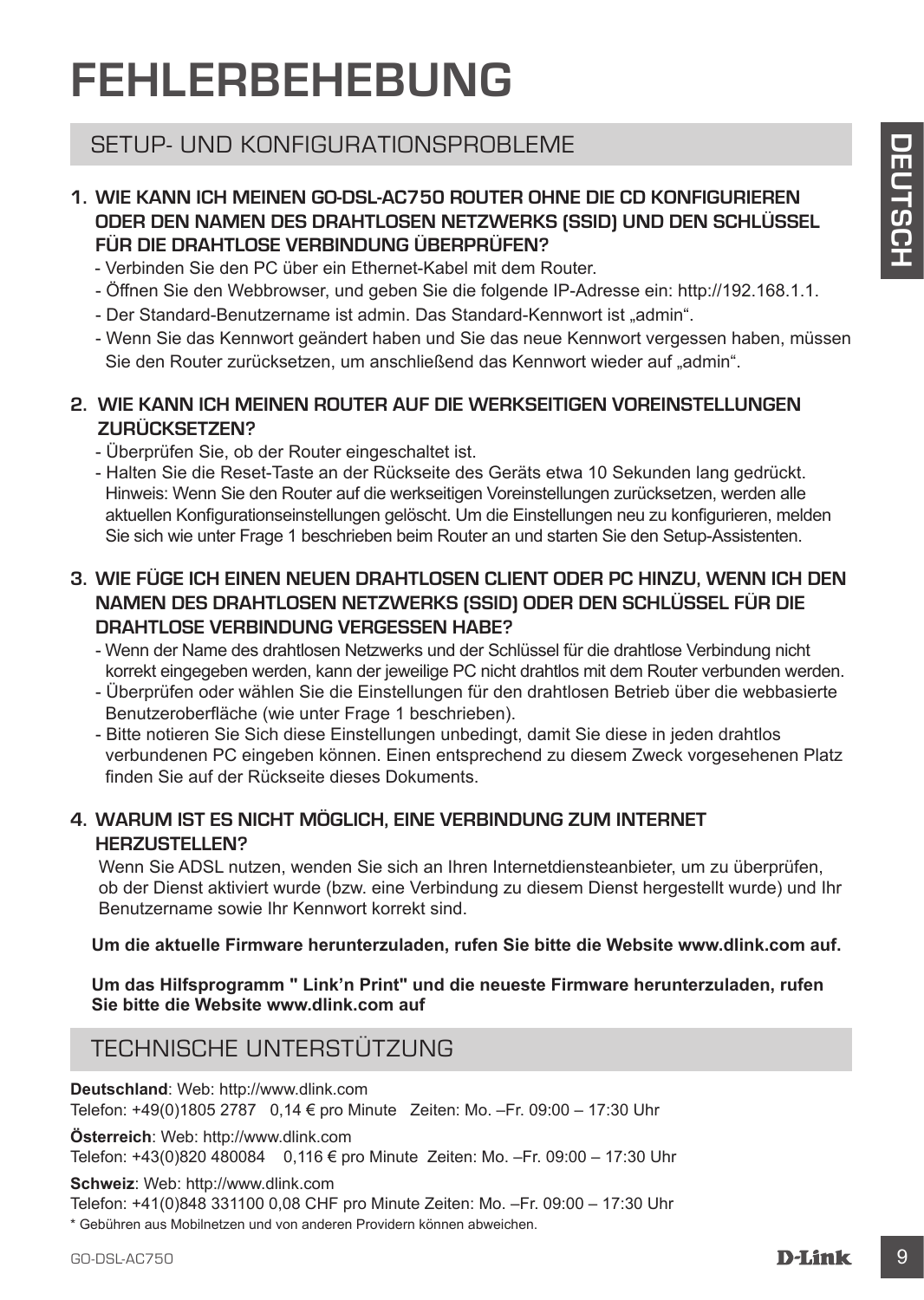# **QUE CONTIENT LA BOÎTE ?**

CONTENU



**WIRELESS AC DUAL-BAND ADSL2+ MODEM ROUTER** GO-DSL-AC750

**ADAPTATEUR SECTEUR**  ADAPTATEUR

**CÂBLE ETHERNET CATÉGORIE 5**  CONNECTEZ LE ROUTEUR AU PC PENDANT LA CONFIGURATION.

**CÂBLE RJ-11** 

Si l'un des éléments ci-dessus est manquant, veuillez contacter votre revendeur.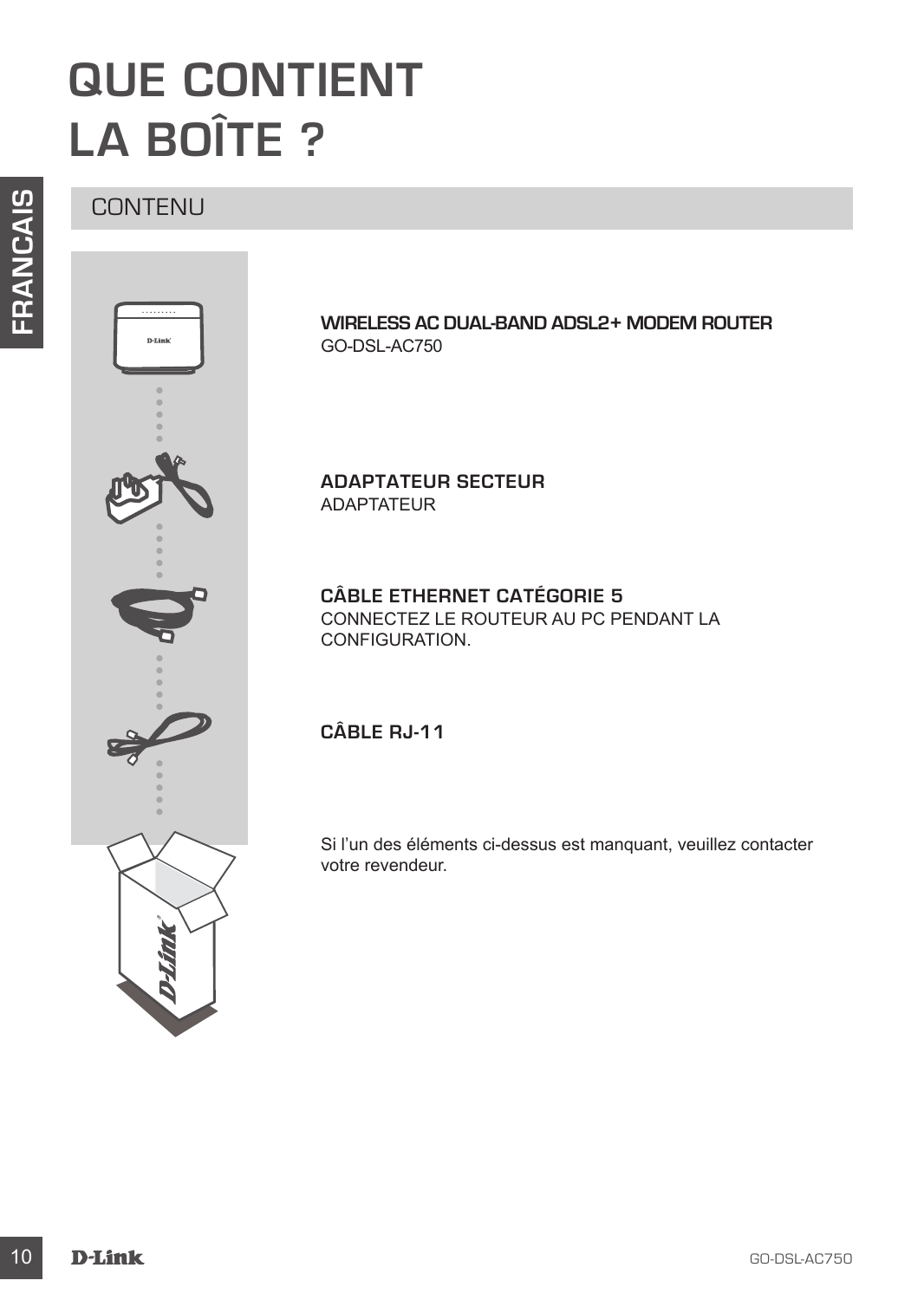# **CONFIGURATION DU PRODUIT**

## CONFIGURATION PAR DEFAUT





## **Raccordement de l'adaptateur secteur**

Branchez une extrémité de l'adaptateur secteur dans la prise murale et l'autre dans le port d'alimentation du routeur. Mettez la prise sous tension.





## **Connexion au réseau local**

Connectez le câble Ethernet à n'importe quel port (jaune) du routeur et l'autre côté au port LAN de l'ordinateur.



#### **Connexion au port DSL**

Connectez le câble gris (téléphone) au port (DSL) du routeur et au port marqué (DSL) du filtre. Connectez le câble court (ligne) du filtre à la prise téléphonique murale.



**Telephone** Wall socket<br>Router

#### **Étape 4**

Sur l'ordinateur connecté au routeur, ouvrez un navigateur Web, puis saisissez http://192.168.1.1. Saisissez admin dans les champs User Name (Nom d'utilisateur) et Password (Mot de passe) ou utilisez l'Assistant de configuration pour configurer votre GO-DSL-AC750.

## CONFIGURATION AVANCÉE (ACCÈS VIA ADRESSE IP)

Earth **Controlled Fatherists (and Fatherists and Fatherists (and Fatherists and Fatherists and Fatherists and Fatherist Controlled Fathering Controlled Fathering Controlled Fathering Controlled Fathering Controlled Fatheri** Pour configurer manuellement le GO-DSL-AC750 (sans le CD de configuration), connectez votre ordinateur au GO-DSL-AC750 à l'aide du câble Ethernet fourni. Raccordez ensuite le câble d'alimentation au GO-DSL-AC750. Le voyant d'alimentation s'allume en vert.

Ouvrez ensuite une fenêtre du navigateur et entrez l'adresse IP dans le champ d'adresse du navigateur.

ADRESSE IP: http://192.168.1.1

NOM D'UTILISATEUR: admin MOT DE PASSE: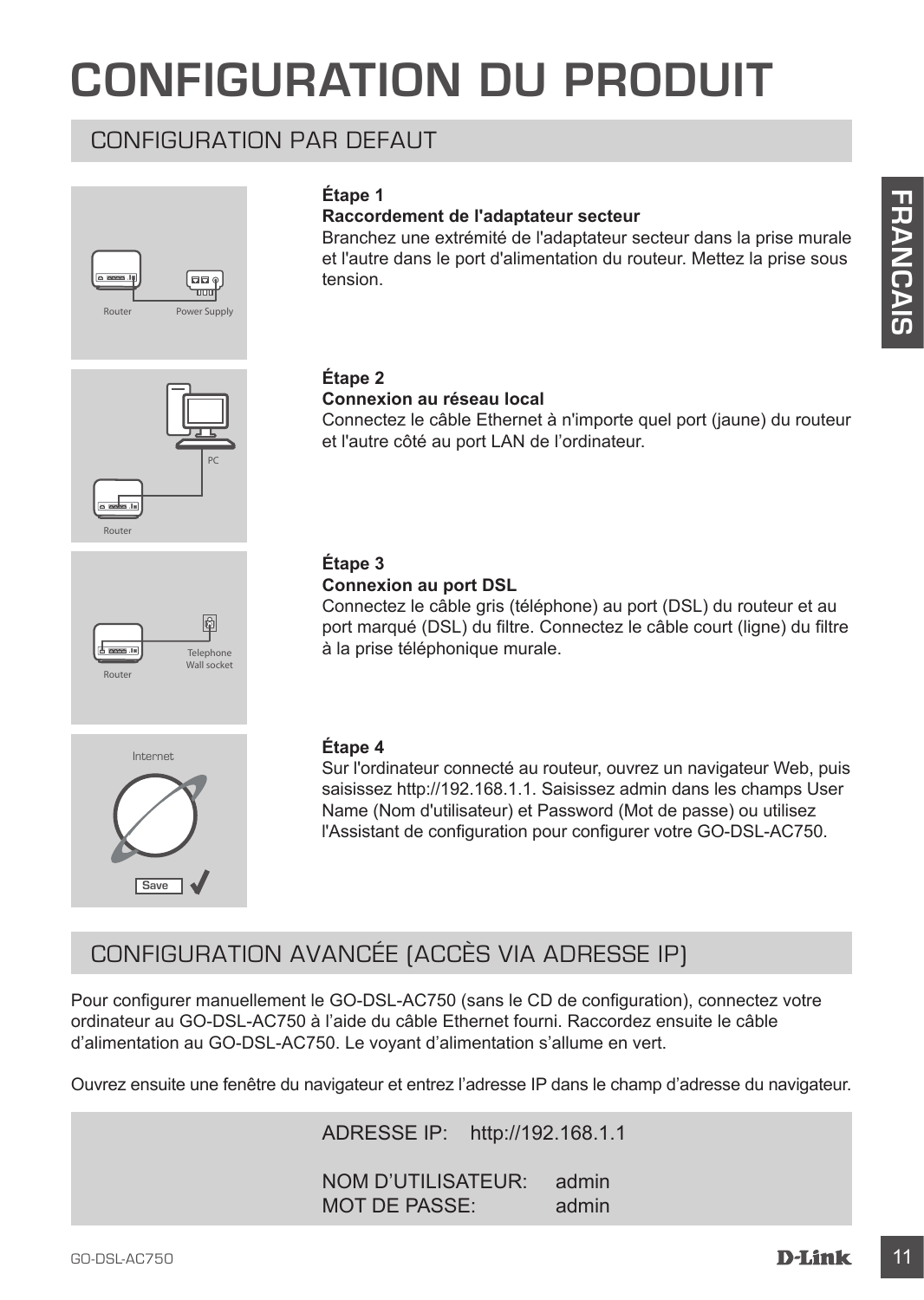# **DÉPANNAGE**

## PROBLÈMES D'INSTALLATION ET DE CONFIGURATION

## **1. COMMENT CONFIGURER MON ROUTEUR GO-DSL-AC750 SANS LE CD, OU VÉRIFIER LE NOM DE MON RÉSEAU SANS FIL (SSID) ET LA CLÉ D'ENCRYPTION SANS FIL ?**

- Connectez votre PC sur le routeur à l'aide d'un câble Ethernet.
- Ouvrez votre navigateur web et entrez l'adresse http://192.168.1.1
- Le nom par défaut est 'admin'. Le mot de passe est 'admin'
- Si vous avez changé le mot de passe et que vous ne vous en souvenez plus, vous devrez faire un reset du routeur pour récupérer le mot de passe est 'admin'.

### **2. FAIRE UN RESET DU ROUTEUR POUR LE REMETTRE EN CONFIGURATION USINE?**

- Assurez-vous que le routeur est alimenté électriquement.
- 12 COMMENT CONFIGUER MON ROUTEUR GOGELACT250 SANS ELE CO, OU VERIFIER<br>
Comedia veriva de Sin de Varia Veriva de Sin de Varia Veriva de Sin de Varia Veriva de Varia Veriva de Varia Veriva de Varia Veriva de Varia Veriva de - Appuyez sur le bouton reset à l'arrière du produit pendant 10 secondes. Attention : Faire un reset du routeur en configuration usine effacera les paramètres de configuration actuels. Pour reconfigurer le routeur, reportez-vous au point 1 et lancez l'assistant de configuration.
	- **3. COMMENT AJOUTER UN NOUVEAU CLIENT OU PC SANS FIL SI J'AI PERDU LE NOM DE MON RÉSEAU SANS FIL (SSID) OU LA CLÉ D'ENCRYPTION SANS FIL ?**
		- Chaque PC devant se connecter en sans fil sur le routeur doit être configuré avec le même nom de réseau sans fil (SSID) et la même clé d'encryption sans fil que ceux configurés sur le routeur. - Utilisez l'interface de configuration du routeur (voir point 1) pour vérifier ou configurer vos
		- paramètres sans fil.
		- Veillez à noter ces paramètres afin de pouvoir les introduire dans chaque PC connecté sans fil. Vous trouverez une zone prévue à cet effet au dos de ce document. Ces informations sont importantes et seront réutilisées ultérieurement.

### **4. MA CONNEXION INTERNET NE PEUT S'ÉTABLIR !**

Merci aux utilisateurs de l'ADSL de contacter votre FAI pour vous assurer que la ligne est ouverte et vérifier que le nom et le mot de passe Internet sont corrects.

#### **Pour télécharger la dernière version du microprogramme, consultez le site Internet www.dlink.com**

**Pour télécharger l'utilitaire « Link'n Print » et la dernière version du microprogramme, consultez le site Internet www.dlink.com**

## ASSISTANCE TECHNIQUE

Assistance technique D-Link sur internet: http://www.dlink.com Assistance technique D-Link par téléphone : 01 76 54 84 17 Du lundi au vendredi de 9h à 19h (hors jours fériés)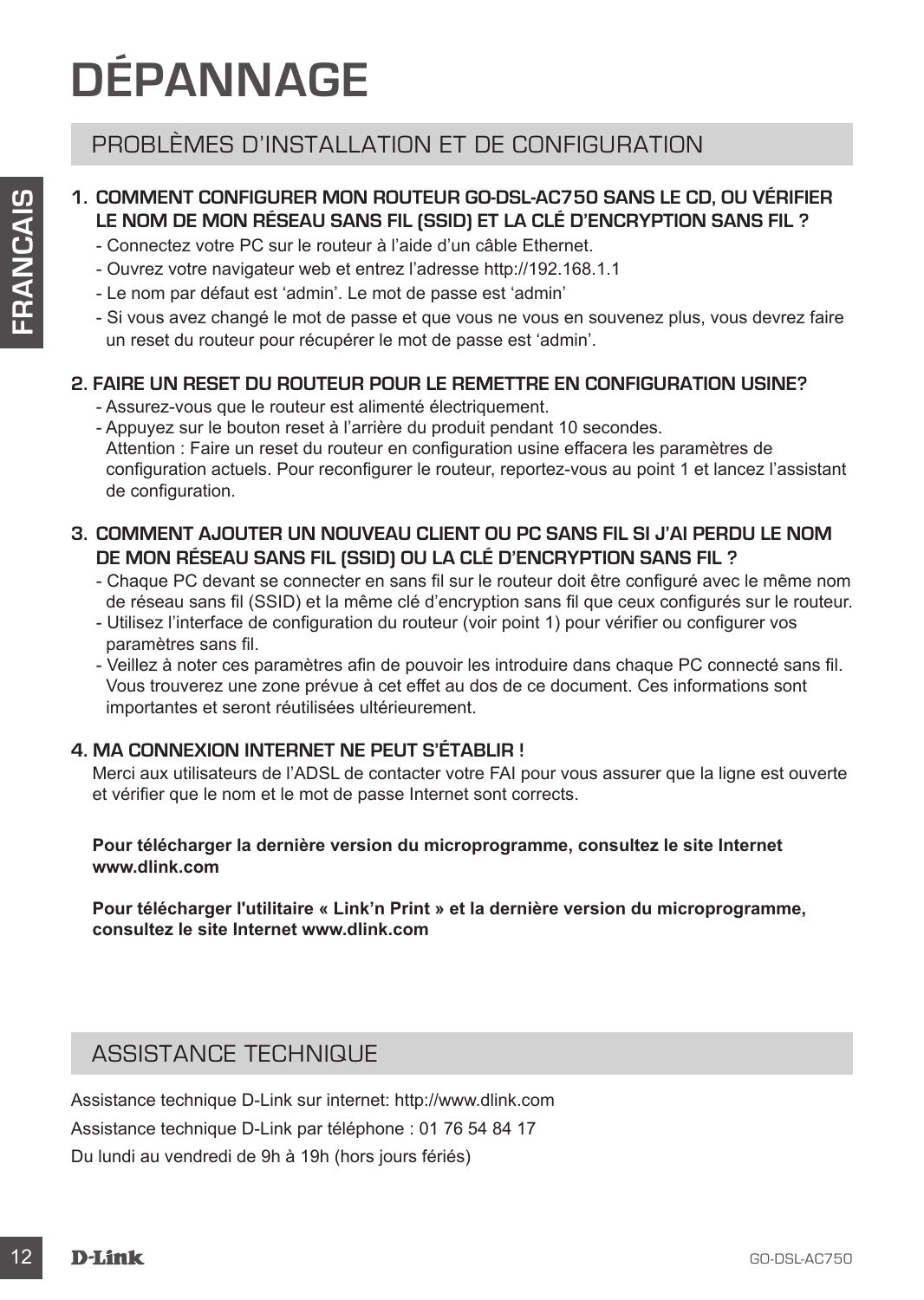# **CONTENIDO DEL PAQUETE**

## **CONTENIDO**



**WIRELESS AC DUAL-BAND ADSL2+ MODEM ROUTER** GO-DSL-AC750

**ADAPTADOR DE ALIMENTACIÓN DE**  ADAPTADOR

**CABLE ETHERNET CAT5** CONECTE EL ROUTER AL PC DURANTE LA INSTALACIÓN

**CABLE RJ-11**

Si falta alguno de estos componentes, contacte con el proveedor.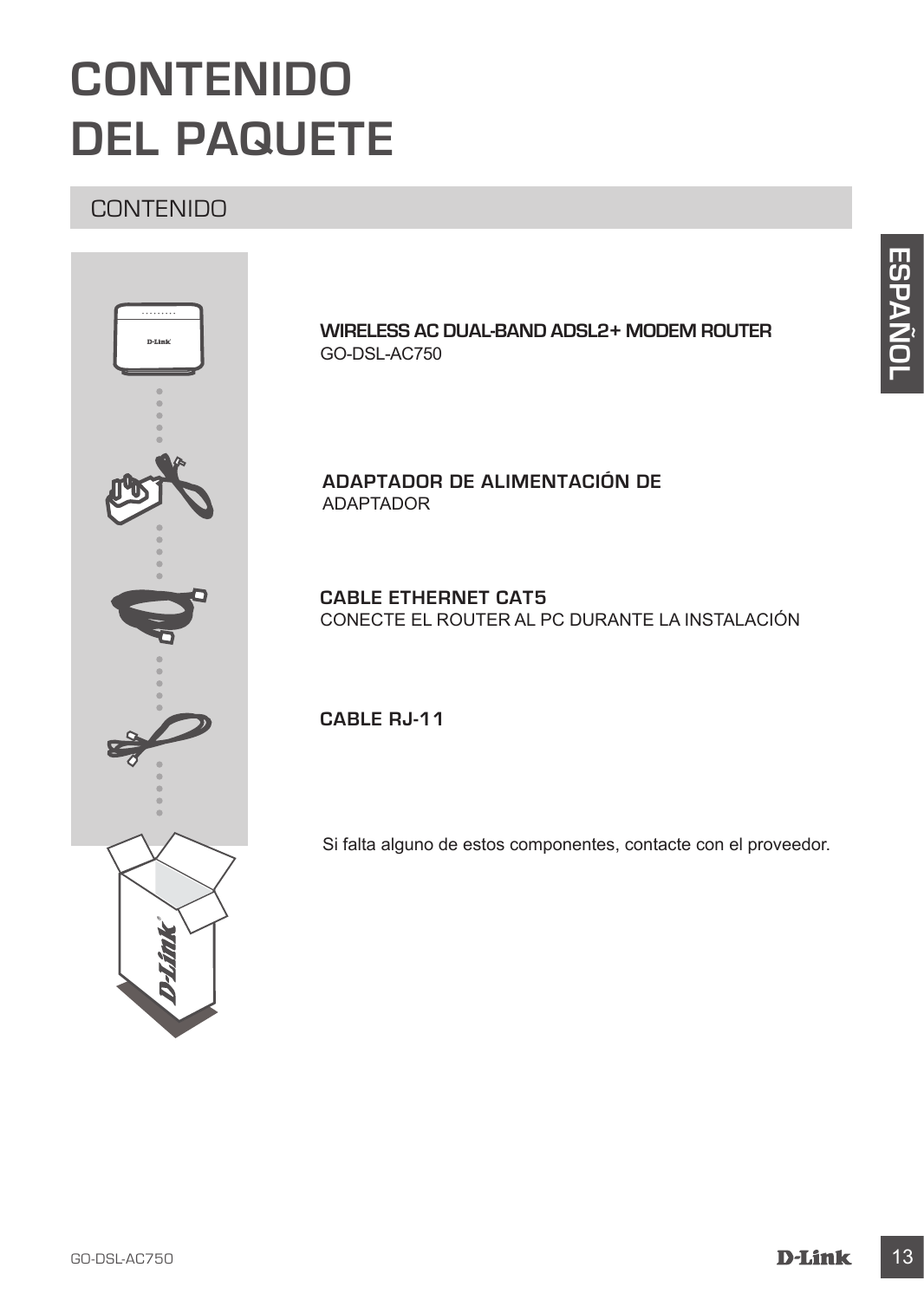# **CONFIGURACIÓN DEL PRODUCTO**

## CONFIGURACIÓN PREDETERMINADA





Router



## **Paso 1**

#### **Conexión del adaptador de alimentación**

Enchufe la unidad del adaptador de alimentación en la toma de pared y, a continuación, conecte el otro extremo en el puerto de alimentación del router (ENTRADA de CC 12 V). Encienda el punto de enchufe.

## **Paso 2**

#### **Conexión de LAN**

Conecte el cable de LAN Ethernet a cualquier puerto (amarillo) del router y conecte el otro extremo al puerto de LAN del equipo.

### **Paso 3**

#### **Conexión del puerto DSL**

**Example a** control on concerte to boto externo en a period o series and the control of the control of the control of the control of the control of the control of the control of the control of the control of the control o Conecte el puerto (DSL) del router utilizando el cable de teléfono (gris) en el puerto marcado (DSL) del discriminador. Conecte el cable corto (línea) adjunto al discriminador para conectar la toma de pared del teléfono.

#### **Paso 4**

Desde el ordenador que ha conectado al router, abra un explorador de web y vaya a http://192.168.1.1. Introduzca admin como Nombre de usuario y Contraseña y podrá utilizar el asistente de configuración para configurar el GO-DSL-AC750.

## CONFIGURACIÓN AVANZADA (ACCESO A TRAVÉS DE LA DIRECCIÓN IP)

Para configurar manualmente el GO-DSL-AC750 (sin el CD de configuración) conecte el ordenador al GO-DSL-AC750 utilizando el cable ethernet suministrado. A continuación, conecte el cable de alimentación al GO-DSL-AC750. La luz de alimentación aparecerá en verde continuo.

A continuación, simplemente abra una ventana del explorador e introduzca la dirección IP en el campo de dirección del explorador:

DIRECCIÓN IP: http://192.168.1.1

NOMBRE DE USUARIO: admin CONTRASEÑA: admin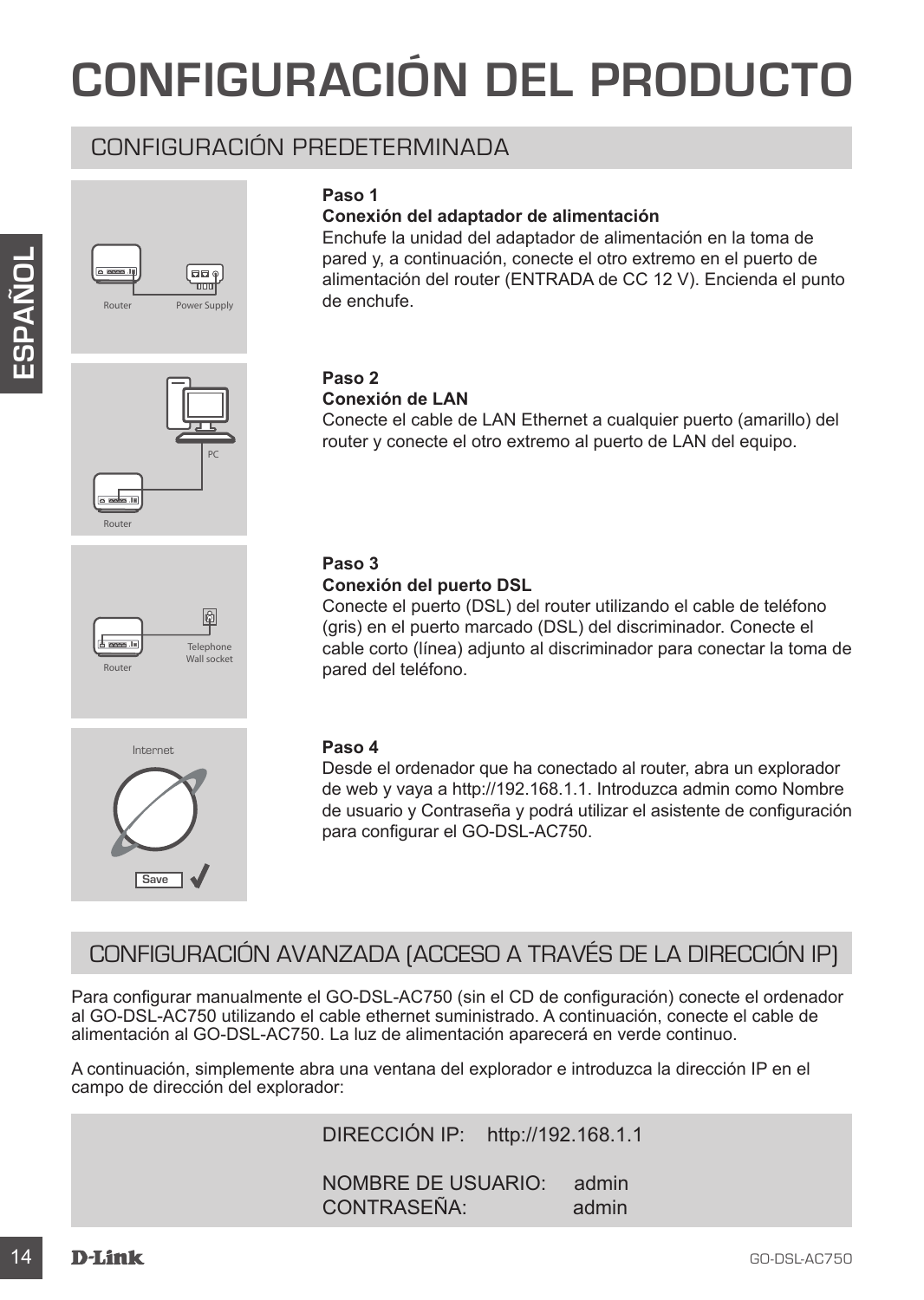# **SOLUCIÓN DE PROBLEMAS**

## PROBLEMAS DE INSTALACIÓN Y CONFIGURACIÓN

## **1. ¿CÓMO CONFIGURO MI ROUTER GO-DSL-AC750 SIN EL CD-ROM, O COMPRUEBO MI NOMBRE DE RED INALÁMBRICA (SSID) Y LA CLAVE DE ENCRIPTACIÓN INALÁMBRICA?**

- Conecte el PC al router por medio del cable Ethernet.
- Abra el navegador web y escriba la dirección http://192.168.1.1.
- El nombre de usuario por defecto es «admin». La clave de acceso por defecto es «admin».
- Si en algún momento ha cambiado la clave de acceso y no la recuerda, tendrá que restablecer en el router los parámetros por defecto para que la clave de acceso vuelva a ser «admin».

## **2. ¿CÓMO RESTABLEZCO EN EL ROUTER LOS PARÁMETROS POR DEFECTO?**

- Asegúrese de que el router está encendido.
- Pulse el botón de Reset, que se encuentra en la parte posterior del dispositivo, y manténgalo pulsado durante 10 segundos.

Nota: Al restablecer en el router los parámetros por defecto, se borrarán los parámetros de configuración actuales. Para configurar de nuevo sus parámetros, entre en el sistema del router —como se ha descrito en la pregunta 1— y luego ejecute el asistente de configuración.

## **3. ¿CÓMO AÑADO UN NUEVO CLIENTE INALÁMBRICO O UN PC SI HE OLVIDADO MI NOMBRE DE RED INALÁMBRICA (SSID) O LA CLAVE DE ENCRIPTACIÓN INALÁMBRICA?**

- Para cada PC que tenga que conectar al router en modo inalámbrico, debe asegurarse de que usa el nombre de red inalámbrica (SSID) y la clave de encriptación correctos.
- Use la interfaz de usuario basada en web (como se ha descrito anteriormente en la pregunta 1) para elegir sus parámetros inalámbricos.
- Channel PC all rotate per medio del cable Elbennett<br>
 Channel all ravegador web y seroiba da disencido http://192.168.1.1<br>
 Eli nombre de usuario por defecto es «admin». La disence de escesso por defecto es «admin».<br>
-- Asegúrese de escribir estos parámetros, para poder introducirlos en cada PC conectado de forma inalámbrica. Encontrará una zona específica en el dorso de este documento para guardar esta información importante para poder utilizarla en el futuro.

## **4. ¿POR QUÉ NO CONSIGO ESTABLECER UNA CONEXIÓN A INTERNET?**

Los usuarios de un ISP de ADSL deben contactar con su ISP para asegurarse de que les han habilitado o conectado el servicio y que su nombre de usuario y clave de acceso son correctos.

## **Para descargar el último firmware, consulte el sitio web www.dlink.com**

**Para descargar la utilidad "Link'n Print" y el último firmware, consulte el sitio web www. dlink.com**

## ASISTENCIA TÉCNICA

http://www.dlink.com

Asistencia Técnica Telefónica de D-Link: +34 902 30 45 45 0,067 €/min

De Lunes a Viernes de 9:00 a 19:00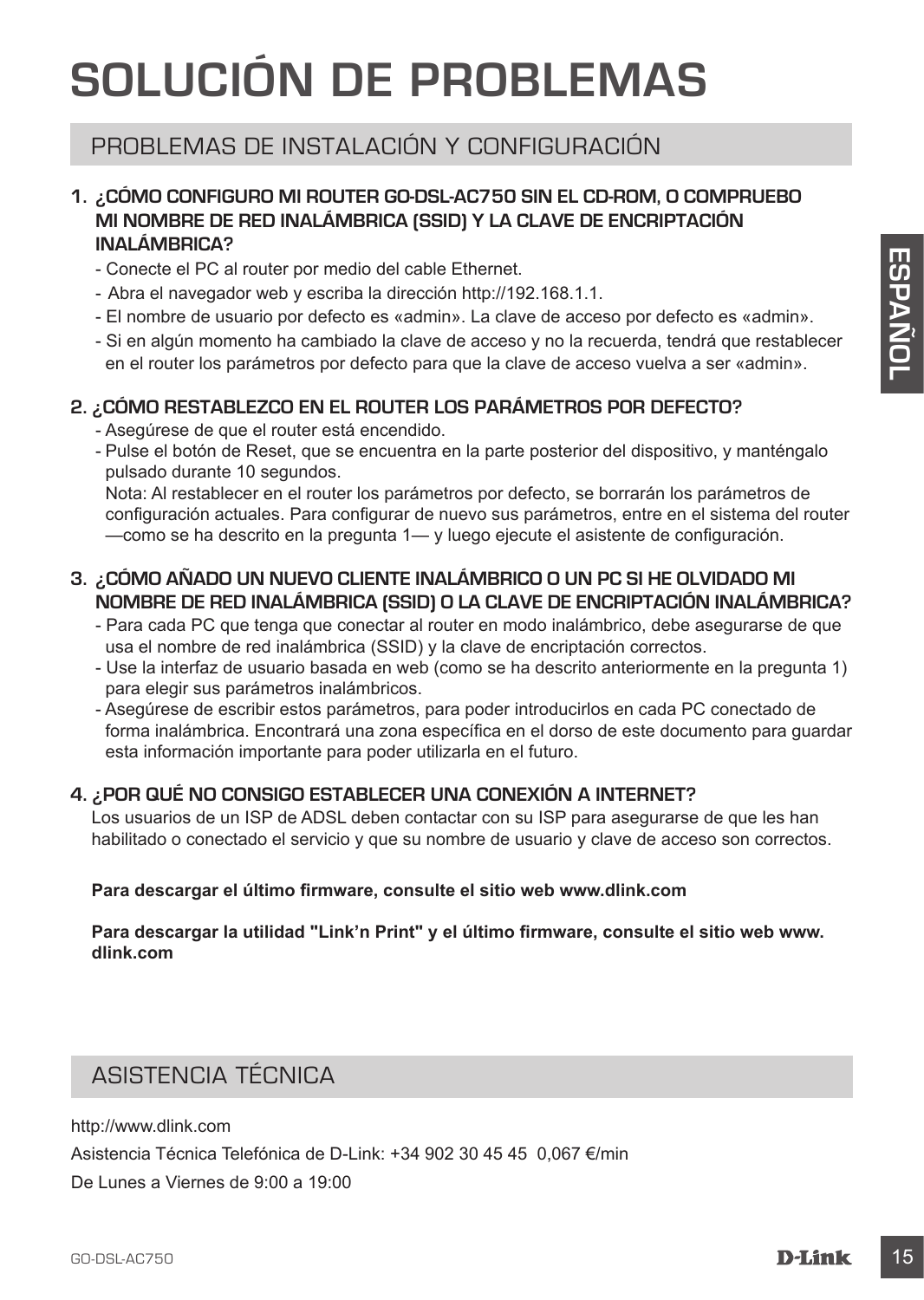# **COSA CONTIENE LA CONFEZIONE?**

## **CONTENUTO**



**WIRELESS AC DUAL-BAND ADSL2+ MODEM ROUTER** GO-DSL-AC750

**ALIMENTATORE**  ADATTATORE

## **CAVO ETHERNET CAT5**

CONSENTE DI COLLEGARE IL ROUTER AL PC DURANTE LA CONFIGURAZIONE

**CAVO RJ-11**

Se uno dei componenti dovesse risultare mancante, contattare il rivenditore.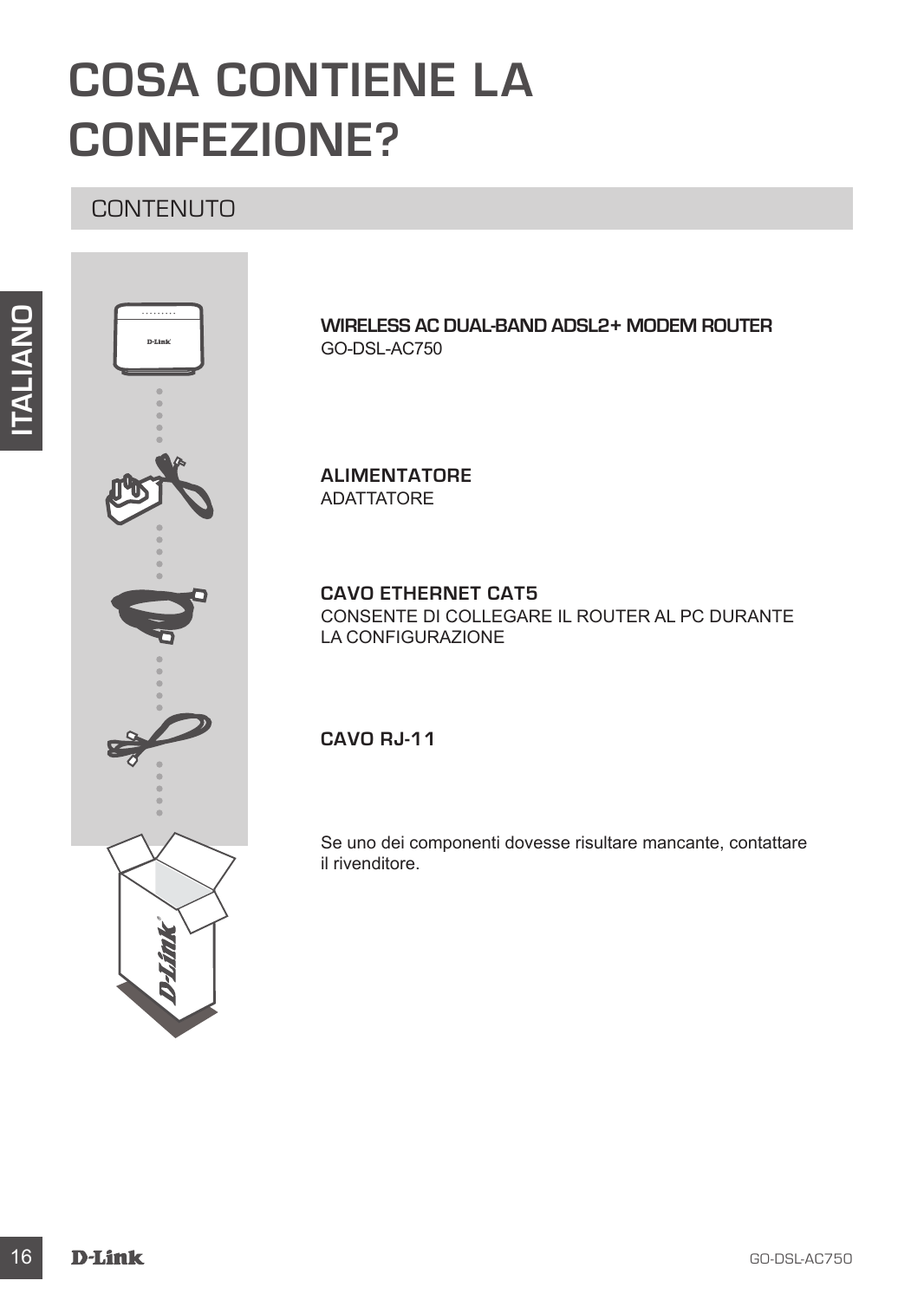# **CONFIGURAZIONE DEL PRODOTTO**

## DEFAULT SETTING



#### **Passaggio 1 Power Adapter Connection**

Plug the Power adapter Unit into the wall outlet and then connect the other end of it to the Power port of the router (12VDC IN). Switch on the plug point on.

Connect the Ethernet LAN cable to any (Yellow) port on the router

and connect the other end to the LAN port of the PC.





## **Passaggio 3**

**Passaggio 2 LAN connection**

#### **DSL Port Connection**

Connect the (DSL) port of the Router, using the (gray) telephone cable to the port marked ( DSL) on the splitter. Connect the short (Line) cable attached to the splitter to connect the telephone wall socket.



#### **Passaggio 4**

Dal computer collegato al router, aprire un browser Web e accedere all'indirizzo http://192.168.1.1. Enter admin as the User Name and Password, and you may use the Setup Wizard to configure your GO-DSL-AC750.

## CONFIGURAZIONE AVANZATA (ACCESSO TRAMITE INDIRIZZO IP)

Passaggio 2<br>
Connect the Ethernet LAN cable to any (Yellow) port on the router<br>
and connect the other end to the LAN port of the PC.<br>
Connect the other end to the LAN port of the PC.<br>
Connect the CSL port connect the stoat Per configurare manualmente il dispositivo GO-DSL-AC750 (senza il CD di configurazione), collegarlo al computer utilizzando il cavo Ethernet fornito. Collegare quindi il cavo di alimentazione del dispositivo GO-DSL-AC750. La spia di alimentazione diventerà di colore verde fisso.

Aprire una finestra del browser e immettere l'indirizzo IP nel campo dell'indirizzo del browser:

INDIRIZZO IP: http://192.168.1.1

NOME UTENTE: admin PASSWORD: admin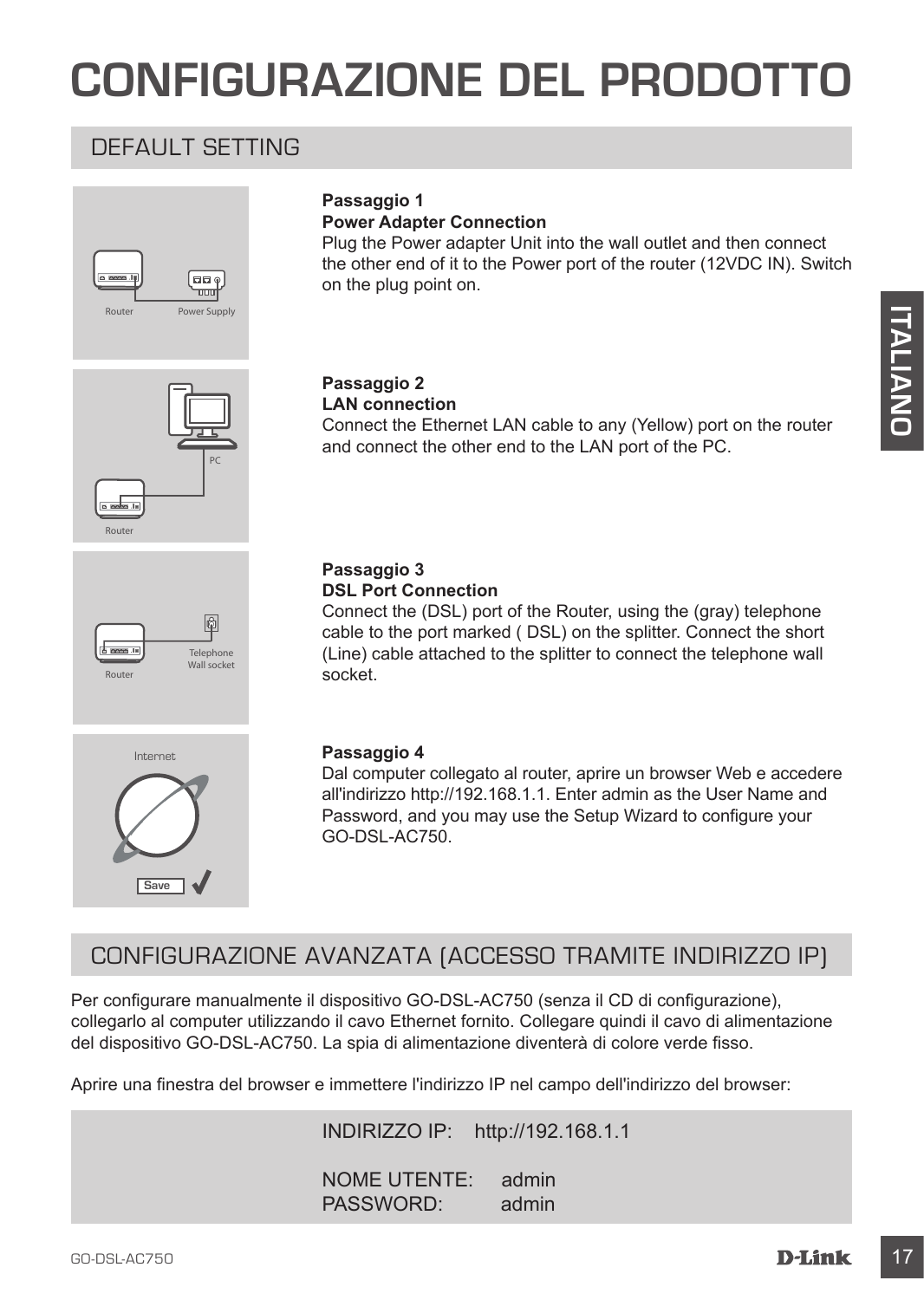# **RISOLUZIONE DEGLI ERRORI**

## PROBLEMI DI INSTALLAZIONE E CONFIGURAZIONE

### **1. COME DEVO FARE PER CONFIGURARE IL ROUTER GO-DSL-AC750 O PER VERIFICARE IL NOME DELLA RETE WIRELESS (SSID) E LA CHIAVE DI CIFRATURA WIRELESS, SENZA CD?**

- Connettere il PC al router utilizzando un cavo Ethernet.
- Aprire il browser web e inserire l'indirizzo http://192.168.1.1.
- Il nome utente di default è "admin". La password di default è " admin ".
- Se la password è stata modificata e non si ricorda il nuovo valore, è necessario ripristinare le impostazioni di default del router in modo che la password torni a essere " admin ".

## **2. COME RIPRISTINARE LE IMPOSTAZIONI DI DEFAULT DEL ROUTER?**

- Verificare che il router sia acceso.
- 19 Conne telem de diferamin': La password diferamin': a cassario contents differamin's constanting the mattern of the telem in model of the password formination is expected in model the password formination of the passwo - Premere il pulsante di reset sulla parte posteriore del dispositivo per 10 secondi. Nota: Ripristinando le impostazioni di default del router, tutte le impostazioni della configurazione corrente vengono cancellate. Per riconfigurare le impostazioni, accedere al router seguendo la procedura descritta nella domanda 1 ed eseguire il programma di configurazione Setup Wizard.

## **3. COME FARE PER AGGIUNGERE UN NUOVO PC O CLIENT WIRELESS SE HO DIMENTICATO IL NOME DELLA RETE WIRELESS (SSID) O LA CHIAVE DI CIFRATURA WIRELESS?**

- Tutti i PC da connettere al router in modalità wireless devono utilizzare lo stesso nome di rete wireless (SSID) e la stessa chiave di cifratura.
- Utilizzare l'interfaccia utente basata sul web (come descritto nella domanda 1) per verificare o selezionare le impostazioni wireless.
- Assicurarsi di prendere nota di queste impostazioni in modo da poterle immettere in ogni PC connesso alla rete wireless. Sul retro di questo documento è presente un'area dedicata in cui sono riportate informazioni importanti per un utilizzo futuro.

### **4. PERCHÉ NON RIESCO A INSTAURARE UNA CONNESSIONE INTERNET?**

Agli utenti ADSL si consiglia di rivolgersi al proprio ISP per verificare che il servizio sia abilitato/ connesso e che il nome utente e la password forniti siano corretti.

### **Per scaricare il firmware più recente, accedere al sito Web www.dlink.com**

**Per scaricare l'utilità "Link'n Print" e il firmware più recente, visitare il sito Web www.dlink. com**

## SUPPORTO TECNICO

http://www.dlink.com

Supporto Tecnico dal lunedì al venerdì dalle ore 9.00 alle ore 19.00 con orario continuato Telefono: 02 87366396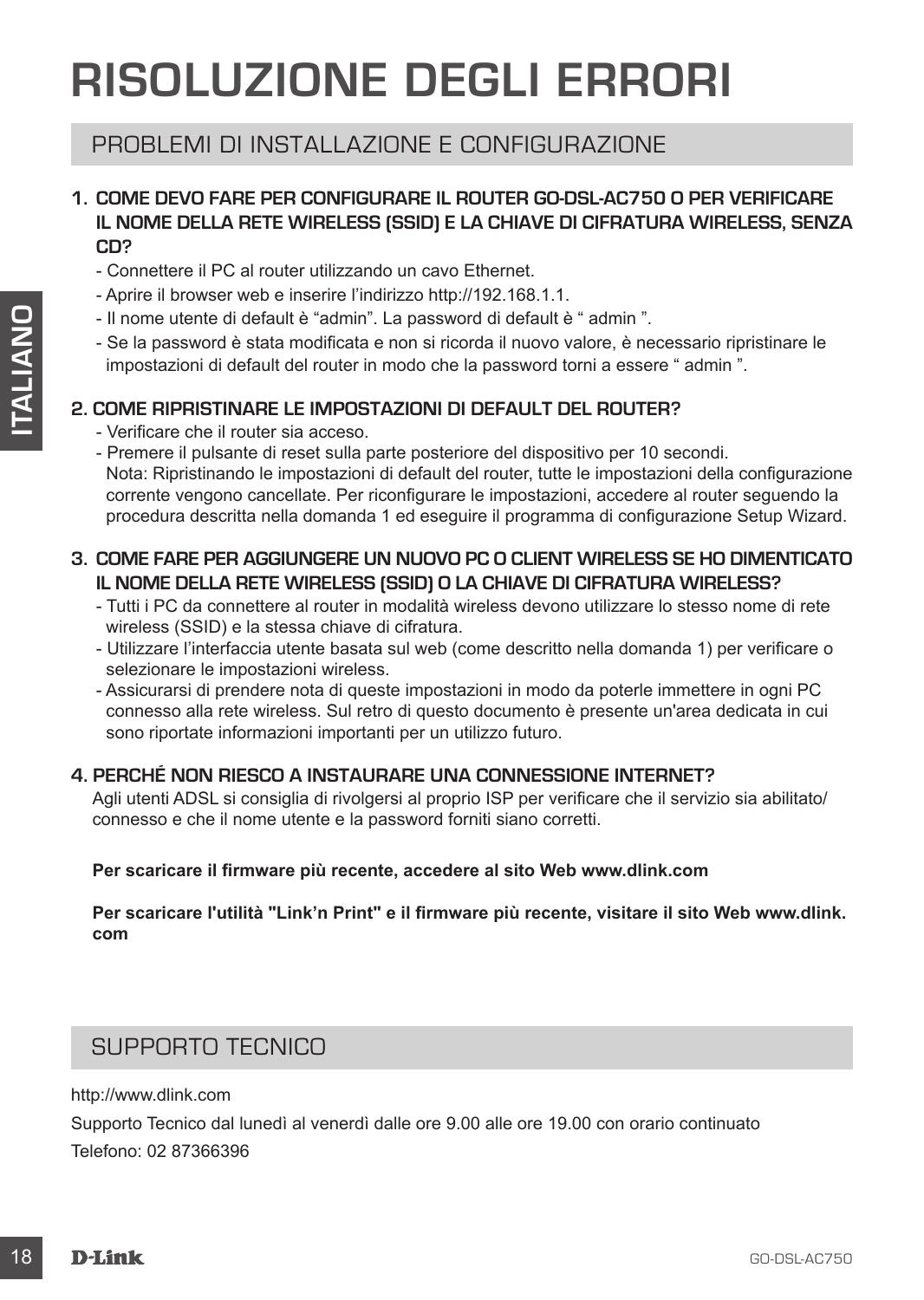# **INHOUD VAN DE VERPAKKING**

## INHOUDSOPGAVE



**WIRELESS AC DUAL-BAND ADSL2+ MODEM ROUTER** GO-DSL-AC750

**STROOMADAPTER** ADAPTER

### **CAT5 ETHERNET-KABE**

SLUIT TIJDENS DE INSTALLATIE DE ROUTER AAN OP UW PC

## **RJ-11-KABE**

Als een van deze items ontbreekt, neemt u contact op met de leverancier.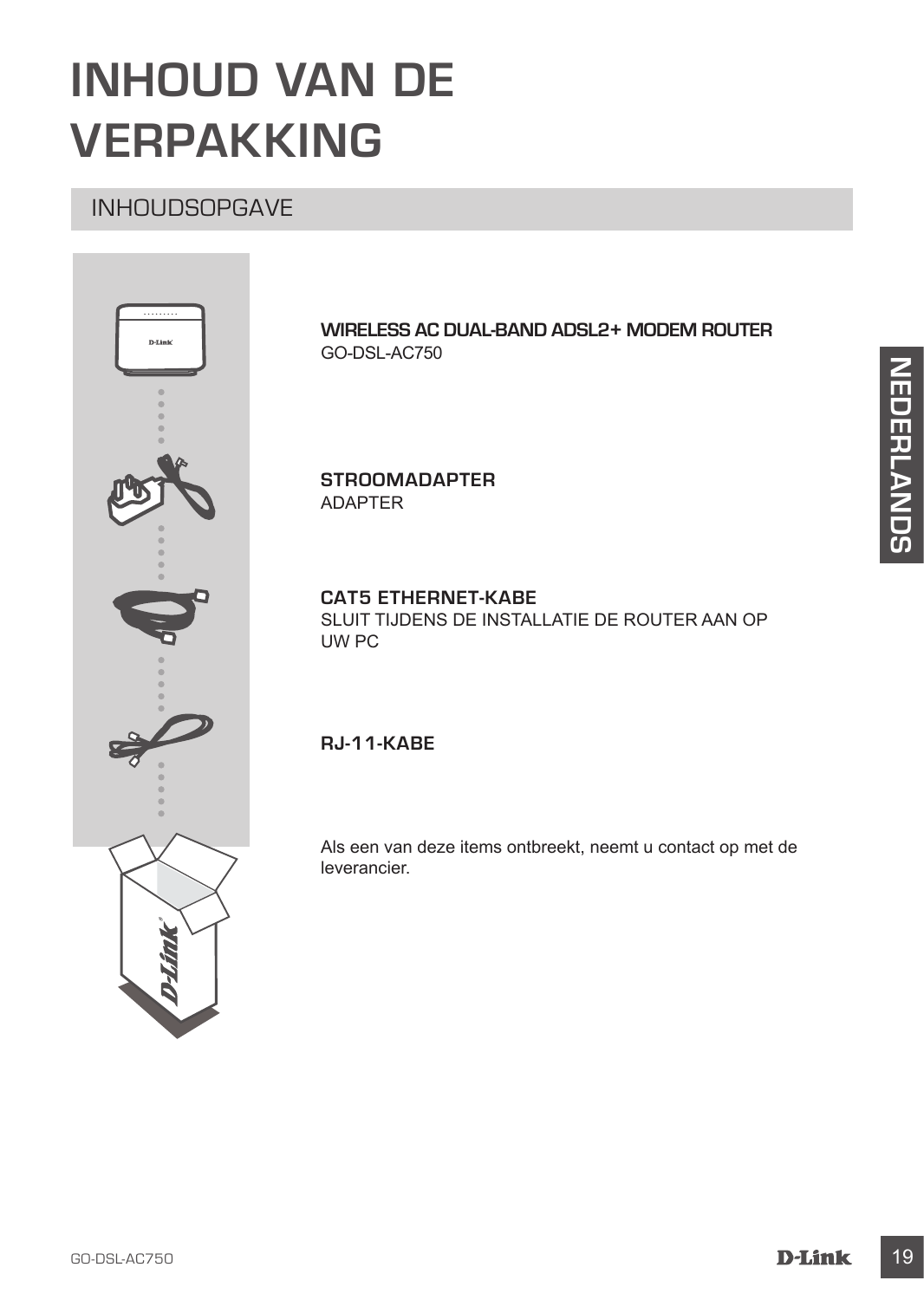# **PRODUCTINSTALLATIE**

## STANDAARDINSTELLING



## **Stap 1**

### **Aansluiting stroomadapter**

Steek de stroomadapter in het wandstopcontact en sluit vervolgens het andere uiteinde aan op de stroompoort van de router (12VDC IN). Schakel het stekkerpunt in.



# Telephone Wall socket<br>Router



#### **Step 2 LAN-verbinding**

### Sluit de Ethernet LAN-kabel aan op een (Gele) poort op de router en sluit het andere uiteinde aan op de LAN poort van de PC.

## **Step 3**

#### **DSL-poortaansluiting**

Sluit de (DSL) poort van de Router aan, gebruik de (grijze) telefoonkabel naar de poort gemarkeerd (DSL) op de splitter. Sluit de korte (lijn) kabel aan die bevestigd zit aan de splitter om het telefoon wandstopcontact aan te sluiten.

#### **Step 4**

Vanaf de computer die u op de router hebt aangesloten, opent u een webbrowser en ga naar http://192.168.1.1. Voer admin in als de Gebruikersnaam en Wachtwoord en u kunt de Installatiewizard gebruiken voor de configuratie van uw GO-DSL-AC750.

## GEAVANCEERDE INSTALLATIE (TOEGANG VIA IP-ADRES)

20<br>
20 GAL THE CHANNER CHANNER CHANNER CHANNER CHANNER CHANNER CHANNER CHANNER CHANNER CHANNER CHANNER CHANNER CHANNER CHANNER CHANNER CHANNER CHANNER CHANNER CHANNER CHANNEL CHANNEL CHANNEL CHANNEL CHANNEL CHANNEL CHANNE Om DSL-320B handmatig te configureren (zonder de installatie-cd) sluit u uw computer aan op de DSL-320B met behulp van de meegeleverde ethernet-kabel. Sluit vervolgens het netsnoer aan op de DSL-320B. Het aan/uit-lampje blijft constant groen branden.

Open daarna gewoon een browservenster en voer het IP-adres in het veld van het browseradres in:

IP-ADRES: http://192.168.1.1

GEBRUIKERSNAAM: admin WACHTWOORD: admin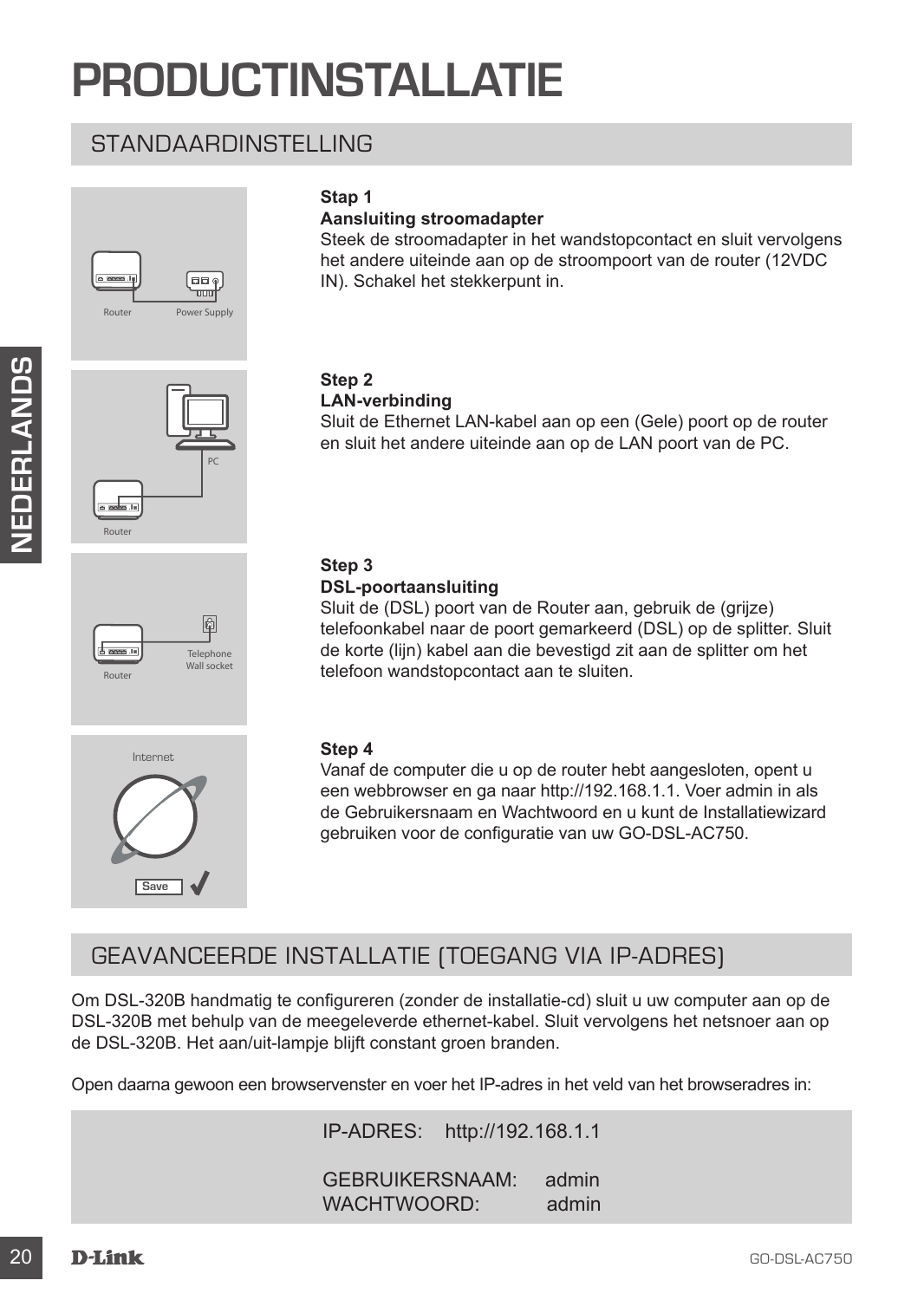# **PROBLEMEN OPLOSSEN**

## INSTALLATIE EN CONFIGURATIEPROBLEMEN

## **1. HOE CONFIGUREER IK MIJN DIR-653 ROUTER ZONDER DE CD EN HOE CONTROLEER IK DE NAAM (SSID) EN DE ENCRYPTIESLEUTEL VAN MIJN DRAADLOZE NETWERK?**

- Gebruik een Ethernet-kabel om de router aan te sluiten op uw computer.
- Open een webbrowser en voer het adres http://192.168.1.1 in.
- De gebruikersnaam is standaard ingesteld op 'admin'. Het wachtwoord is standaard ingesteld op '' (admin).
- Als u het wachtwoord hebt gewijzigd en het niet meer weet, moet u de fabrieksinstellingen van de router herstellen, zodat het wachtwoord weer wordt ingesteld op '' (admin).

## **2. HOE HERSTEL IK DE FABRIEKSINSTELLINGEN VAN DE ROUTER?**

- Controleer of de router is ingeschakeld.
- de four messenent, zoost net worthow on the worthow on the control messene of described on the controller of the controller of the controller configuration of the controller of the controller of the controller of the contr - Houd de reset-knop op de achterzijde van het apparaat 10 seconden ingedrukt. Opmerking: Als u de fabrieksinstellingen van de router herstelt, worden de huidige configuratieinstellingen gewist. U kunt deze instellingen opnieuw configureren door via de stappen uit vraag 1 rechtstreeks verbinding te maken met de router en daarna de installatiewizard uit te voeren.

### **3. HOE VOEG IK EEN NIEUWE DRAADLOZE CLIENT OF PC TOE ALS IK DE NAAM (SSID) OF ENCRYPTIESLEUTEL VAN HET DRAADLOZE NETWERK BEN VERGETEN?**

- Voor elke pc die draadloos met de router moet worden verbonden, dient u de juiste SSID en de juiste encryptiesleutel te gebruiken.
- Gebruik de webinterface (zie vraag 1) om de draadloze instellingen te controleren of op te geven.
- Noteer deze instellingen zodat u ze later in elke draadloos aangesloten pc kunt invoeren. Op de ommezijde van dit document vindt u een gebied dat specifiek hiertoe voorzien is. Dit is belangrijke informatie voor toekomstig gebruik.

## **4. WAAROM KRIJG IK GEEN VERBINDING MET INTERNET?**

ADSL-gebruikers moeten contact opnemen met hun provider om er zeker van te zijn dat de verbinding beschikbaar is en te controleren of de gebruikersnaam en het wachtwoord juist zijn.

#### **Om de meest recente firmware te downloaden, verwijst u naar de website www.dlink.com**

#### **Om het hulpprogramma "Link'n Print" en de meest recente firmware te downloaden, verwijst u naar de website www.dlink.com**

## TECHNISCHE ONDERSTEUNING

Technische ondereuning voor klanten in Nederland:

http://www.dlink.com / 0107994344 / €0.15per minuut.

Technische ondereuning voor klanten in België:

http://www.dlink.com / 033039971 / €0.175per minuut(spitsuren), €0.0875per minuut(daluren)

Technische ondereuning voor klanten in Luxemburg:

http://www.dlink.com / +32 70 66 06 40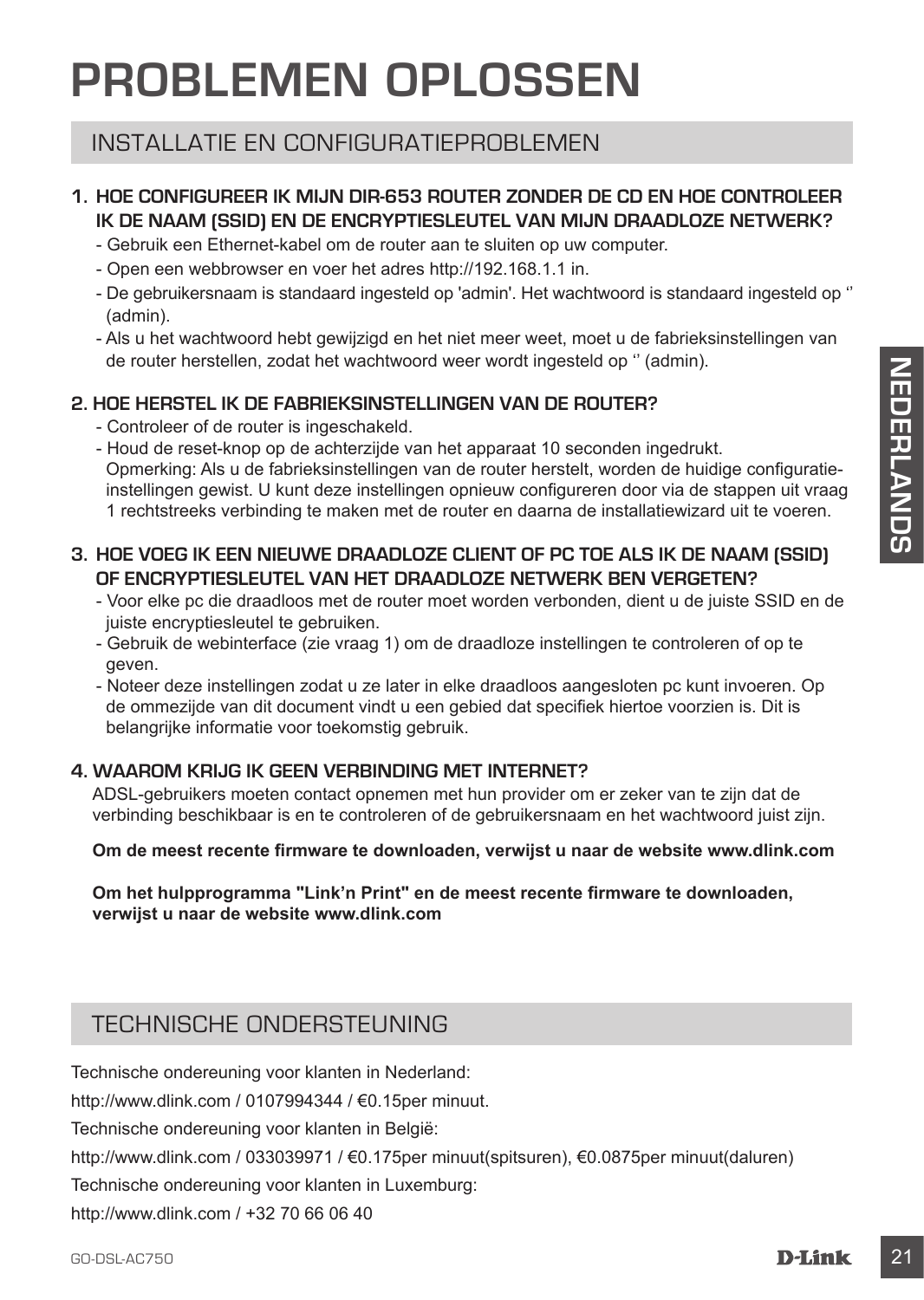# **ZAWARTOŚĆ OPAKOWANIA**

## SPIS TREŚCI



**WIRELESS AC DUAL-BAND ADSL2+ MODEM ROUTER** GO-DSL-AC750

**ZASILACZ SIECIOWY** ZASILACZ

**KABEL ETHERNET** PODCZAS KONFIGURACJI PODŁĄCZ ROUTER Z KOMPUTEREM

**KABEL RJ-11**

Sprawdź czy wszystkie elementy znajdują się w opakowaniu.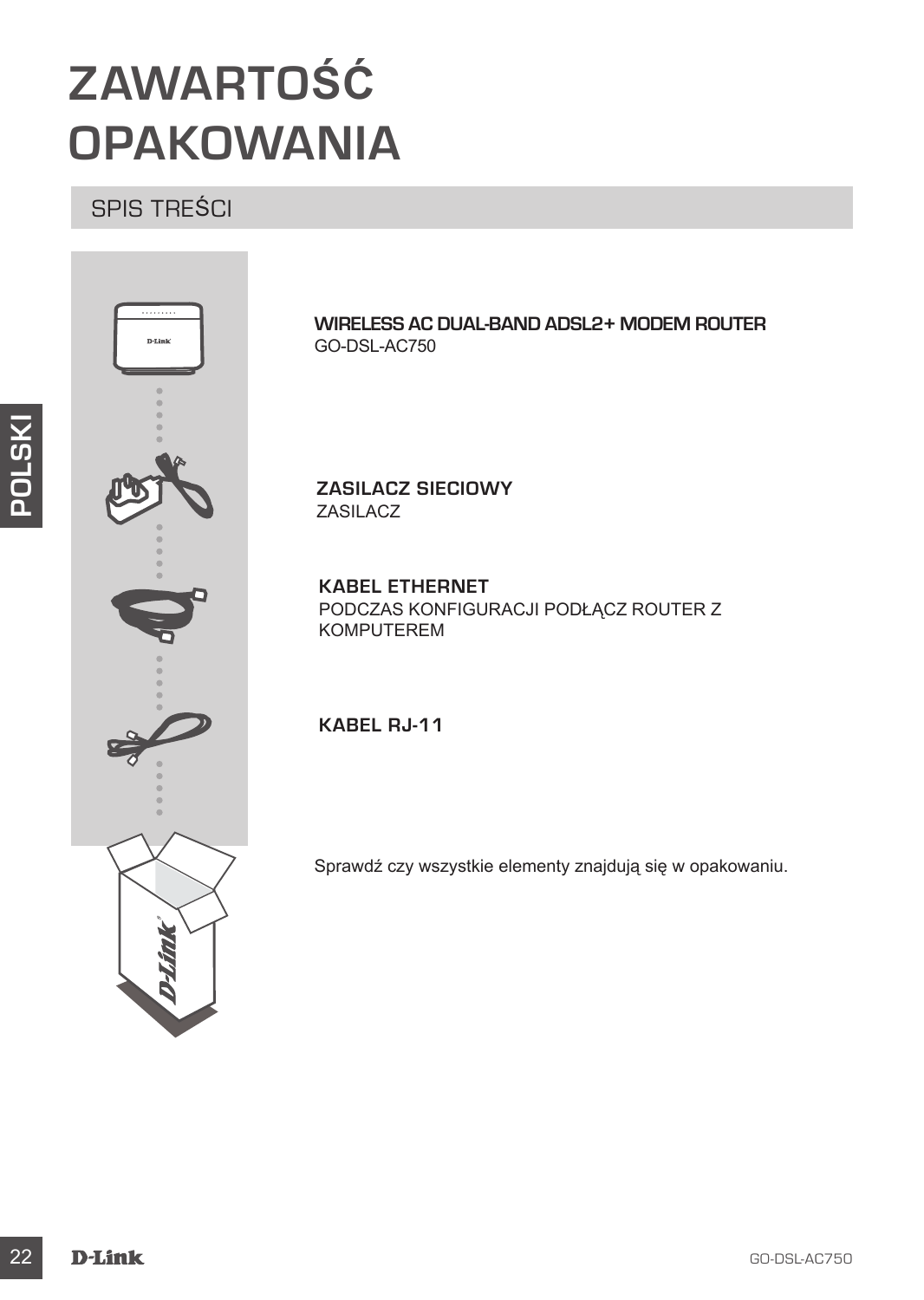# **KONFIGURACJA URZĄDZENIA**

**Podłączanie zasilacza**

przełącznik na zasilaczu.

**Krok 1**

## USTAWIENIA DOMYŚLNE







#### **Krok 2 Podłączanie do sieci LAN**

Podłącz kabel Ethernet sieci LAN do jednego z (żółtych) portów na routerze, a drugi jego koniec do portu sieci LAN w komputerze.

Podłącz zasilacz z jednej strony do gniazda elektrycznego, a z drugiej – do portu zasilania w routerze (wejście 12 V DC) Włącz



## **Krok 3**

#### **Podłączanie portu DSL**

Korzystając z (szarego) kabla telefonicznego, podłącz port DSL routera do portu oznaczonego DSL w rozgałęźniku. Aby podłączyć urządzenia do gniazda telefonicznego w ścianie, wykorzystaj krótki kabel (linia) wychodzący z rozgałęźnika.



#### **Krok 4**

Na komputerze podłączonym do routera otwórz przeglądarkę internetowa i wprowadź adres http://192.168.1.1. Wprowadź "admin" jako nazwę użytkownika i hasło, a następnie skonfiguruj urządzenie GO-DSL-AC750 za pomocą Kreatora instalacji.

## ZAAWANSOWANE USTAWIENIA (DOSTĘP POPRZEZ ADRES IP)

Podiącz kabel Ethernet sieci LAN do jednego z (żółtych) portów na<br>
routerze, a drugijego koniec do portu sieci LAN w komputerze.<br>
routerze, a drugijego koniec do portu sieci LAN w komputerze.<br>
Franceski a konservatija z Aby ręcznie skonfigurować GO-DSL-AC750 (bez użycia płyty CD), podłącz komputer do GO-DSL-AC750 za pomocą dołączonego kabla Ethernet,. Następnie podłącz GO-DSL-AC750 do zasilania. Wskaźnik LED zasilania zaświeci się na zielono.

Następnie otwórz przeglądarkę internetową i w pasku adresu wpisz adres IP:

Adres IP: http://192.168.1.1 NAZWA UŻYTKOWNIKA: admin HASŁO: admin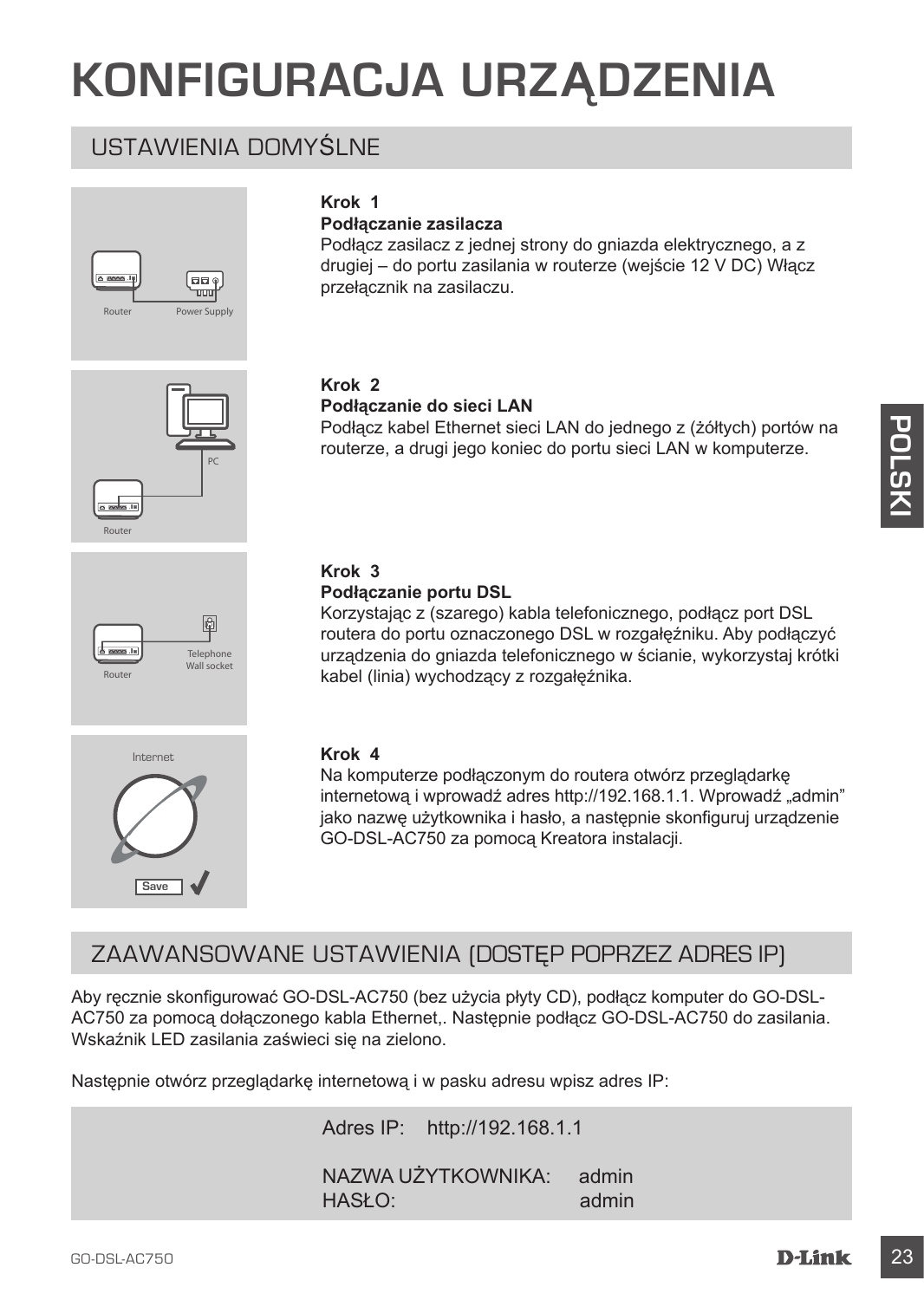# **ROZWIĄZYWANIE PROBLEMÓW**

## PROBLEMY Z KONFIGURACJĄ

## **1. JAK SKONFIGUROWAĆ RUTER GO-DSL-AC750 NIE POSIADAJĄC PŁYTY CD LUB SPRAWDZIĆ NAZWĘ SIECI BEZPRZEWODOWEJ (SSID)?**

- Podłącz do rutera komputer PC przy użyciu kabla Ethernet.
- Otwórz przeglądarkę internetową i wpisz adres http://192.168.1.1
- Domyślną nazwą użytkownika jest 'admin'. Domyślnym hasłem jest hasło puste.
- Jeśli zmieniłeś hasło i nie pamiętasz go, będziesz musiał przywrócić ruter do ustawień fabrycznych (admin). Spowoduje to przywrócenie hasła pustego.

## **2. JAK PRZYWRÓCIĆ RUTER DO USTAWIEŃ DOMYŚLNYCH?**

- Upewnij się, że ruter jest włączony.
- Naciśnij i przytrzymaj na okres 20 sekund przycisk Reset na tylnej ściance obudowy. Notatka: Przywrócenie rutera do ustawień fabrycznych spowoduje skasowanie jego konfiguracji. Aby ponownie skonfigurować ruter, zaloguj się do niego (admin), a następnie uruchom Kreator konfiguracji.
- **3. JAK DODAĆ NOWEGO KLIENTA SIECI BEZPRZEWODOWEJ JEŚLI ZAPOMNIAŁEM NAZWĘ SIECI BEZPRZEWODOWEJ (SSID) LUB KLUCZ SZYFROWANIA?**
	- Każdy komputer który ma łączyć się z ruterem za pośrednictwem sieci bezprzewodowej musi mieć ustawioną tą samą nazwę sieci bezprzewodowej (SSID) oraz klucz szyfrowania, jak ruter.
	- Użyj interfejsu graficznego (jak to opisano w pytaniu 1) aby sprawdzić lub zmienić ustawienia sieci bezprzewodowej.
- 2× Nacisni ji prizytzyma ji na kores 2 oskudnd przyciski Reset na tylnej ściarce obudowy<br>
26 Notalski prizytzyma ji na kores 20 sekud przyciski Reset na tylnej ściarce obudownie skonfiguracji.<br>
2. JAK DODAĆ NOWEGO KLIENT - Należy zapisać te ustawienia na papierze, aby następnie wpisać je do każdego bezprzewodowo podłączonego komputera. Na ostatniej stronie tego dokumentu znajdziesz specjalnie przygotowane na to miejsce. Są to bardzo ważne informacje, które będą potrzebne w przyszłości.

## **4. DLACZEGO NIE MOGĘ UZYSKAĆ POŁĄCZENIA Z INTERNETEM?**

Użytkownicy połączeń ADSL powinni skontaktować się z dostawcą usługi ADSL i upewnić się, że usługa została uruchomiona oraz że wprowadzona nazwa użytkownika i hasło są poprawne.

#### **Aby pobrać najnowsze oprogramowanie firmware, odwiedź stronę internetową www.dlink.com**

**Aby pobrać program narzędziowy "Link'n Print" oraz najnowszy firmware, proszę udać się na stronę www.dlink.com**

## POMOC TECHNICZNA

Telefoniczna pomoc techniczna firmy D-Link: 0 801 022 021 Pomoc techniczna firmy D-Link świadczona przez Internet: http://www.dlink.com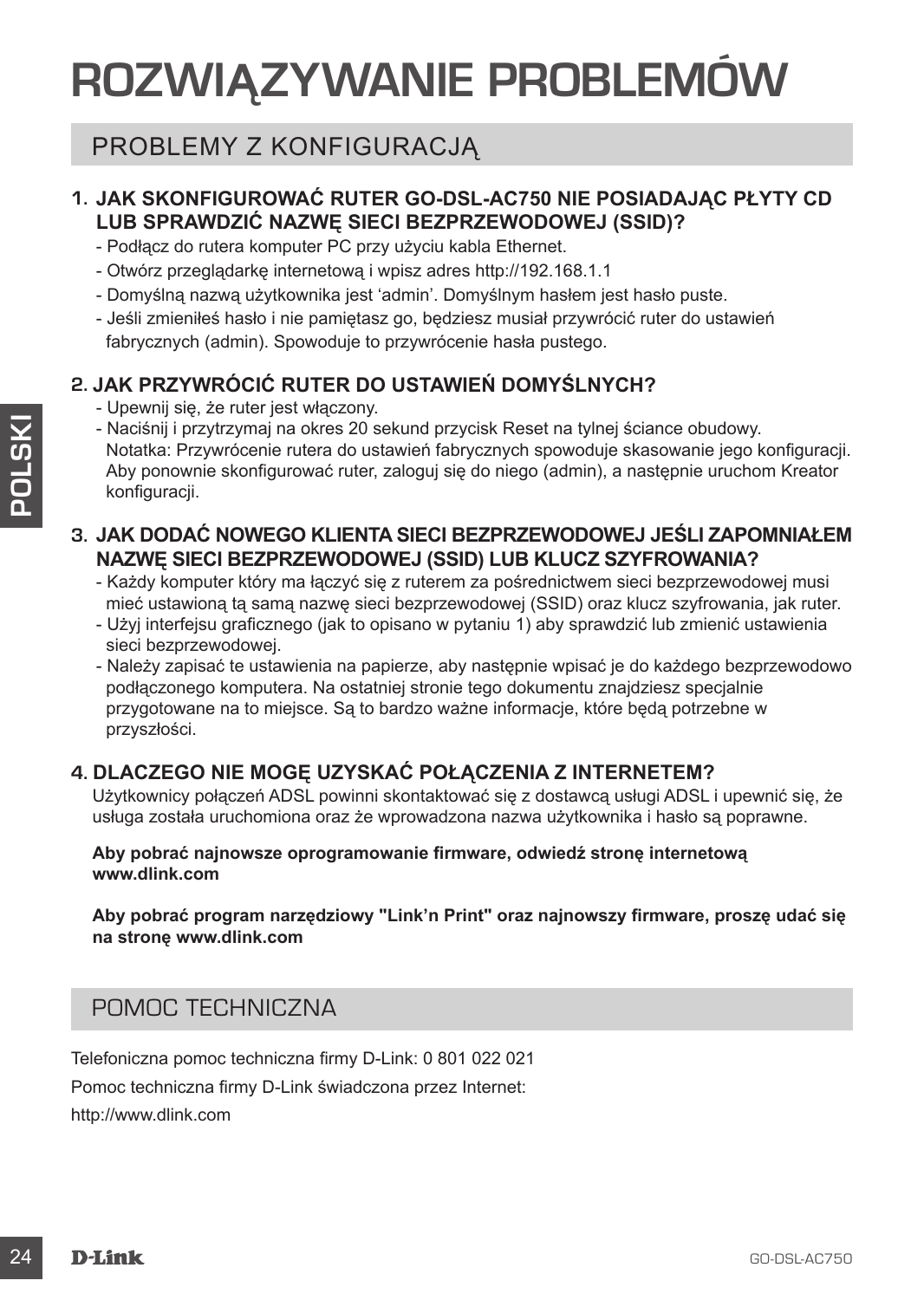# **BALENÍ OBSAHUJE**

## OBSAH



**WIRELESS AC DUAL-BAND ADSL2+ MODEM ROUTER** GO-DSL-AC750

**NAPÁJECÍ ADPATÉR** ADAPTÉR

**ETHERNETOVÝ KABEL CAT5**  PŘI NASTAVENÍ PŘIPOJTE SMĚROVAČ KE SVÉMU PC

**RJ-11 KABEL** 

Pokud některá z položek chybí, kontaktujte prodejce.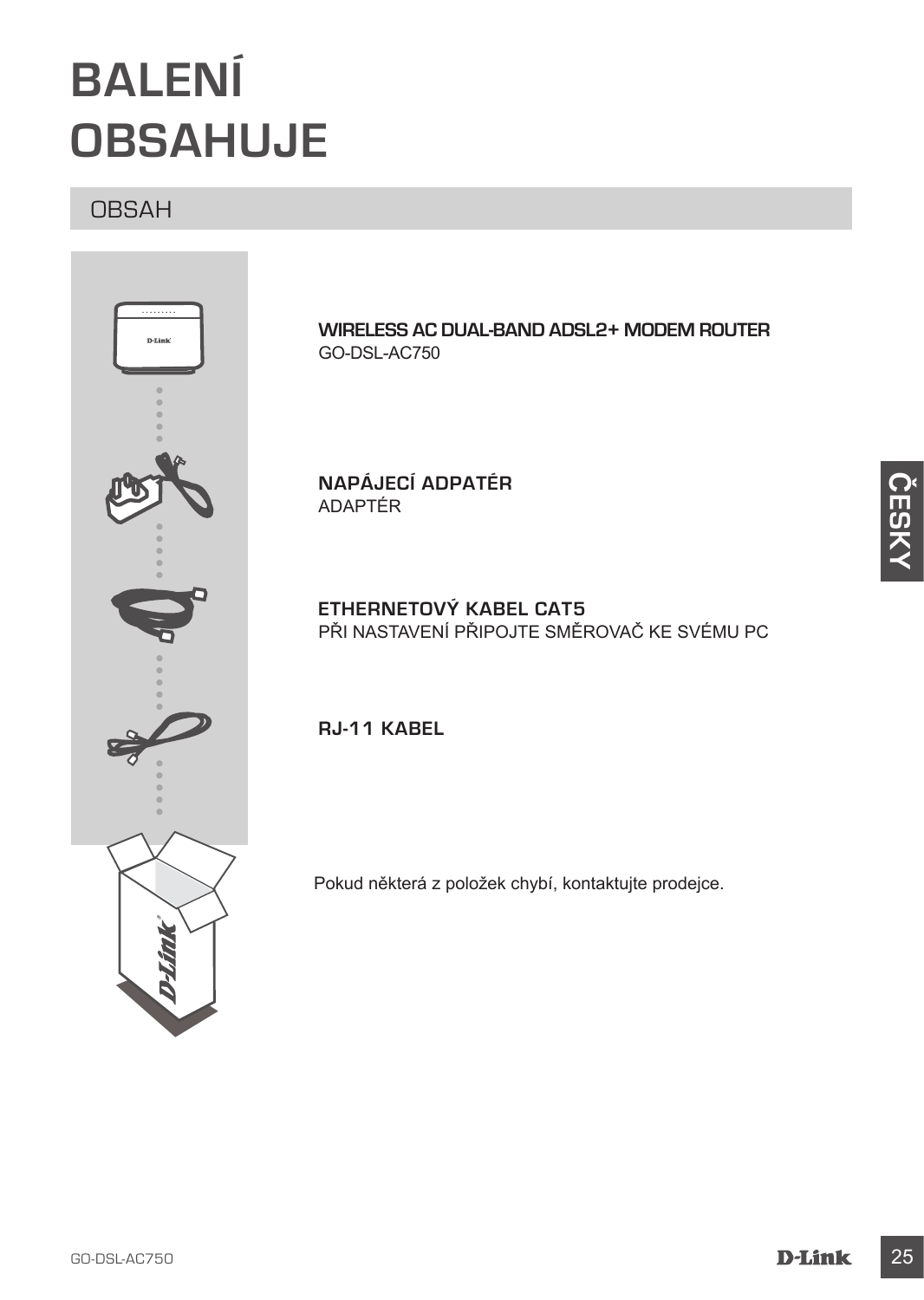# **NASTAVENÍ PRODUKTU**

**Krok 1**

**Zapojení napájecího adaptéru**

## VÝCHOZÍ NASTAVENÍ





**ČESKY**





#### **Krok 2 Připojení LAN**

Zapněte spínač.

Zapojte kabel Ethernet LAN do nějakého (žlutého) portu na směrovači a druhý konec zapojte do portu LAN na PC.

Zapojte napájecí adaptér do zásuvky na stěně a jeho druhý konec poté zapojte do napájecího konektoru směrovače (12 VDC IN).

### **Krok 3**

#### **Připojení portu DSL**

Zapojte (DSL) port směrovače pomocí (šedého) telefonního kabelu do portu označeného (DSL) na rozbočovači. Zapojte krátký (Line) kabel zapojený do rozbočovače, abyste připojili telefonní zásuvku na stěně.



#### **Krok 4**

Z počítače se připojte ke směrovači, otevřete webový prohlížeč a jděte na http://192.168.1.1. Zadejte uživatelské jméno a heslo a ke konfiguraci vašeho GO-DSL-AC750 můžete použít průvodce nastavením.

## ROZŠÍŘENÉ NASTAVENÍ (PŘÍSTUP PŘES IP ADRESU)

Chcete-li nakonfigurovat GO-DSL-AC750 ručně (bez instalačního CD), připojte svůj počítač k produktu GO-DSL-AC750 přiloženým ethernetovým kabelem. Pak zapojte do GO-DSL-AC750 napájecí kabel. Indikátor napájení se nepřerušovaně zeleně rozsvítí.

Pak jednoduše otevřete okno prohlížeče a do pole adresy v prohlížeči zadejte IP adresu:

IP ADRESA: http://192.168.1.1

UŽIVATELSKÉ JMÉNO: admin HESLO: admin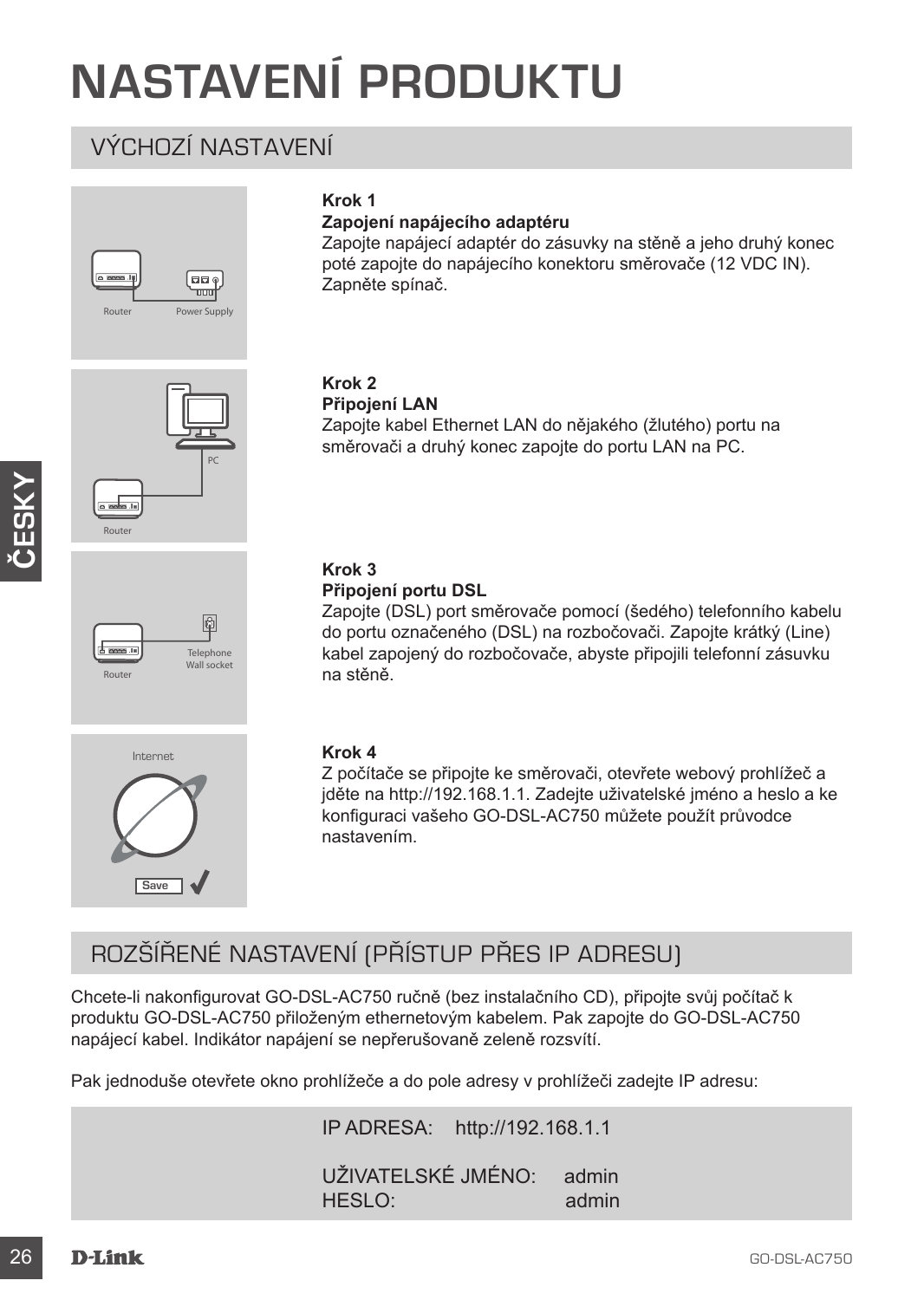# **ŘEŠENÍ PROBLÉMŮ**

## PROBLÉMY S INSTALACÍ A KONFIGURACÍ

## **1. JAK MÁM NAKONFIGUROVAT SMĚROVAČ GO-DSL-AC750 BEZ INSTALAČNÍHO CD NEBO ZJISTIT NÁZEV BEZDRÁTOVÉ SÍTĚ (SSID) A JEJÍ ŠIFROVACÍ KLÍČ?**

- Připojte PC ke směrovači přes ethernetový kabel.
- Spusťte webový prohlížeč a zadejte adresu http://192.168.1.1
- Výchozí jméno uživatele je "admin". Výchozí heslo je "" (admin).
- Pokud jste heslo změnili a nepamatujete si je, budete muset směrovač resetovat, aby se obnovilo výchozí heslo "" (admin).

## **2. JAK MÁM RESETOVAT SMĚROVAČ, ABY SE OBNOVILO VÝCHOZÍ TOVÁRNÍ NASTAVENÍ?**

- Zkontrolujte, zda je směrovač připojen k napájení.
- Stiskněte a držte resetovací tlačítko vzadu na zařízení po dobu 20 sekund. Poznámka: Resetováním směrovače se vymaže aktuální nastavení konfigurace. Pro nastavení

požadované konfigurace se připojte ke směrovači podle pokynů v dotazu 1 a pak spusťte průvodce nastavením (Setup Wizard).

## **3. JAK MÁM PŘIDAT NOVÉHO BEZDRÁTOVÉHO KLIENTA NEBO PC, KDYŽ JSEM ZAPOMNĚL JMÉNO BEZDRÁTOVÉ SÍTĚ (SSID) NEBO ŠIFROVACÍ KLÍČ?**

- U každého PC, který se má připojit bezdrátově ke směrovači, musíte nastavit správné jméno bezdrátové sítě (SSID) a šifrovací klíč.
- Použijte webové konfigurační rozhraní (jak je popsáno v dotazu 1 výše), abyste zjistili nastavení bezdrátové sítě.
- Nezapomeňte si tato nastavení zapsat, abyste je mohli nastavit na každém bezdrátově připojeném PC. Na zadní straně této příručky najdete oblast vyhrazenou pro tyto důležité informace, které můžete později potřebovat.

## **4. PROČ SE MI NEDAŘÍ PŘIPOJIT K INTERNETU?**

Uživatelé ADSL by měli kontaktovat svého poskytovatele internetových služeb (ISP), aby se ujistili, že byla služba aktivována a že je přihlašovací jméno a heslo pro připojení k ISP správné.

## **Chcete-li stáhnout nejnovější firmware, podívejte se na web www.dlink.com**

Chcete-li stáhnout nástroj "Link'n Print" a nejnovější firmware, podívejte se na web www. **dlink.com**

## TECHNICKÁ PODPORA

Web: http://www.dlink.com

E-mail: support@dlink.cz

Telefon ČR: +420 211 151 640 nebo SK: +421 (0)692 147 110

Telefonická podpora je v provozu: PO - PÁ od 09:00 do 17:00

Volání je zpoplatněno dle příslušných tarifů Vašeho operátora.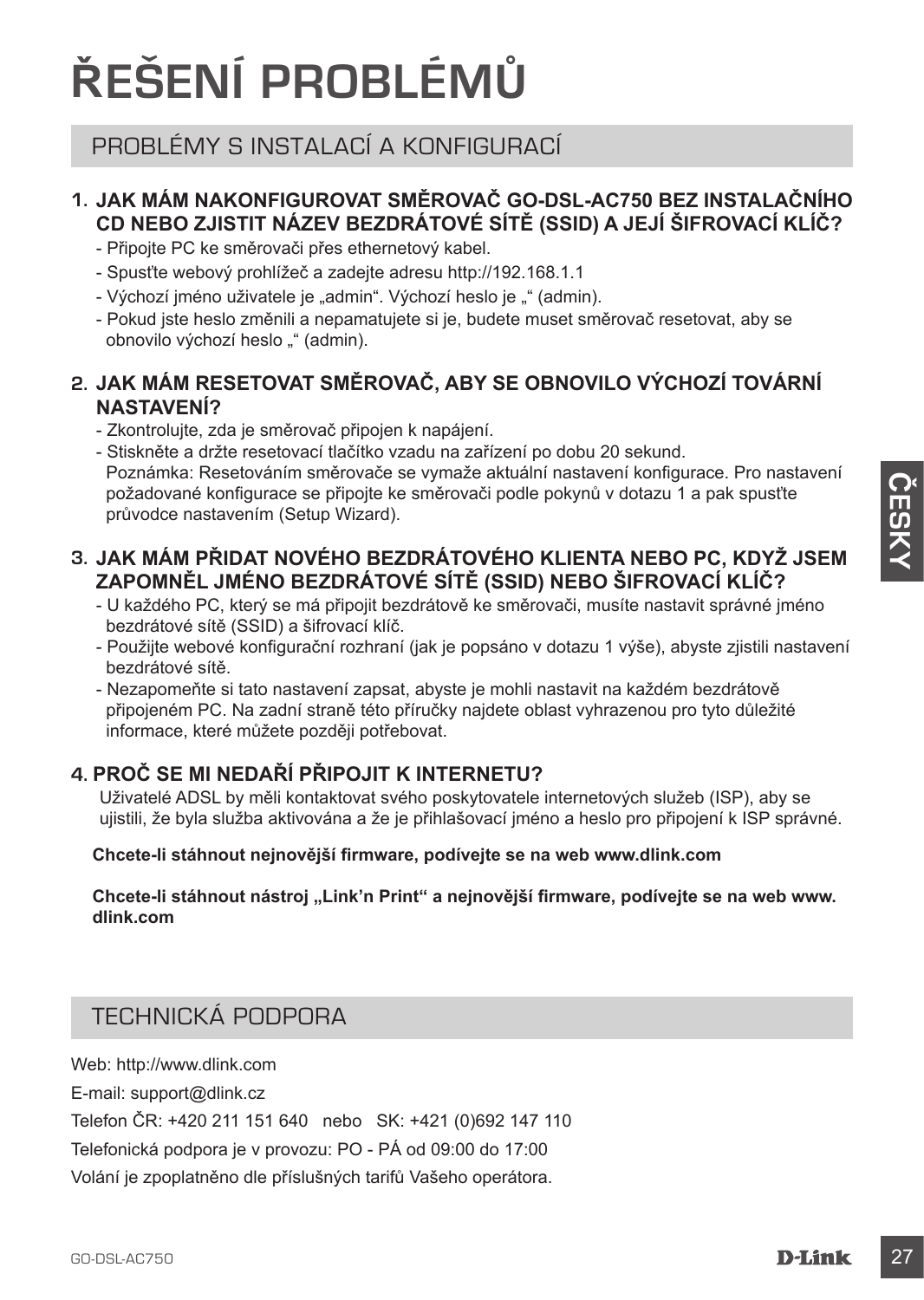# **A CSOMAG TARTALMA**

## TARTALOM



**WIRELESS AC DUAL-BAND ADSL2+ MODEM ROUTER** GO-DSL-AC750

**TÁPADAPTER** ADAPTER

## **CAT5 ETHERNET KÁBEL**

BEÁLLÍTÁS KÖZBEN CSATLAKOZTASSA A ROUTERT SZÁMÍTÓGÉPÉHEZ

**RJ-11 KÁBEL**

Ha az alábbi elemek bármelyike hiányzik, kérjük, keresse meg értékesítőjét.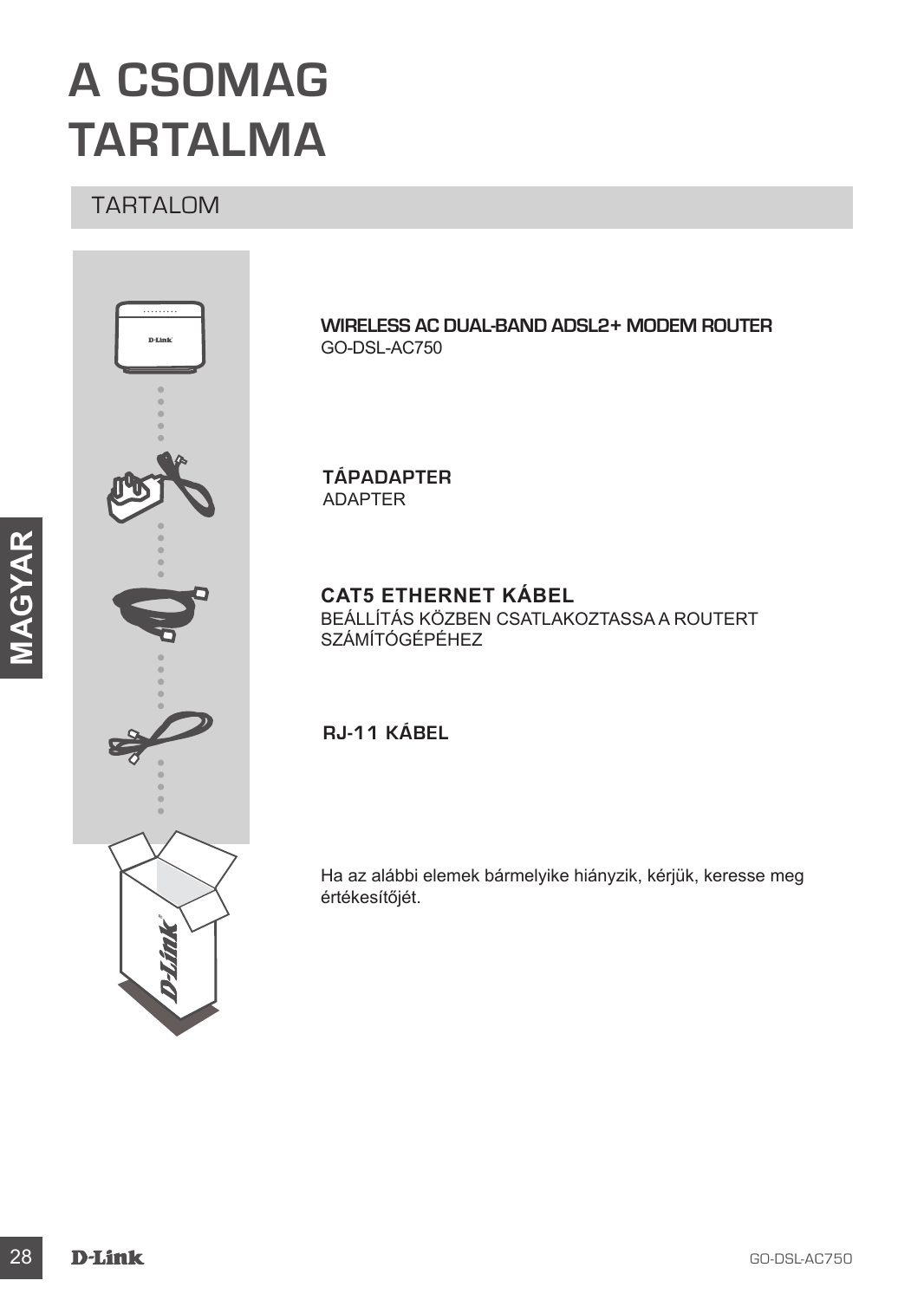# **TERMÉKBEÁLLÍTÁS**

## ALAPÉRTELMEZETT BEÁLLÍTÁS







## **lépés 1**

## **Tápadapter csatlakoztatása**

Csatlakoztassa a Tápadapter egységet fali aljzatba, majd a másik végét a router Tápellátás portjába (12 V DC bemenet). Kapcsolja be a csatlakozót.

#### **lépés 2 LAN kapcsolat**

Csatlakoztassa az Ethernet LAN kábelt a router bármelyik (sárga) portjába, a másik végét pedig a számítógép LAN portjába.

#### **lépés 3 DSL Portkapcsolat**

Csatlakoztassa a Router (DSL) portját a (szürke) telefonkábel segítségével az elosztó (DSL) jelölésű portjába. Csatlakoztassa az elosztóhoz csatlakoztatott rövid (Line/Vonal) kábelt a telefon fali kimenetébe.



### **lépés 4**

A routerhez csatlakoztatott számítógépen nyisson meg egy böngészőt és menjen a http://192.168.1.1 címre. Írja be az "admin" szót Felhasználónévként és Jelszóként, és használhatja a Telepítő varázslót a GO-DSL-AC750 konfigurálásához.

## HALADÓ BEÁLLÍTÁS (HOZZÁFÉRÉS IP-CÍMEN KERESZTÜL)

**Example 16 and 16 and 16 and 16 and 16 and 16 and 16 and 16 and 16 and 16 and 16 and 16 and 16 and 16 and 16 and 16 and 16 and 16 and 16 and 16 and 16 and 16 and 16 and 16 and 16 and 16 and 16 and 16 and 16 and 16 and 16** A GO-DSL-AC750 kézi konfigurálásához (a beállító CD használata nélkül) csatlakoztassa számítógépét a GO-DSL-AC750-höz a szállított ethernet kábel segítségével. Ezt követően csatlakoztassa a GO-DSL-AC750 tápkábelét. A tápjelző fény folyamatos zöld színnel fog világítani.

Ezek után egyszerűen nyisson meg egy böngészőablakot és a cím mezőbe írja be az IP-címet:

IP-CÍM: http://192.168.1.1

FELHASZNÁLÓNÉV: admin JELSZÓ: admin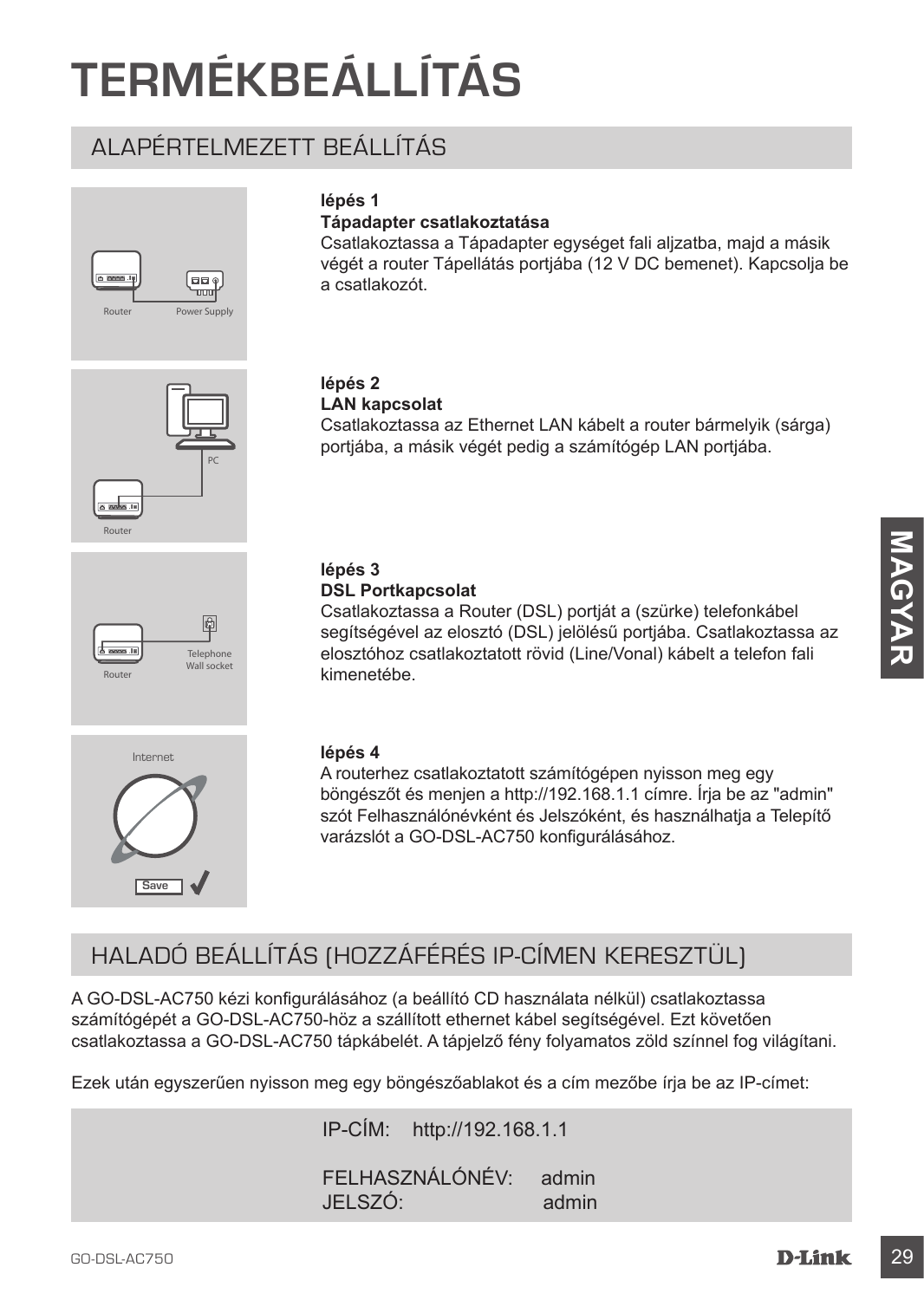# **HIBAELHÁRÍTÁS**

## BEÁLLÍTÁSI ÉS KONFIGURÁCIÓS PROBLÉMÁK

## **1. HOGYAN KONFIGURÁLHATOM A GO-DSL-AC750 ROUTERT, ELLENŐRIZHETEM A VEZETÉK NÉLKÜLI HÁLÓZAT NEVÉT (SSID) ILLETVE A VEZETÉK NÉLKÜLI TITKOSÍTÁSI KULCSOT A CD NÉLKÜL?**

- Csatlakoztassa a számítógépet egy Ethernet kábellel a routerhez.
- Indítson el egy web böngészőt, és írja be a következő címet: http://192.168.1.1
- Az alapbeállított felhasználónév: admin, a jelszó mezőt hagyja üresen.
- Ha módosította a jelszót, és nem emlékszik arra, vissza kell állítania a gyári alapbeállításokat (admin), így a jelszó is visszaáll az üres értékre.

## **2. HOGYAN ÁLLÍTHATOM VISSZA A GYÁRI ALAPBEÁLLÍTÁSOKAT?**

- Ellenőrizze, hogy a router be van-e kapcsolva.
- Nyomja meg, és tartsa 20 másodpercig benyomva a készülék hátlapján található reset gombot. Figyelmeztetés: A router gyári beállításainak visszaállításával az aktuális konfigurációs beállítások elvesznek. A beállítások visszaállításához jelentkezzen be a router adminisztrációs felületére a fenti módon, majd indítsa el a Beállítás varázslót.
- 3. HOGYAN CSATLAKOZTATHATOK EGY ÚJ VEZETÉK NÉLKÜLI KLIENST VAGY<br>
SZAMÍTOGÉPET A HÁLÓZATHATOK EGY ÚJ VEZETÉITETIK MÁLKULSZTÁT<br>
NEVÉT (SSID) VAGY A VEZETÉK NÉLKÜLI TITKOSÍTÁSI KULCSOT?<br>
-- MAGYARI MENCHI A HÁLÓZATTÁTOK A VEZ **3. HOGYAN CSATLAKOZTATHATOK EGY ÚJ VEZETÉK NÉLKÜLI KLIENST VAGY SZÁMÍTÓGÉPET A HÁLÓZATHOZ, HA ELFELEJTETTEM A VEZETÉK NÉLKÜLI HÁLÓZAT NEVÉT (SSID) VAGY A VEZETÉK NÉLKÜLI TITKOSÍTÁSI KULCSOT?**
	- Minden a routerhez csatlakozó számítógépen ugyanazt a vezeték nélküli hálózati nevet (SSID) és titkosítási kulcsot kell beállítania, amit a routeren.
	- Használja a webes felhasználói felületet (az első pontban leírt módon) a vezeték nélküli beállítások ellenőrzéséhez vagy kiválasztásához.
	- Bizonyosodjon meg arról, hogy a beállításokat leírja valahova, hogy minden vezeték nélkül csatlakoztatott számítógépbe be tudja írni azokat. A dokumentum hátulján talál egy kijelölt helyet, ahol rögzítheti a szükséges adatokat azok jövőbeli használata céljából.

### **4. MIÉRT NINCS INTERNET KAPCSOLATOM?**

ADSL Internet szolgáltatás esetén ellenőrizze szolgáltatójánál a rendelkezésre állást valamint a használt felhasználónevet és jelszót.

### **A legfrissebb firmware letöltéséhez hivatkozzon a www.dlink.com weboldalra**

**A "Link'n Print" segédprogram és a legfrissebb firmware letöltéséhez hivatkozzon a www. dlink.com weboldalra.**

## TECHNIKAI TÁMOGATÁS

URL : http://www.dlink.com Tel. : 06 80 315-465 Ingyenes zöld szám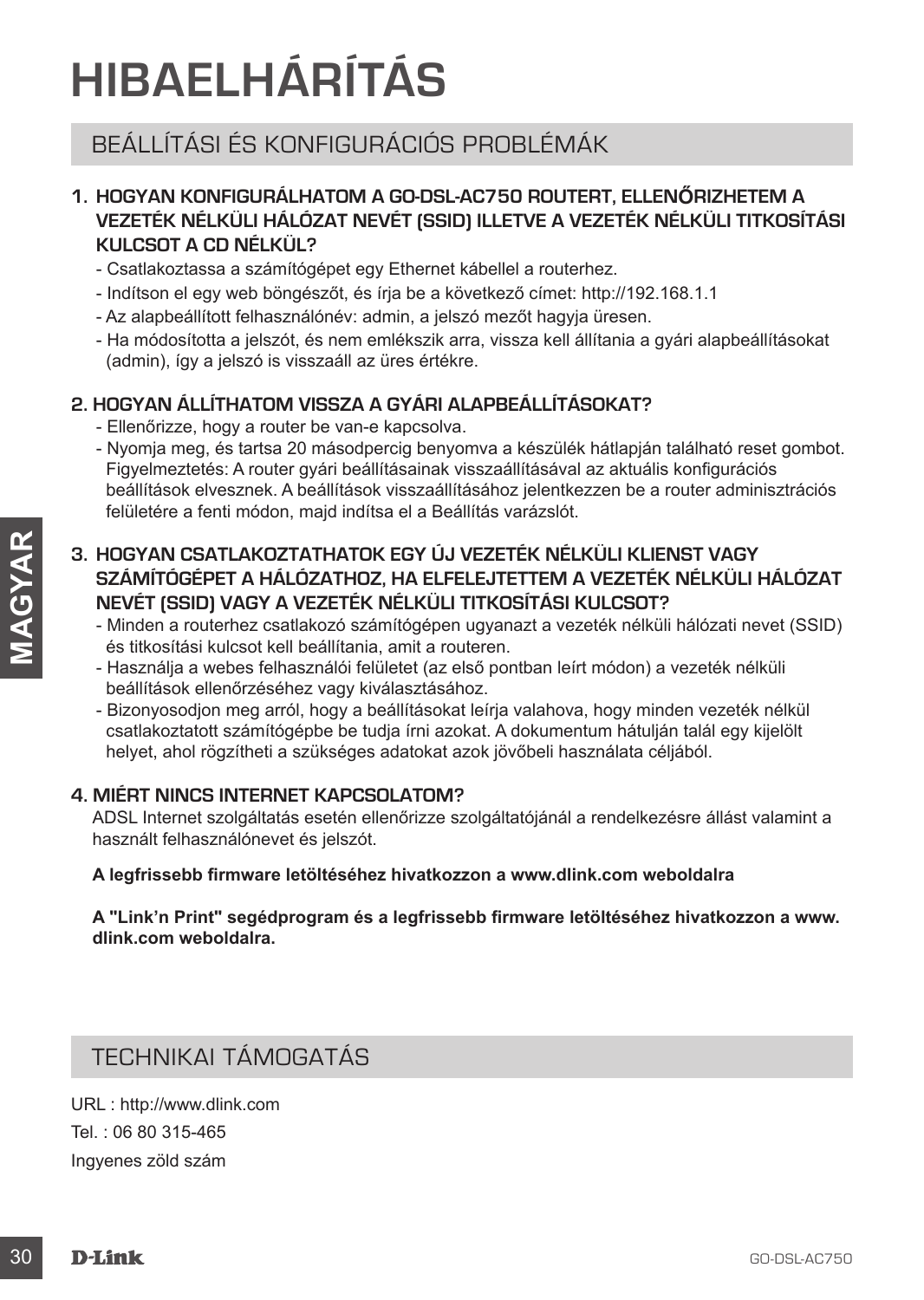# **CONTENTS OF PACKAGING**

## **CONTENTS**



**WIRELESS AC DUAL-BAND ADSL2+ MODEM ROUTER** GO-DSL-AC750

**STRØMADAPTER** ADAPTER

**CAT5 ETHERNETKABEL** KOBLE RUTEREN TIL PC-EN UNDER OPPSETTET

**RJ-11 KABEL**

Vennligst kontakt forhandleren hvis noen av disse delene mangler.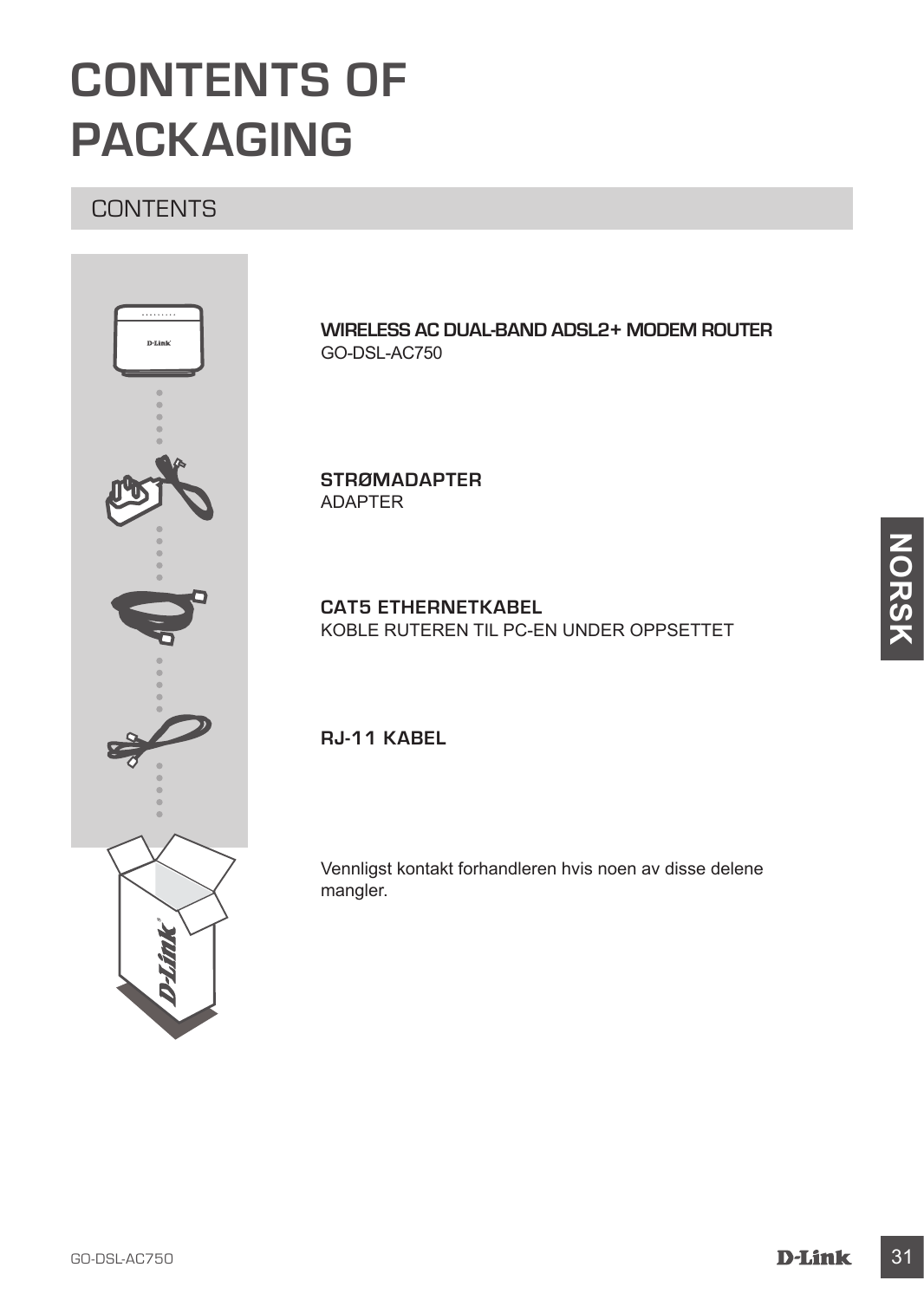# **PRODUKTOPPSETT**

## STANDARDINNSTILLING







Router

## **Trinn 1**

### **Strømadapter tilkobling**

Sett strømadapterenheten i stikkontakten og koble deretter den andre enden til strømporten på ruteren (12VDC IN). Slå på pluggpunktet.

#### **Trinn 2 LAN-tilkobling**

Koble Ethernet LAN-kabelen til en hvilken som helst (gul) port på ruteren, og koble den andre enden til LAN-port på PC-en.

## **Trinn 3**

#### **DSL-porttilkobling**

Koble (DSL) porten på ruteren med den (grå) telefonledningen til porten merket (DSL) på splitteren. Koble den korte (Line)-kabelen som er koblet til splitteren til å koble til stikkontakten.



#### **Trinn 4**

Fra datamaskinen du koblet til ruteren åpner du en nettleser og går til http://192.168.1.1. Angi admin som brukernavn og passord, så kan du bruke installasjonsveiviseren for å konfigurere din GO-DSL-AC750.

## AVANSERT OPPSETT (AKSESS VIA IP-ADRESSE)

Trinn 3<br>
SC-ACTURE COSL) porten mend den (grà) telefoniedningen til<br>
sporten merket (OSL) porten mend den (grà) telefoniedningen til<br>
sporten merket (OSL) på splitteren til å koble til stikkontakten.<br>
som er koblet til s For å konfigurere GO-DSL-AC750 manuelt (uten oppsett-CD) kan du koble PC-en til GO-DSL-AC750 med den medfølgende ethernet-kabelen. Sett så strømkabelen i GO-DSL-AC750. Strømlyset vises som stabilt grønt.

Åpne deretter et nettleservindu og tast inn IP-adressen i nettleserens adressefelt:

IP-ADRESSE: http://192.168.1.1

BRUKERNAVN: admin PASSORD: admin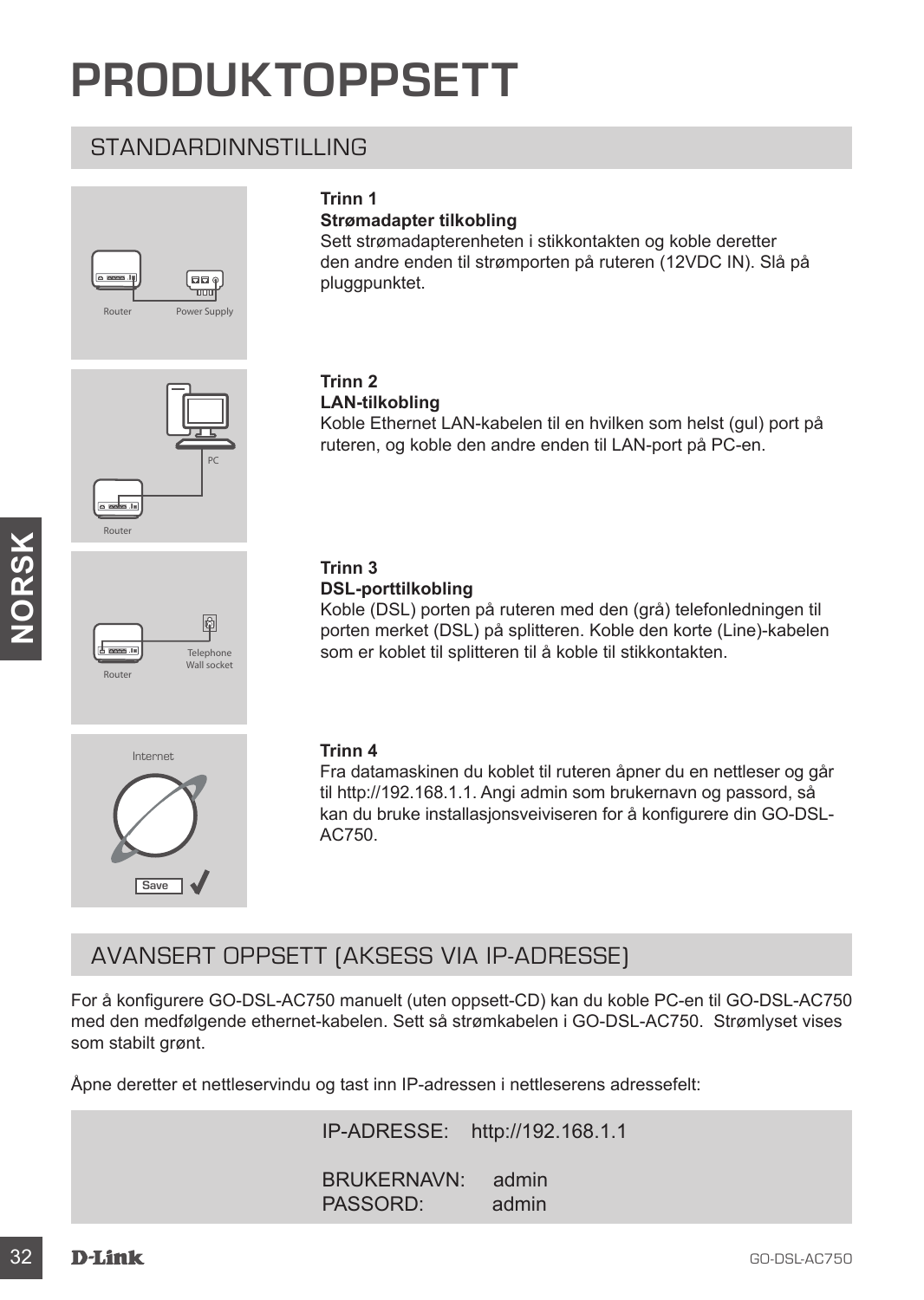# **PROBLEMLØSING**

## OPPSETT- OG KONFIGLIBERINGSPROBLEMER

## **1. HVORDAN KONFIGURERER JEG MIN DSL-320B RUTER UTEN CD ELLER KONTROLLERER NAVN PÅ TRÅDLØST NETTVERK (SSID) OG TRÅDLØS KRYPTERINGSNØKKEL?**

- Koble PC-en din til ruteren ved hjelp av en Ethernetkabel.
- Åpne en nettleser og oppgi adressen http://192.168.1.1
- Standard brukernavn er "admin". Standard passord er " " (admin)
- Hvis du har endret passord og ikke husker det, må du tilbakestille ruteren for å tilbakestille passordet til " " (admin).

## **2. HVORDAN TILBAKESTILLER JEG RUTEREN TIL STANDARDINNSTILLINGENE?**

- Pass på at ruteren er slått på.
- Hold tilbakestillingsknappen bakpå enheten nede i 10 sekunder. Merk: Når du tilbakestiller ruteren til standardinnstillingene, slettes gjeldende konfigurasjonsinnstillinger. Hvis du vil omkonfigurere innstillingene, logger du på ruteren som forklart i spørsmål 1, deretter kjører du oppsettveiviseren.

## **3. HVORDAN FØYER JEG TIL EN NY TRÅDLØS KLIENT ELLER PC HVIS JEG HAR GLEMT TRÅDLØST NETTVERKSNAVN (SSID) ELLER TRÅDLØS KRYPTERINGSNØKKEL?**

- For hver PC som må kobles trådløst til ruteren, må du kontrollere at du bruker riktig navn på trådløst nettverk (SSID) og krypteringsnøkkel.
- Bruk det nettbaserte brukergrensesnittet (som forklart i spørsmål 1 ovenfor) for å kontrollere eller velge trådløsinnstillinger.
- Husk på å skrive ned disse innstillinger slik at du kan taste dem inn i hver trådløs tilkoblede PC. Du finner et eget område bak på dette dokumentet for senere bruk av denne viktige informasjonen.

## **4. HVORFOR OPPNÅR JEG IKKE INTERNETTFORBINDELSE?**

**G. HVORDAN FØYER JEG TIL EN NY TRÅDLØS KLIENT ELLER PC HVIS JEG HAR GLEMT<br>
TRÅDLØST NETTVERKSNAVN (SSID) ELLER TRÅDLØS KRYPTERINGSNORNKEL?<br>
For hver PC som må kobles tråddøst til ruteren, må du kontrollere at du bruker ri** ADSL-brukere må kontakte nettleverandøren for å forsikre seg om at tjenesten er aktivert/tilkoblet av nettleverandøren, og at brukernavnet og passordet han/hun har fått av nettleverandøren, er riktig.

#### **For å laste ned den nyeste fastvaren, se nettsiden www.dlink.com**

#### **For å laste ned "Link'n Print"-hjelpeprogrammet og den nyeste fastvaren, kan du gå til nettstedet www.dlink.com**

## TEKNISK SUPPORT

D-Link Teknisk Support over Internett: http://www.dlink.com D-Link Teknisk telefonsupport: 820 00 755 (Hverdager 08:00 – 20:00)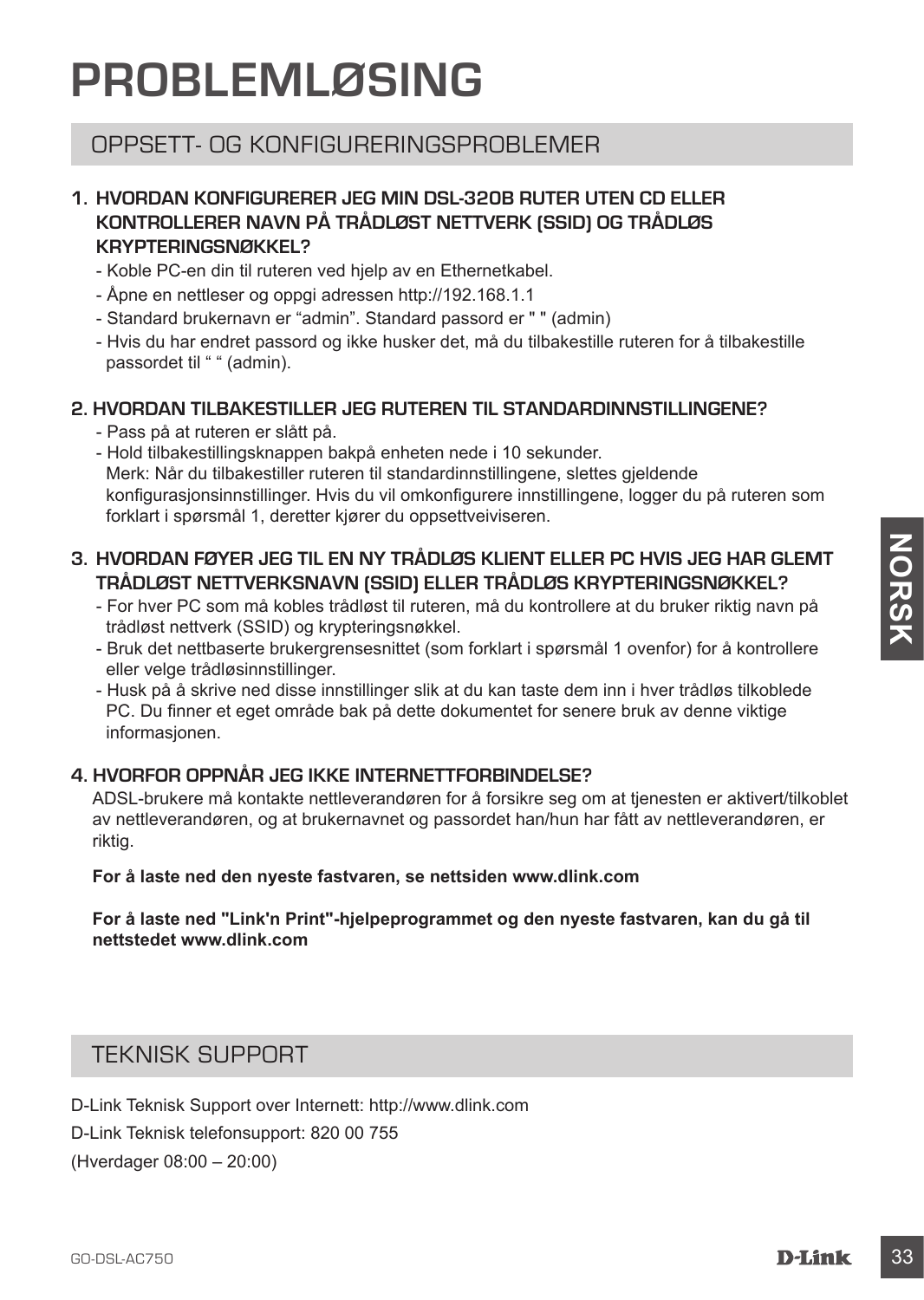# **CONTENTS OF PACKAGING**

## **CONTENTS**



**WIRELESS AC DUAL-BAND ADSL2+ MODEM ROUTER** GO-DSL-AC750

**STRØMADAPTER** ADAPTER

**CAT5 ETHERNET-KABEL** SØRG FOR AT ROUTEREN ER FORBUNDET TIL PC'EN UNDER OPSÆTNINGEN

**RJ-11-KABEL**

Hvis noget af ovennævnte indhold mangler, skal du kontakte forhandleren.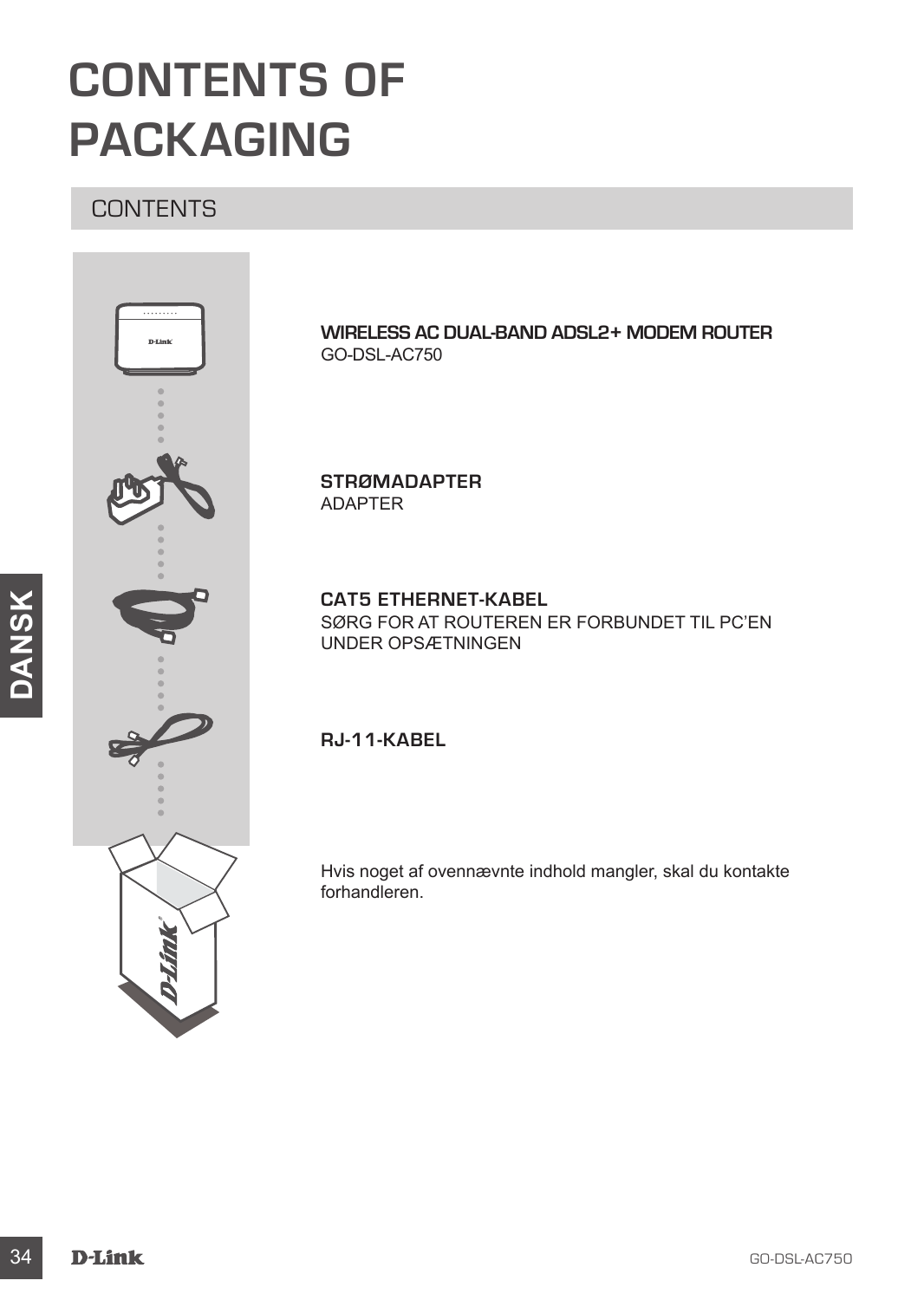# **IINDSTILLING AF PRODUKTET**

**Tilslutning af spændingsadapter**

## STANDARDINDSTILLING







**Trin 1**

## **LAN-forbindelse**

Tilslut ethernetkablet (LAN) til en gul port på routeren og den anden ende til LAN-port på PC'en.

Stik spændingsadapteren i stikkontakten og den anden ende i routerens strømport (12 VDC IN). Tænd for kontakten.

## **Trin 3**

#### **DSL Port-tilslutning**

Tilslut routerens DSL-port ved hjælp af det grå telefonkabel til DSLporten på splitteren. Tilslut det korte telefonkabel, der er monteret i splitteren, til det faste stik i væggen.





**Telephone** Wall socket<br>Router

#### **Trin 4**

Åbn en web-browser fra den computer, hvor du tilsluttede routeren, og gå til http://192.168.1.1. Indtast admin som brugernavn og kodeord, hvorefter du kan anvende Indstillingsguiden til at konfigurere GO-DSL-AC750.

## AVANCERET OPSÆTNING (ADGANG MED IP-ADRESSE)

Tislut routerens DSL-port ved hjælp af det grå telefonkabet til DSL-<br>
Sudit of the passituliteren, Tislut det korte telefonkabet, der er monteret i<br>
spillteren, til det taste stik i væggen.<br>
Trin 4<br>
AD n en web-browser fra Hvis du vil konfigurere GO-DSL-AC750 manuelt (uden opsætnings-CD'en), skal du slutte computeren til GO-DSL-AC750 ved hjælp af det medfølgende ethernetkabel. Sæt herefter lysnetledningen i GO-DSL-AC750. Strømlampen lyser grønt.

Herefter skal du blot åbne et browservindue og indtaste IP-adressen i browserens adressefelt:

IP-ADRESSE: http://192.168.1.1

BRUGERNAVN: admin ADGANGSKODE: admin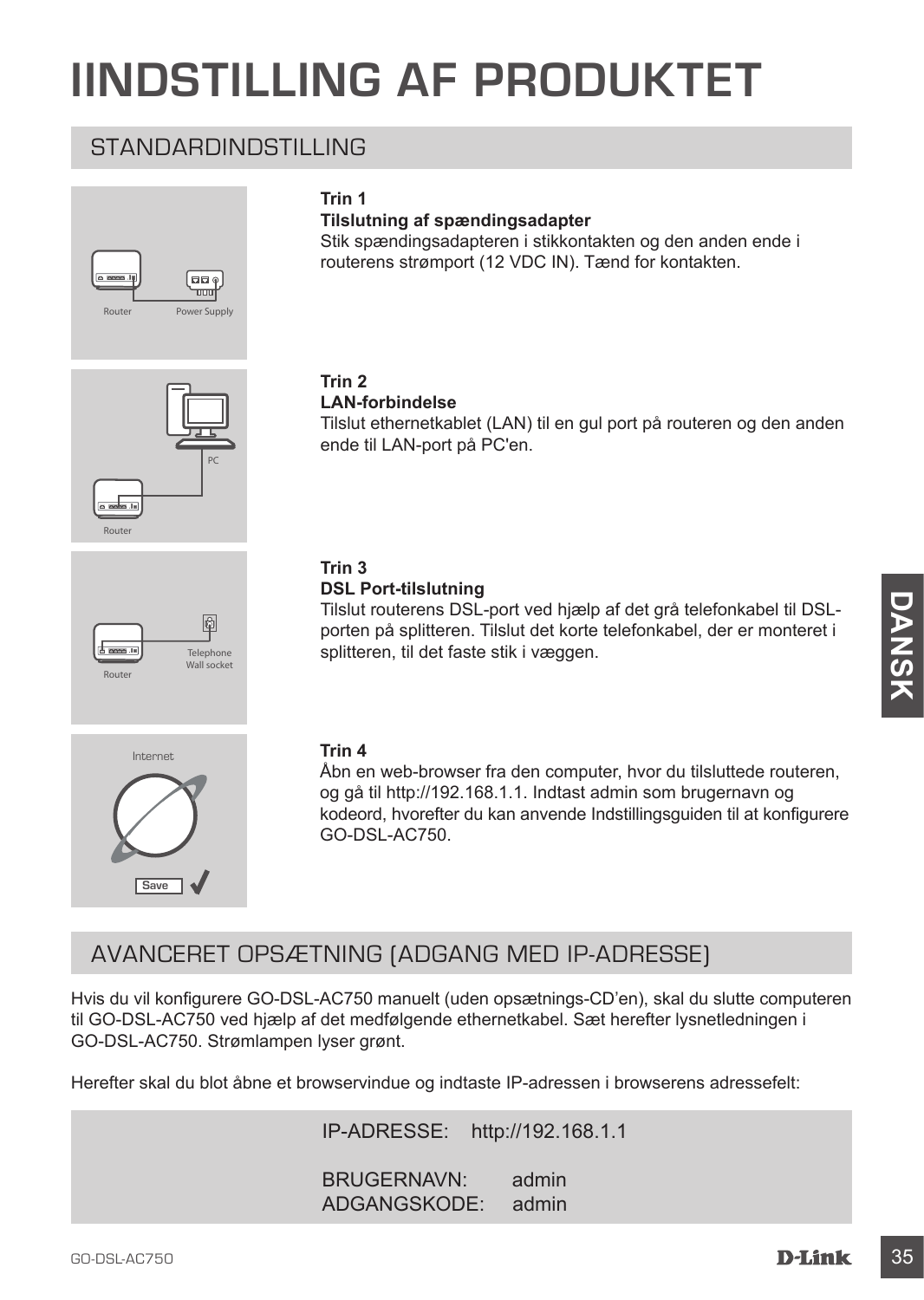# **FEJLFINDING**

## PROBLEMER I FORBINDELSE MED OPSÆTNING OG KONFIGURATION

## **1. HVORDAN KONFIGURERER JEG MIN GO-DSL-AC750-ROUTER UDEN CD'EN ELLER KONTROLLERER NAVNET PÅ MIT TRÅDLØSE NETVÆRK (SSID) OG NØGLEN TIL TRÅDLØS KRYPTERING?**

- Slut pc'en til routeren vha. et Ethernet-kabel.
- Åbn en webbrowser, og angiv adressen http://192.168.1.1
- Standardbrugernavnet er 'admin'. Standardadgangskoden er '' (admin).
- Hvis du har ændret adgangskoden, og du ikke kan huske den, skal du nulstille routeren, så adgangskoden føres tilbage til '' (admin).

### **2. HVORDAN NULSTILLER JEG MIN ROUTER TIL STANDARDINDSTILLINGERNE FRA FABRIKKEN?**

- Kontroller, at der er tændt for routeren.
- Tryk på nulstillingsknappen bag på enheden, og hold den nede i 10 sekunder. Bemærk! Når routeren nulstilles til standardindstillingen fra fabrikken, slettes de aktuelle konfigurationsindstillinger. Hvis du vil konfigurere dine indstillinger igen, skal du logge på routeren som beskrevet i spørgsmål 1 og derefter køre installationsguiden.

### **3. HVORDAN TILFØJER JEG EN NY TRÅDLØS KLIENT ELLER PC, HVIS JEG HAR GLEMT NAVNET PÅ MIT TRÅDLØSE NETVÆRK (SSID) ELLER NØGLEN TIL TRÅDLØS KRYPTERING?**

- For hver pc, der skal forbindes trådløst med routeren, skal du sikre dig, at du bruger det rigtige navn for det trådløse netværk (SSID) og den rigtige krypteringsnøgle.
- Brug den webbaserede brugergrænseflade (som beskrevet i spørgsmål 1 ovenfor) til at kontrollere eller vælge dine trådløse indstillinger.
- XAVINET PÅ MITTRÄDLERS TILTVERK (SSID) pELLER NOGLEN TILTRÄDLERS KRYPTERING?<br>
For twerp.c. der skal forbindes trädiget metallige typieningsnagle.<br>
But the control of the fidelise enelveric (SSID) og den rigtige kypteining - Sørg for at skrive disse indstillinger ned, så du kan indtaste dem på hver enkelt trådløst forbundet PC. Der er afsat plads på bagsiden af dette dokument, til at du kan notere disse vigtige oplysninger til fremtidig brug.

## **4. HVORFOR KAN JEG IKKE FÅ FORBINDELSE TIL INTERNETTET?**

ADSL-brugere bør kontakte deres internetudbydere for at sikre sig, at udbyderen har aktiveret/ tilsluttet tjenesten, og at udbyderens brugernavn og adgangskode er korrekt.

#### **For at downloade den seneste firmware henvises til hjemmesiden www.dlink.com**

### **For at downloade " Link'n Print"-værktøjet og den seneste firmware henvises til hjemmesiden www.dlink.com**

## TEKNISK SUPPORT

D-Link teknisk support på Internettet: http://www.dlink.com D-Link teknisk support over telefonen: Tlf.: 901 388 99 Normale åbningstider: Hverdage kl. 08:00 – 20:00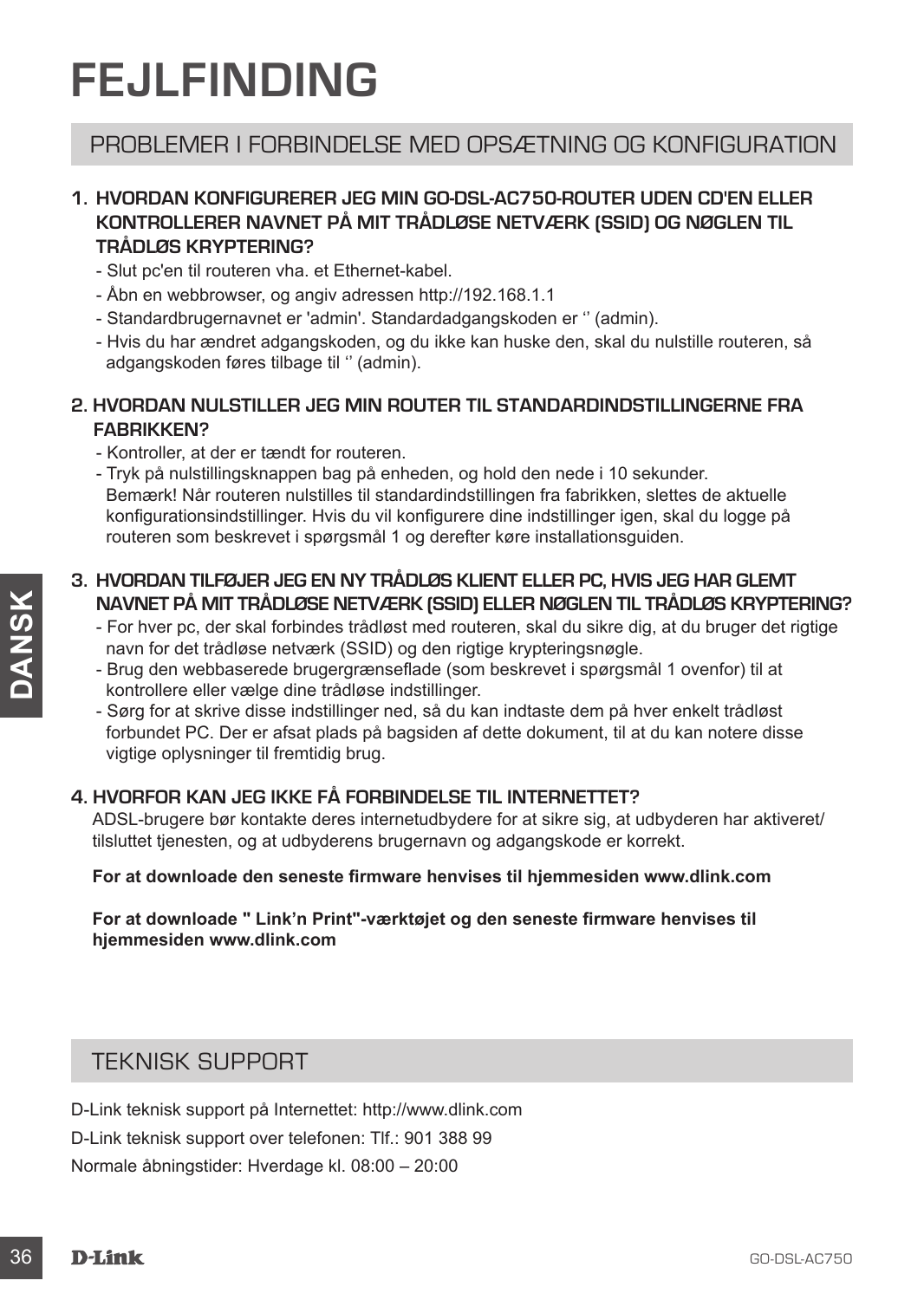# **CONTENTS OF PACKAGING**

## **CONTENTS**



**WIRELESS AC DUAL-BAND ADSL2+ MODEM ROUTER** GO-DSL-AC750

**VIRTA-ADAPTERI**  ADAPTERI

**CAT5-VERKKOKAAPELI (ETHERNET)** KYTKE REITITIN TIETOKONEESEEN LAITTEEN OHJELMISTON ASENNUKSEN AIKANA

**RJ-11 KAAPELI**

Jos pakkauksesta puuttuu jokin näistä, ota yhteys jälleenmyyjääsi.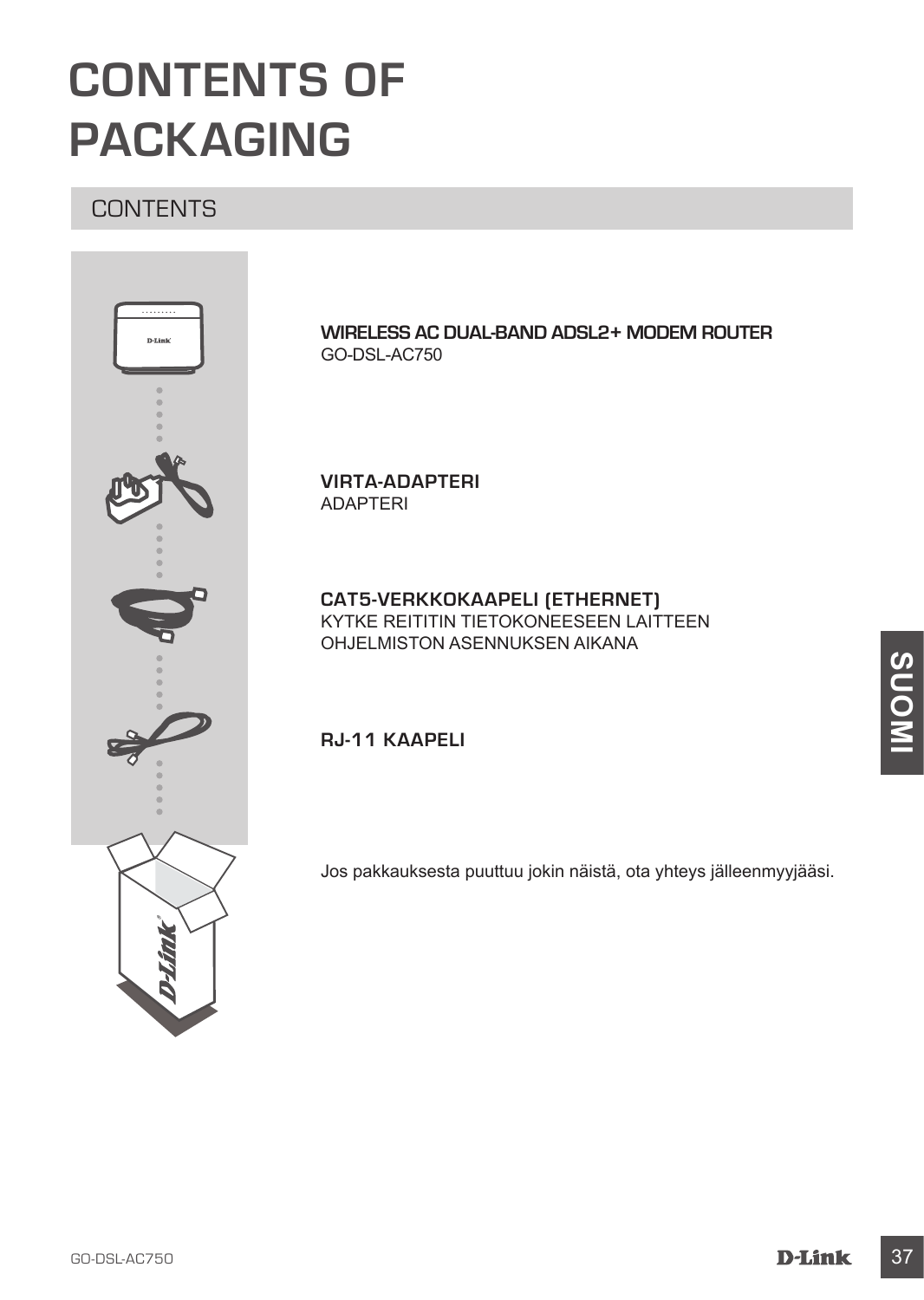# **TUOTTEEN ASENNUS**

## OLETUSASETUS









## **Vaihe 1**

**Virtasovitinliitäntä**

Kytke virtasovitin pistorasiaan ja kytke sitten toinen pää reitittimen virtatuloon (12VDC IN). Kytke pistoke päälle.

## **Vaihe 2**

**LAN-liitäntä** Kytke LAN-verkon Ethernet-kaapeli mihin tahansa reitittimen (keltaiseen) liittimeen ja kytke toinen pää tietokoneen LAN-liittimeen.

## **Vaihe 3**

**DSL-liitäntä**

Kytke reitittimen (DSL)-liitin (DSL)-merkittyyn liittimeen jakajalla käyttämällä (harmaata) puhelinkaapelia. Kytke jakaja puhelinpistorasiaan lyhyellä (Line)-kaapelilla.

#### **Vaihe 4**

Avaa reitittimeen kytketyssä tietokoneessa selain ja kirjoita osoitteeksi "http://192.168.1.1". Anna käyttäjätunnukseksi ja salasanaksi "admin", minkä jälkeen voit käyttää ohjattua asennusta GO-DSL-AC750:n määrittämiseen.

## ASENNUSVAIHTOEHTO KEHITTYNEILLE KÄYTTÄJILLE (IP-OSOITTEEEN KAUTTA)

Virginal (strey-Reapons).<br>
Valhe 4<br>
Nata refiltimene kylketyssä tietokoneessa selain ja kirjoitta<br>
Assamensista "admin", minkä jälkeen voit käyttää ohjattua asennusta<br>
Salasanaksi "admin", minkä jälkeen voit käyttää ohjatt Jos haluat säätää GO-DSL-AC750:n asetukset manuaalisesti (ilman asennus-CD:tä), yhdistä tietokoneesi GO-DSL-AC750:een pakkaukseen sisältyneen lähiverkkokaapelin avulla. Kytke sitten GO-DSL-AC750:n virtakaapeli paikoilleen. Virtavalo palaa tasaisen vihreänä.

Tämän jälkeen avaa internetselain ja syötä sen osoitekenttään seuraava IP-osoite:

IP-OSOITE: http://192.168.1.1

KÄYTTÄJÄNIMI: admin SALASANA: admin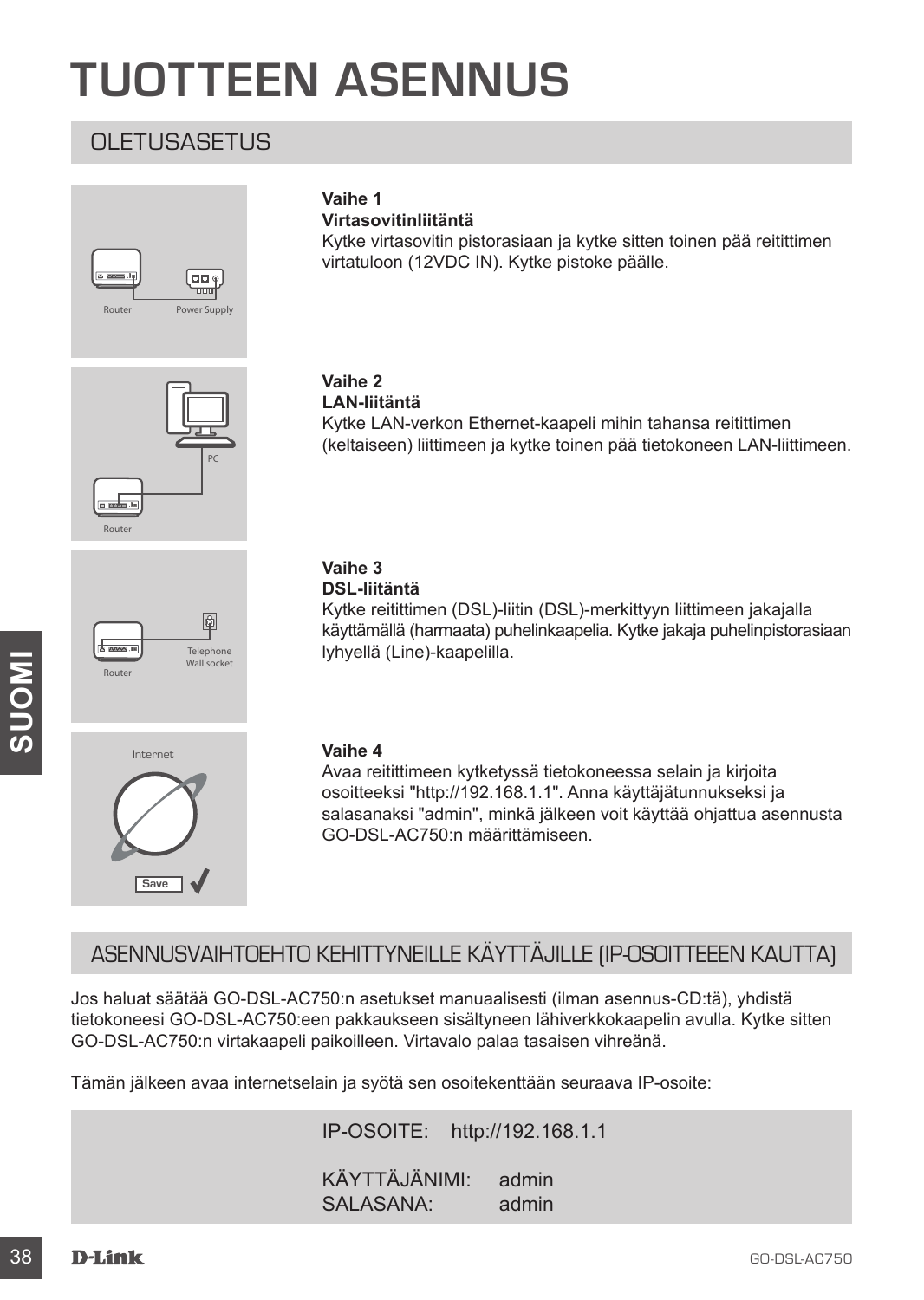# **VIANETSINTÄ**

## ASENNUKSEEN JA ASETUKSIEN KONFIGUROINTIIN LIITTYVÄT ONGFI MAT

## **1. MITEN TEEN GO-DSL-AC750-REITITTIMEN ASETUKSET ILMAN CD-LEVYÄ TAI TARKISTAN VERKKONI NIMEN (SSID) JA LANGATTOMAN SALAUSAVAIMEN?**

- Kytke tietokone reitittimeen lähiverkkokaapelilla.
- Avaa nettiselain ja syötä osoiteriville osoite http://192.168.1.1
- Oletuskäyttäjätunnus on "admin" (admin). Jätä salasana-kenttä tyhjäksi.
- Jos olet asettanut salasanan etkä muista mikä se on, sinun on palautettava tukiasemaan sen tehdasasetukset, jolloin salasana poistuu.

#### **2. MITEN PALAUTAN REITITTIMEEN SEN ALKUPERÄISET TEHDASASETUKSET?**

- Varmista, että reitittimen verkkovirta on kytketty.
- Paina laitteen takaosassa sijaitsevaa reset-painiketta ja pidä sitä alas painettuna 10 sekunnin ajan. Huom! Reitittimen tehdasasetusten palautus pyyhkii pois nykyiset asetukset. Asetusten uudelleen tekemiseksi kirjaudu reitittimeen kysymyksen 1 ohjeiden mukaisesti ja suorita sen jälkeen Asetusvelho.

## **3. MITEN LISÄÄN UUDEN LANGATTOMAN LAITTEEN TAI TIETOKONEEN, JOS OLEN UNOHTANUT VERKKONIMEN (SSID) TAI LANGATTOMAN SALAUSAVAIMEN?**

- Jotta voit yhdistää tukiasemaan uuden tietokoneen langattomasti, sen on käytettävä oikeaa verkkonimeä (SSID) ja salausavainta.
- Käytä nettiselainta (kysymyksen 1 ohjeiden mukaan) tarkistaaksesi tai valitaksesi langattomat asetukset.
- Laita nämä aseukset laitteen, jotta voit syöttää ne jokaiseen reitittimeen yhdistettävään PC:hen.<br>
Tedot ovat tärketäl laitteen myöhemmän käytön kannalta (ohjeen takapuolella on tila, johon voit<br>
Kirjoittaa tiedot ylös). - Laita nämä asetukset talteen, jotta voit syöttää ne jokaiseen reitittimeen yhdistettävään PC:hen. Tiedot ovat tärkeitä laitteen myöhemmän käytön kannalta (ohjeen takapuolella on tila, johon voit kirjoittaa tiedot ylös).

### **4. MIKSI INTERNET-YHTEYTTÄ EI SYNNY?**

ADSL-yhteyden käyttäjät: ottakaa yhteys Internet-palveluntarjoajaanne varmistaaksenne, että Internet-yhteys on kytketty ja että Internet-käyttäjätunnuksenne ja -salasananne ovat oikein.

#### **Voit ladata uusimman laiteohjelmiston osoitteesta www.dlink.com**

**Voit ladata Link'n Print -työkalun ja uusimman firmware-ohjelmiston osoitteesta www.dlink. com**

## TEKNISTÄ TUKEA ASIAKKAILLE SUOMESSA

Internetin kautta : http://www.dlink.com Arkisin klo. 09:00 – 21:00 Numerosta : 0600 - 155 57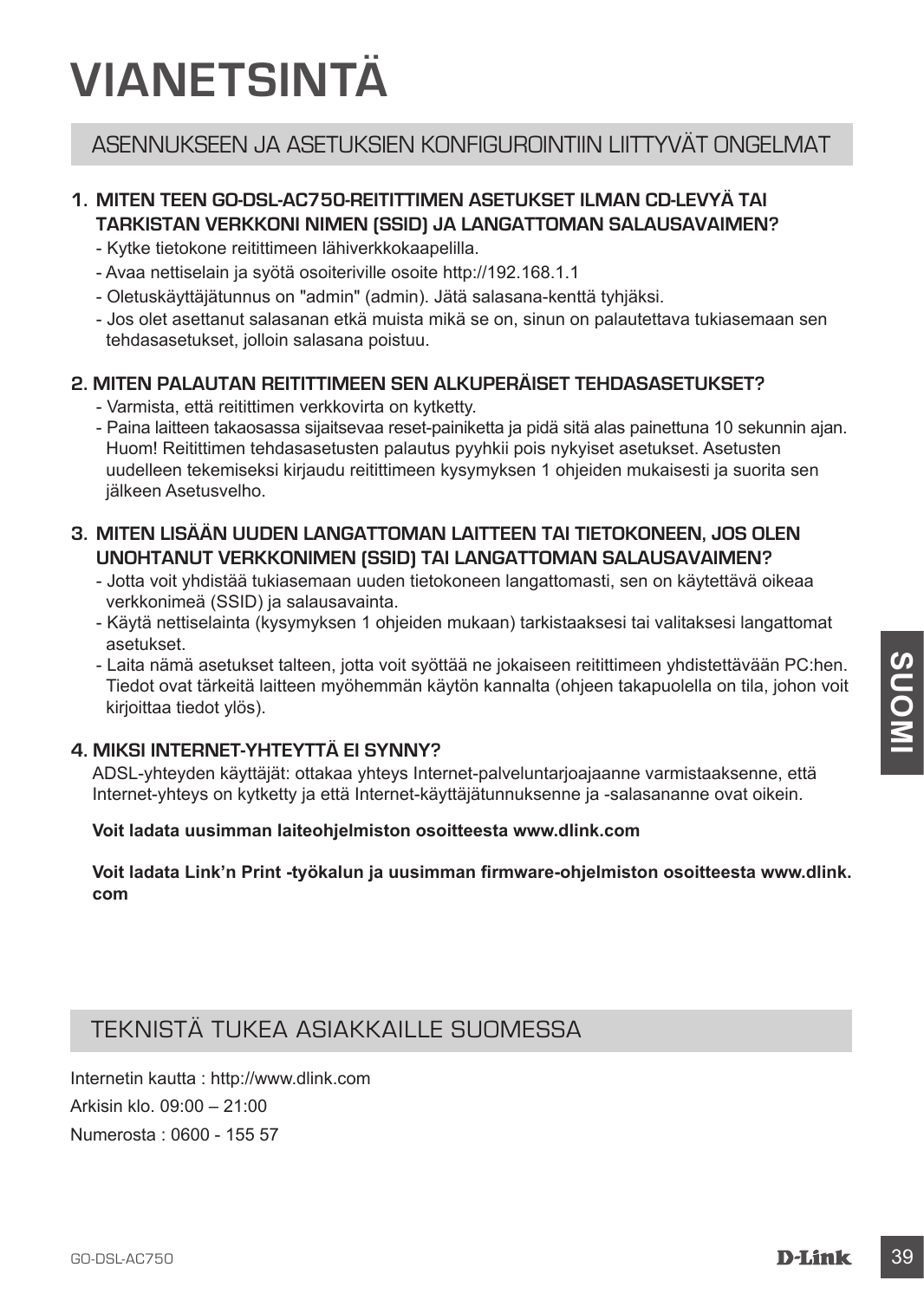# **CONTENTS OF PACKAGING**

## **CONTENTS**



**WIRELESS AC DUAL-BAND ADSL2+ MODEM ROUTER** GO-DSL-AC750

**NÄTADAPTER** ADAPTER

**CAT5 ETHERNET-KABEL** ANSLUT ROUTERN TILL DATORN UNDER INSTALLATIONEN

**RJ-11-KABEL**

Kontakta din återförsäljare, om någon av komponenterna saknas.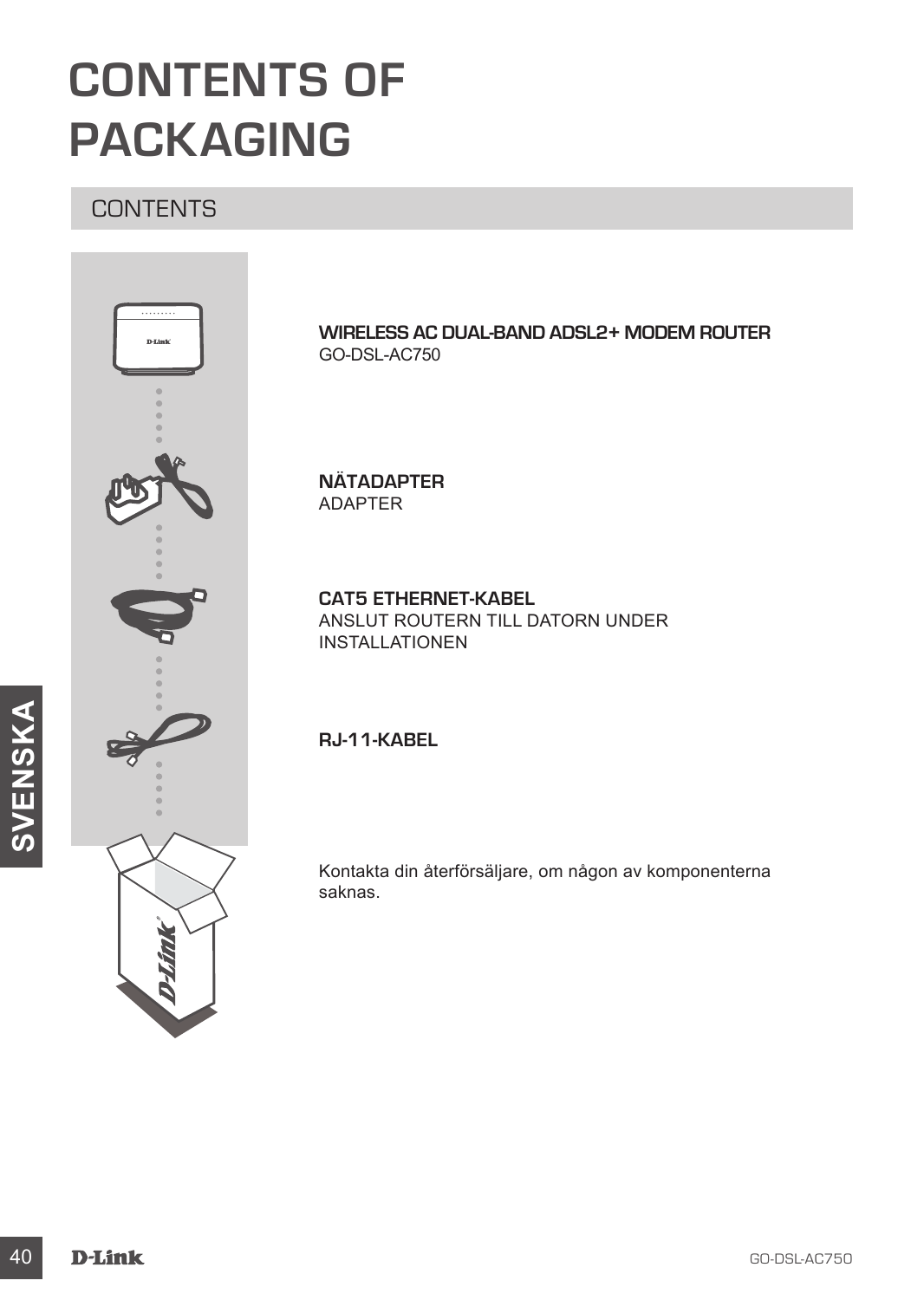# **PRODUKTINSTALLATION**

## STANDARDINSTÄLLNING





## **Nätadapteranslutning**

Anslut nätadaptern till vägguttaget och anslut därefter den andra änden till nätuttaget på routern (12VDC IN). Sätt på anslutningspunkten.



#### **Steg 2 LAN-anslutning**

Anslut Ethernet LAN-kabeln till ett (gult) uttag på routern och anslut den andra änden till LAN-uttaget på datorn.



## **Steg 3**

#### **Anslutning till DSL-uttag**

Anslut routerns (DSL) uttag, med (grå) telefonkabeln till uttaget som är märkt med (DSL) på delaren. Anslut den korta (limegrön) kabeln på delaren för att asnluta telefonuttaget i väggen.



#### **Steg 4**

Från datorn som du anslutit till routern öppnar du en webbläsare och går till http://192.168.1.1. Ange admin som användarnamn och lösenord, så kan du använda installationsguiden för att konfigurera din GO-DSL-AC750.

## AVANCERAD INSTALLATION (ÅTKOMST VIA IP-ADRESS)

Steg 4<br>
Fran datom som du anslutit till routern öppnar du en webbläsare<br>
och går till http://192.168.1.1. Ange admin som användarnamn och<br>
lösenord, så kan du använda installationsguiden för att konfigurera<br>
din GO-DSL-AC7 För att manuellt konfigurera GO-DSL-AC750-enheten (utan installations-cd:n) ansluter du datorn till GO-DSL-AC750-enheten med den medföljande Ethernet-kabeln. Anslut därefter strömkabeln till GO-DSL-AC750-enheten. Strömlampan lyser med fast grönt sken.

Öppna därefter ett webbläsarfönster och ange IP-adressen i webbläsarens adressfält:

IP-ADRESS: http://192.168.1.1

ANVÄNDARNAMN: admin LÖSENORD: admin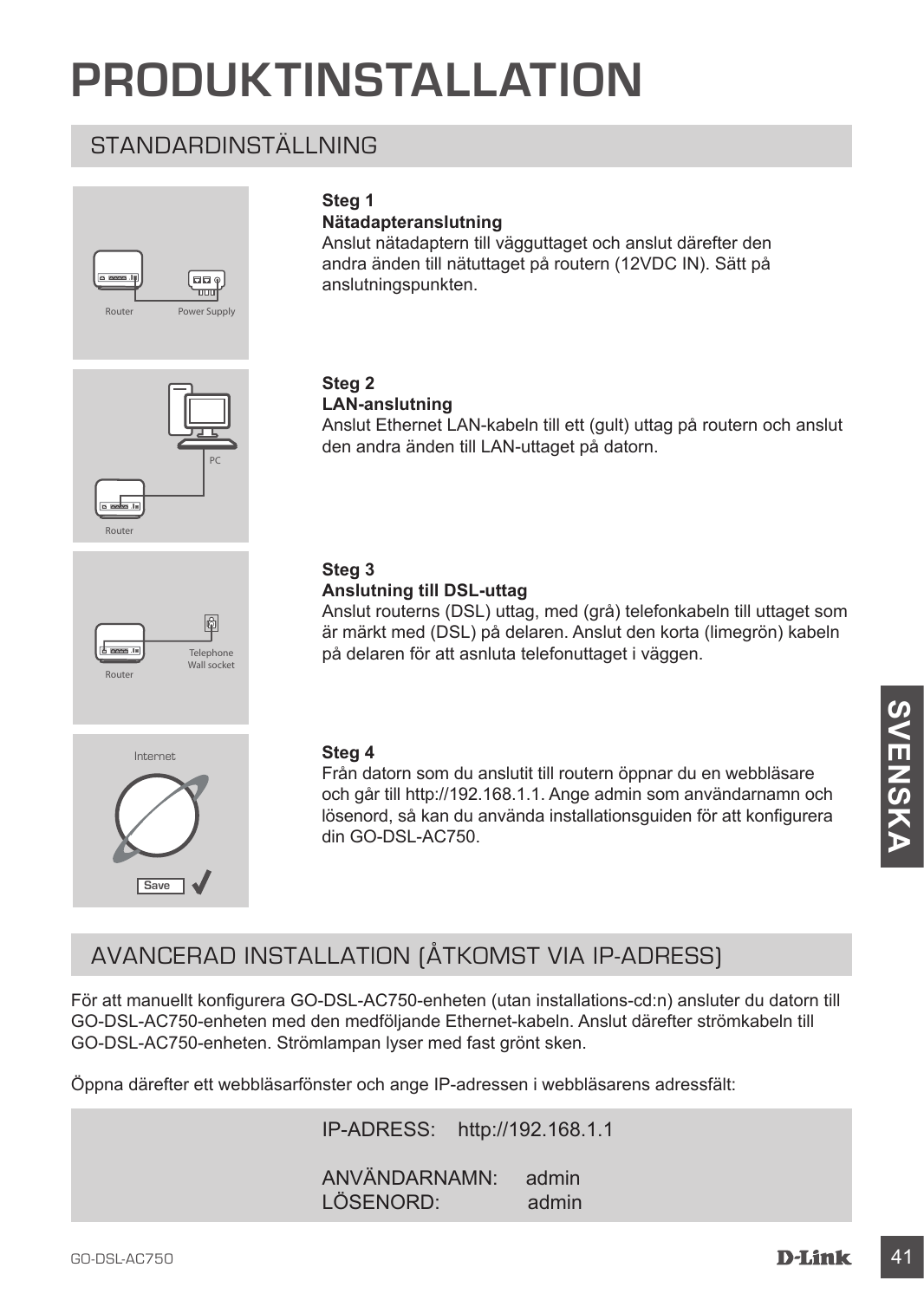# **FELSÖKNING**

## PROBLEM VID INSTALLATION OCH KONFIGURATION

### **1. HUR KONFIGURERAR JAG ROUTERN GO-DSL-AC750 UTAN CD, ELLER KONTROLLERAR NAMNET PÅ DET TRÅDLÖSA NÄTVERKET (SSID) OCH DEN TRÅDLÖSA KRYPTERINGSNYCKELN?**

- Anslut datorn till routern med hjälp av en Ethernet-kabel.
- Öppna webbläsaren och skriv in adressen http://192.168.1.1
- Standard-användarnamn är "admin". Standard-lösenord är "" (admin).
- Om du har ändrat lösenordet och inte kommer ihåg det, måste du återställa routern för att återställa lösenordet till "" (admin).

## **2. HUR ÅTERSTÄLLER JAG ROUTERN TILL FABRIKSINSTÄLLNINGARNA?**

- Kontrollera att routern är påslagen.
- Tryck in knappen på enhetens baksida och håll den intryckt i 10 sekunder. Obs! Genom att återställa routern till fabriksinställningarna raderar du de nuvarande konfigurationsinställningarna. Omkonfigurera dina inställningar genom att logga in på routern enligt beskrivningen i fråga 1, kör därefter installationsguiden.

## **3. HUR LÄGGER JAG TILL EN NY TRÅDLÖS KLIENT ELLER DATOR OM JAG HAR GLÖMT NAMNET PÅ DET TRÅDLÖSA NÄTVERKET (SSID) ELLER DEN TRÅDLÖSA KRYPTERINGSNYCKELN?**

- För alla datorer som ska anslutas trådlöst till routern måste du kontrollera att korrekt namn på det trådlösa nätverket (SSID) och korrekt krypteringsnyckel används.
- Använd det webbaserade användargränssnittet (såsom beskrivs ovan i fråga 1) för att kontrollera eller välja dina trådlösa inställningar.
- Var noga med att anteckna inställningarna så att du kan skriva in dem i alla datorer som är trådlöst anslutna. Du hittar ett område längst bak i detta dokument som är avsett för detta ändamål, informationen är viktig för framtida ändamål.

## **4. VARFÖR GÅR DET INTE ATT UPPRÄTTA NÅGON INTERNETANSLUTNING?**

- Var noga med att anteckna installningarna så att du kan skriva in dem i alla datorer som är<br>
tradiota anslutna. Du hitter ett område längst bak i detta dokument som är avsett för detta<br>
anslutna. Du hitter ett område län Är du ADSL-användare ska du kontakta din Internetleverantör och kontrollera att denne har aktiverat/anslutit tjänsten samt att användarnamnet och lösenordet från din Internetleverantör stämmer.

#### **För att ladda ner senaste firmware, se webbplatsen www.dlink.com**

**För att hämta verktyget "Link'n Print" och senaste firmware, se webbplatsen www.dlink. com**

## TEKNISK SUPPORT

D-Link Teknisk Support via Internet: http://www.dlink.com D-Link Teknisk Support via telefon: 0900 - 100 77 00 Vardagar 08:00 – 20:00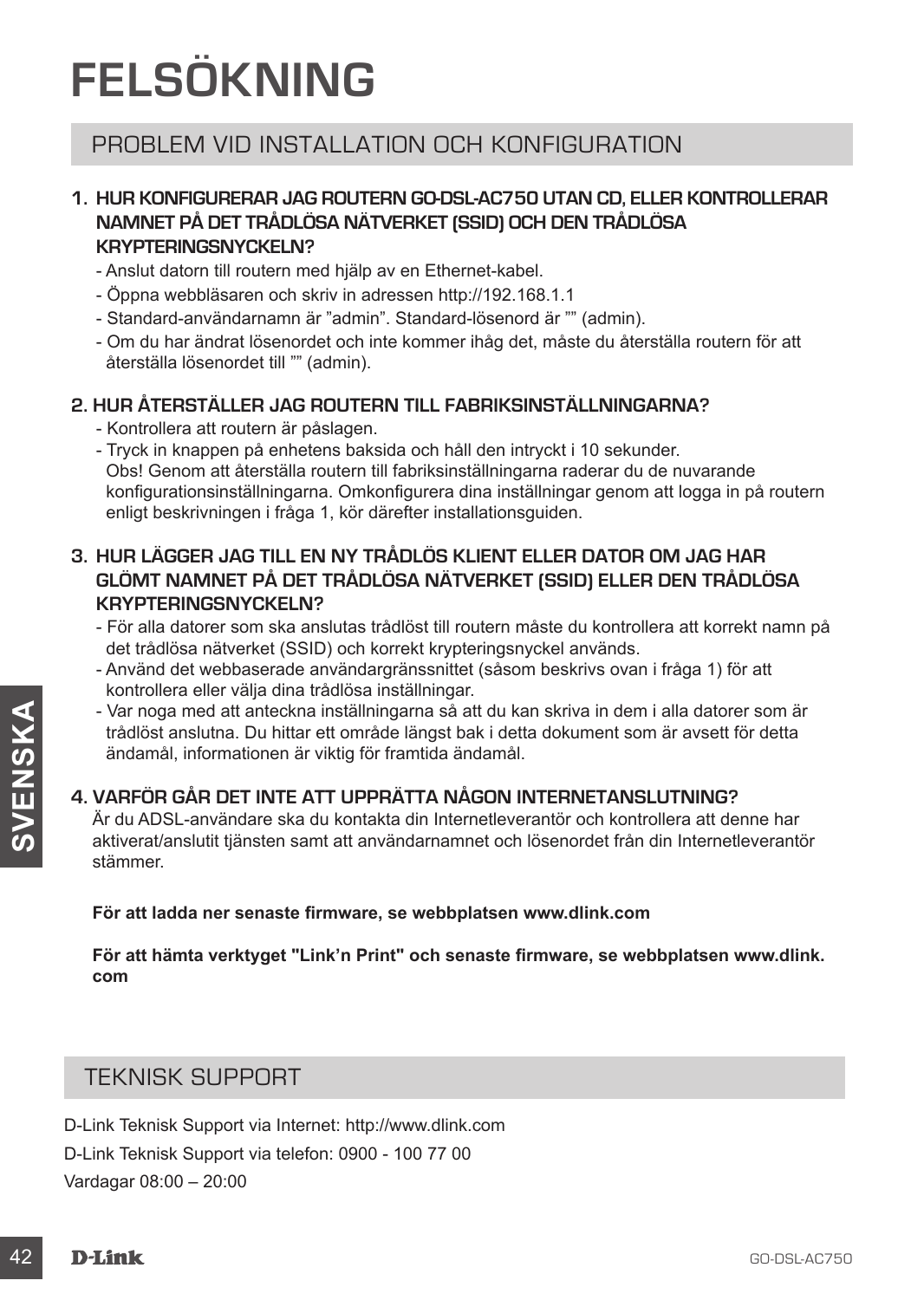# **CONTENTS OF PACKAGING**

## **CONTENTS**



**WIRELESS AC DUAL-BAND ADSL2+ MODEM ROUTER** GO-DSL-AC750

**ADAPTADOR DE CORRENTE DE** ADAPTADOR

**CABO ETHERNET (RJ-45 CABLE)** LIGUE O ROUTER AO SEU PC DURANTE A CONFIGURAÇÃO

**CABO RJ-11** 

Se algum destes itens não estiver na embalagem entre em contacto com o seu revendedor.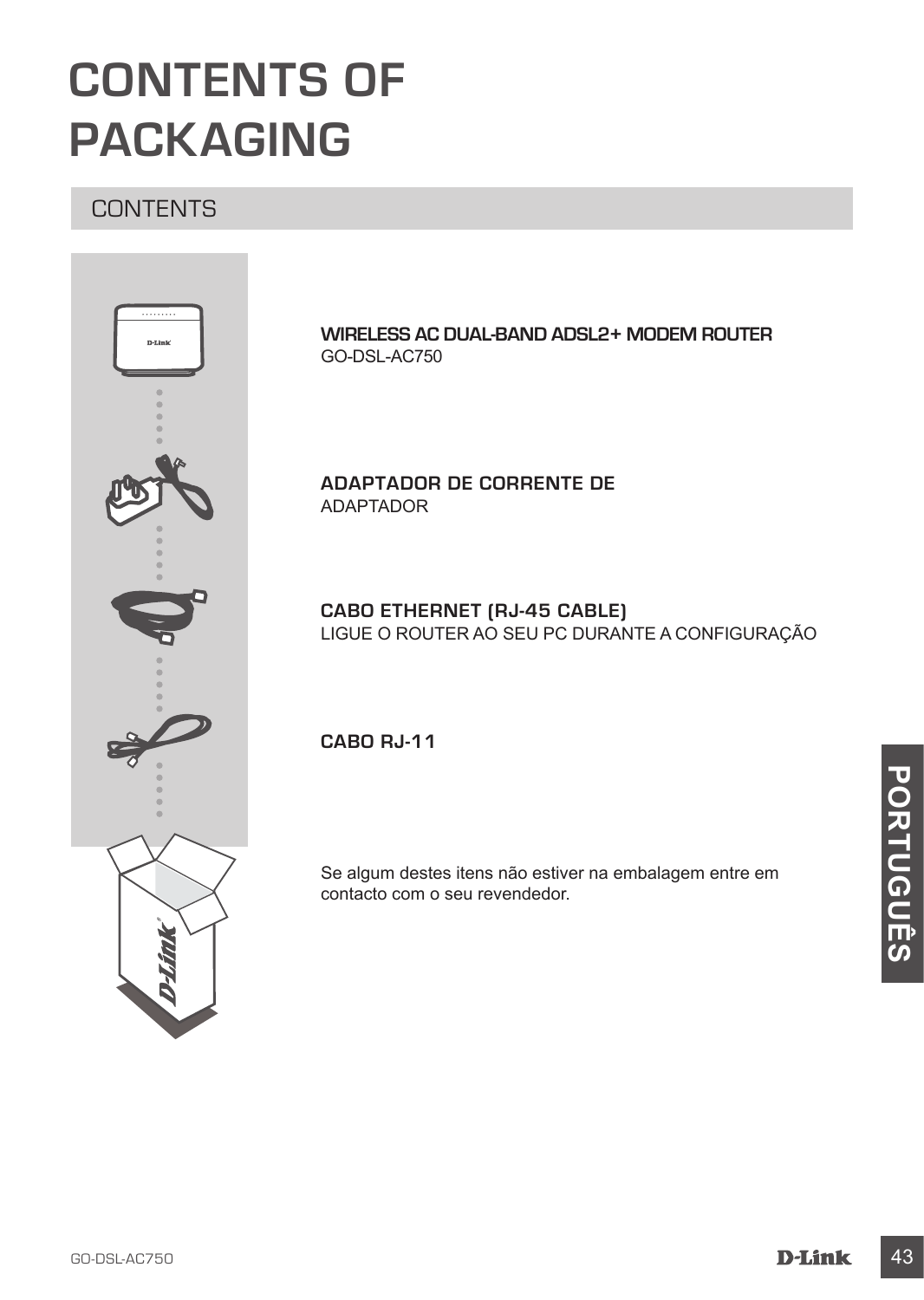# **CONFIGURAÇÃO DO PRODUTO**

## DEFINIÇÃO PREDEFINIDA





### **Ligação do Adaptador de Alimentação**

Ligue a unidade do adaptador de alimentação à tomada de parede e ligue a outra extremidade à porta de alimentação do router (12VDC IN). Ligue o ponto de tomada.





Ligue o cabo LAN Ethernet a qualquer porta (amarela) do router e ligue a outra extremidade à porta LAN do PC.



## **Passo 3**

**Ligação da Porta DSL**

Ligue a porta (DSL) do Router, utilizando o cabo do telefone (cinzento) à porta assinalada ( DSL) no separador. Ligue o cabo curto (Linha) ligado ao separador para ligar o telefone à tomada de parede.



#### **Passo 4**

No computador ao qual ligou o router, abra um explorador de Internet e aceda a http://192.168.1.1. Introduza admin como Nome de Utilizador e Palavra-passe, e pode utilizar o Assistente de Configuração para configurar o seu GO-DSL-AC750.

## CONFIGURAÇÃO AVANÇADA (ACESSO ATRAVÉS DO ENDEREÇO IP)

No computador ao qual ligou o router, abra um explorador de<br>
Internet e aceda a http://192.168.1.1 Intoduza a discussion computador and in computador prediction of None<br>
CONFIGURAÇÃO AVANÇADA (ACESSO ATRAVÉS DO ENDEREÇO IP Para configurar o GO-DSL-AC750 manualmente (sem o CD de configuração) ligue o seu computador ao GO-DSL-AC750 através do cabo Ethernet fornecido. Em seguida, ligue o cabo de alimentação do GO-DSL-AC750. A luz de energia acender-se-á fixamente a verde.

E seguida, abra a janela do explorador e introduza o endereço IP no campo de endereço do explorador:

ENDEREÇO IP: http://192.168.1.1

NOME DE UTILIZADOR: admin PALAVRA-PASSE: admin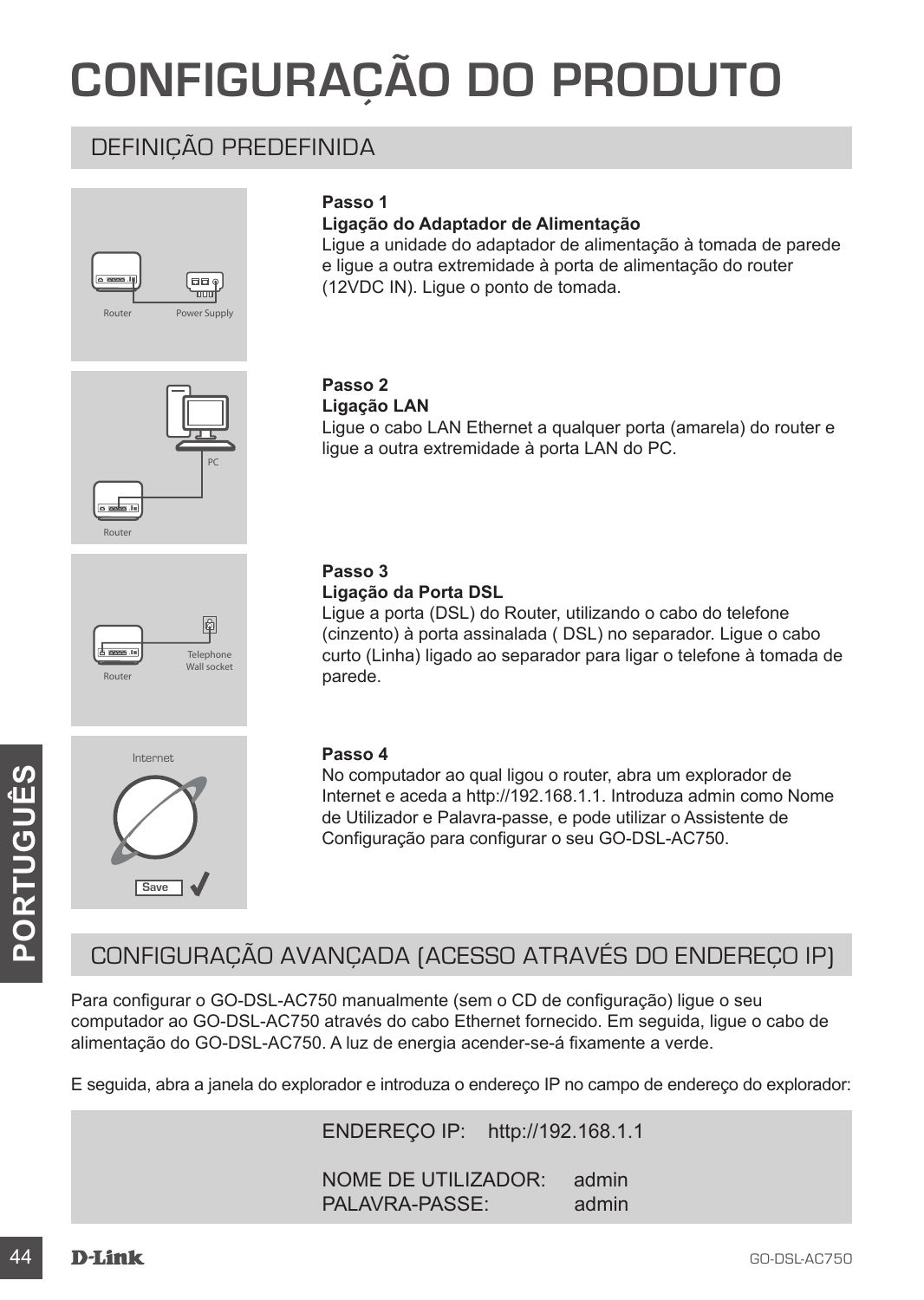# **RESOLUÇÃO DE PROBLEMAS**

## PROBLEMAS DE CONFIGURAÇÃO

## **1. COMO POSSO CONFIGURAR O MEU ROUTER GO-DSL-AC750 SEM O CD, OU COMO POSSO VERIFICAR O MEU NOME DE REDE SEM FIOS (SSID) E O CÓDIGO DE ENCRIPTAÇÃO SEM FIOS?**

- Ligue o seu PC ao router utilizando um cabo Ethernet.
- Abra um browser da web e introduza o endereço http://192.168.1.1
- O nome de utilizador predefinido é 'admin'. A palavra-passe predefinida é '' (admin).
- Se alterou a palavra-passe e não se lembra da nova palavra-passe tem de redefinir o router para definir a palavra-passe novamente para '' (admin).

## **2. COMO REPONHO AS DEFINIÇÕES DE FÁBRICA DO MEU ROUTER?**

- Certifique-se de que o router está ligado.
- Prima e mantenha premido o botão Repor no painel traseiro do dispositivo durante 10 segundos.

Nota: A reposição da definição de fábrica do router vai apagar as definições de configuração actuais. Para reconfigurar as suas definições, inicie o router tal como indicado no ponto 1 e, em seguida, execute o Assistente de Configuração.

## **3. COMO POSSO ADICIONAR UM NOVO CLIENTE SEM FIOS OU PC SE ME TIVER ESQUECIDO DO MEU NOME DE REDE SEM FIOS (SSID) OU DO CÓDIGO DE ENCRIPTAÇÃO SEM FIOS?**

- Para qualquer PC que necessite de ser ligado ao router sem fios, tem de se certificar de que utiliza o Nome de Rede Sem Fios (SSID) e o código de encriptação correctos.
- Utilize a interface de utilizador baseada na web (tal como descrito na questão 1 anterior) para confirmar ou escolher as suas definições sem fios.
- Assegure-se de que assentou estas configurações para que as possa introduzir em cada PC ligado sem fios PC. Encontrará uma área específica na parte de trás deste documento, esta informação é importante para futura utilização.

## **4. PORQUE NÃO CONSIGO ESTABELECER UMA LIGAÇÃO À INTERNET?**

Para os utilizadores ADSL contacte o seu ISP para se certificar de que o serviço está activado/ ligado pelo seu ISP e que o seu nome de utilizador e palavra-passe ISP estão correctos.

#### **Para descarregar o firmware mais recente, consulte o sítio da internet www.dlink.com**

Informação e importante para titula dunização.<br> **4. PORQUE NÃO CONSIGO ESTABELECER UMA LIGAÇÃO À INTERNET?**<br>
Plaga os utilízadores ADSL contacte o seu isP para se certificar de que o serviço está activado/<br> **Para descarreg Para descarregar o utilitário "Link'n Print" e o firmware mais recente, consulte o sítio da internet www.dlink.com**

## ASSISTÊNCIA TÉCNICA

Assistência Técnica da D-Link na Internet: http://www.dlink.com Assistência Técnica Telefónica da D-Link: +351 707 78 00 10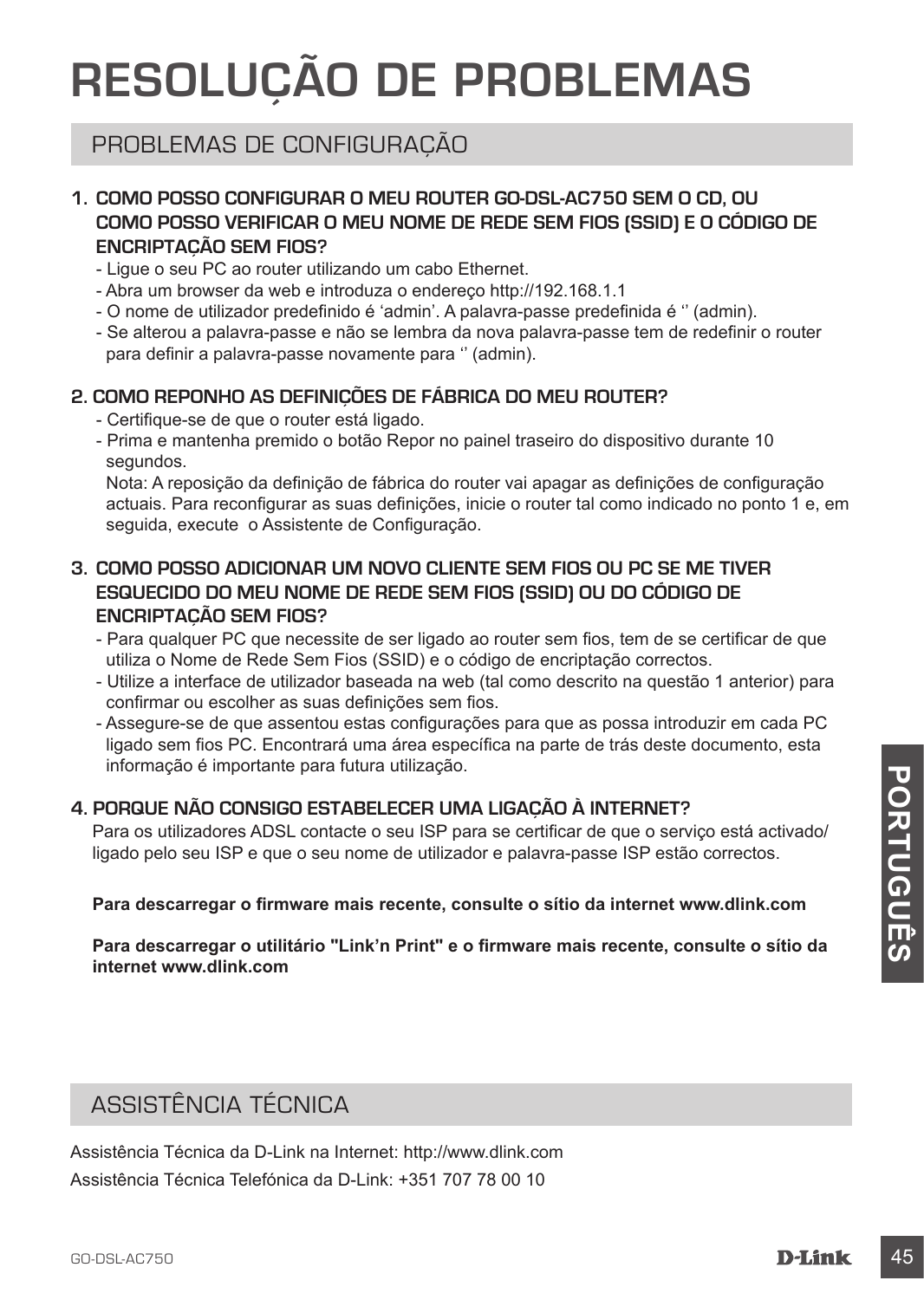# **CONTENTS OF PACKAGING**

## **CONTENTS**



**WIRELESS AC DUAL-BAND ADSL2+ MODEM ROUTER** GO-DSL-AC750

**ΤΡΟΦΟΔΟΤΙΚΟ** ΠΡΟΣΑΡΜΟΓΕΑΣ

**Καλώδιο Ethernet (RJ-45 CABLE)** ΣΥΝΔΕΣΤΕ ΤΟ ΔΡΟΜΟΛΟΓΗΤΗ ΣΤΟΝ Η/Υ ΣΑΣ ΚΑΤΑ ΤΗΝ ΕΓΚΑΤΑΣΤΑΣΗ

## **ΚΑΛΏΔΙΟ RJ-11**

Αν κάποιο από τα παραπάνω τεμάχια λείπει, παρακαλώ επικοινωνήστε με τον μεταπωλητή σας.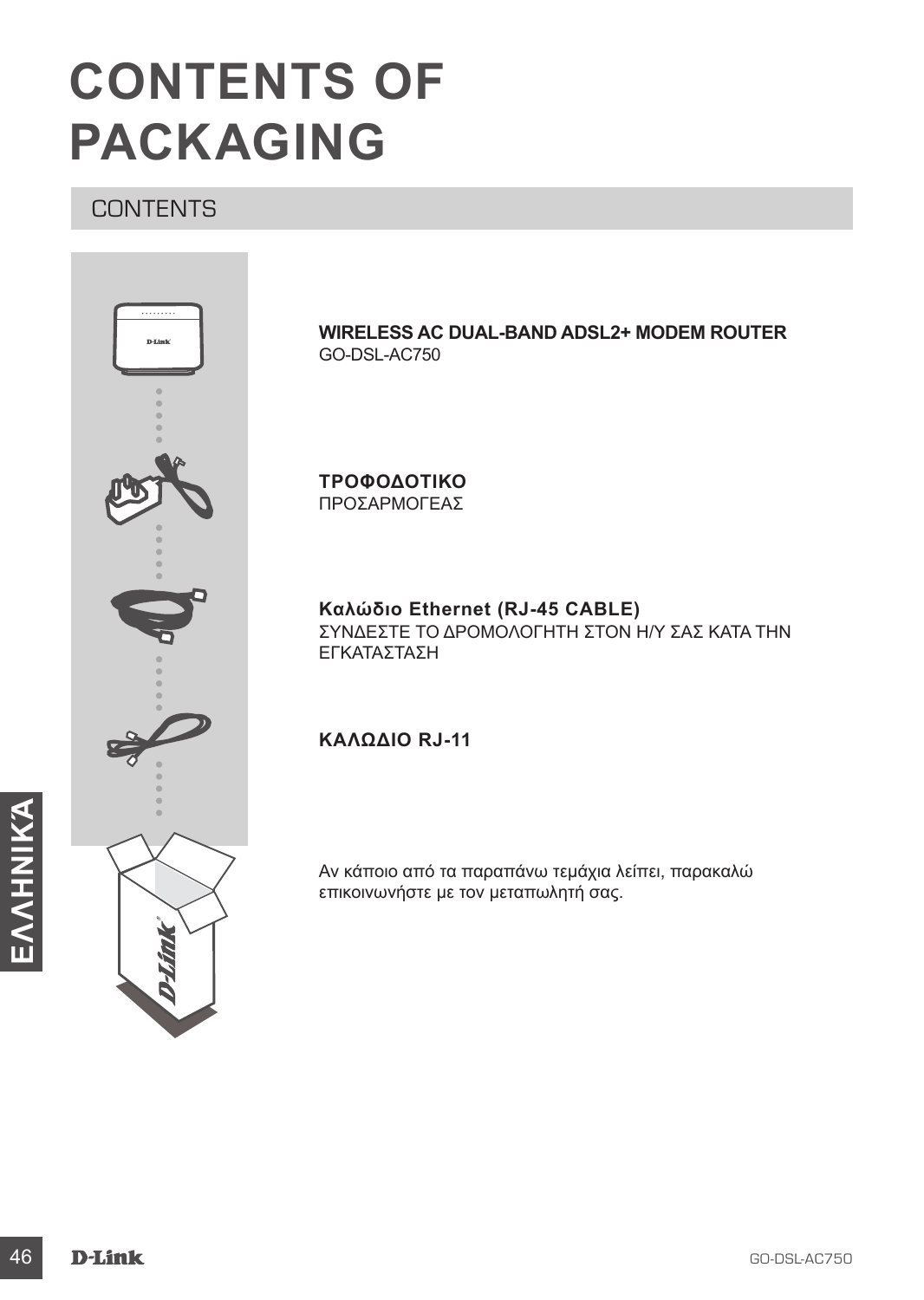# **ΕΓΚΑΤΑΣΤΑΣΗ ΠΡΟΪΟΝΤΟΣ**

## ΠΡΟΕΠΙΛΕΓΜΕΝΗ ΡΥΘΜΙΣΗ







Internet

Save V



## **Σύνδεση τροφοδοτικού**

Συνδέστε το τροφοδοτικό στην πρίζα και, στη συνέχεια, συνδέστε το άλλο άκρο του στη θύρα τροφοδοσίας του δρομολογητή (12VDC IN). Ενεργοποιήστε το διακόπτη της πρίζας.

#### **Βήμα 2 Σύνδεση LAN**

Συνδέστε το καλώδιο Ethernet LAN σε οποιαδήποτε (κίτρινη) θύρα του δρομολογητή και συνδέστε το άλλο άκρο του στη θύρα LAN του υπολογιστή.

## **Βήμα 3**

#### **Σύνδεση θύρας DSL**

Συνδέστε τη θύρα (DSL) του δρομολογητή στη θύρα του διαχωριστή με την αντίστοιχη ένδειξη (DSL) χρησιμοποιώντας το (γκρι) τηλεφωνικό καλώδιο. Χρησιμοποιήστε το κοντό καλώδιο (γραμμής) που είναι συνδεδεμένο στο διαχωριστή για να συνδέσετε το δρομολογητή στην πρίζα τηλεφώνου.



Από τον υπολογιστή που συνδέσατε στο δρομολογητή, ανοίξτε ένα πρόγραμμα περιήγησης web και μεταβείτε στη διεύθυνση http://192.168.1.1. Πληκτρολογήστε τη λέξη "admin" για το όνομα χρήστη και τον κωδικό πρόσβασης και, κατόπιν, μπορείτε να χρησιμοποιήσετε τον Οδηγό ρύθμισης για να ρυθμίσετε το δρομολογητή GO-DSL-AC750.

## ΠΡΟΗΓΜΕΝΗ ΕΓΚΑΤΑΣΤΑΣΗ (ΠΡΟΣΒΑΣΗ ΜΕΣΩ ΔΙΕΥΘΥΝΣΗΣ IP)

Http://192.168.1.1. Πληκτρολογήστε τη λέξη "admin" για το<br>
νομα χρήση και τον κωδικό πρόσβασης και, κατόπιν, μπορείτε<br>
να χρησιμοποιήσετε τον Οδηγό ρύθμισης για να ρυθμίσετε το<br>
δρομολογητή GO-DSL-AC750.<br>
- δρομολογητή GO Για τη χειροκίνητη διαμόρφωση του GO-DSL-AC750 (χωρίς το CD εγκατάστασης) συνδέστε τον υπολογιστή σας στο GO-DSL-AC750 με τη χρήση που παρεχόμενου καλωδίου ethernet. Στη συνέχεια, συνδέστε το καλώδιο τροφοδοσίας στο GO-DSL-AC750. Η λυχνία ισχύος θα εμφανίζεται ως σταθερό πράσινο.

Έπειτα, απλώς ανοίξτε ένα παράθυρο περιήγησης και εισάγετε τη διεύθυνση IP στο πεδίο διεύθυνσης του περιηγητή:

ΔΙΕΥΘΥΝΣΗ IP: http://192.168.1.1

ΟΝΟΜΑ ΧΡΗΣΤΗ: admin ΚΩΔΙΚΟΣ ΠΡΟΣΒΑΣΗΣ: admin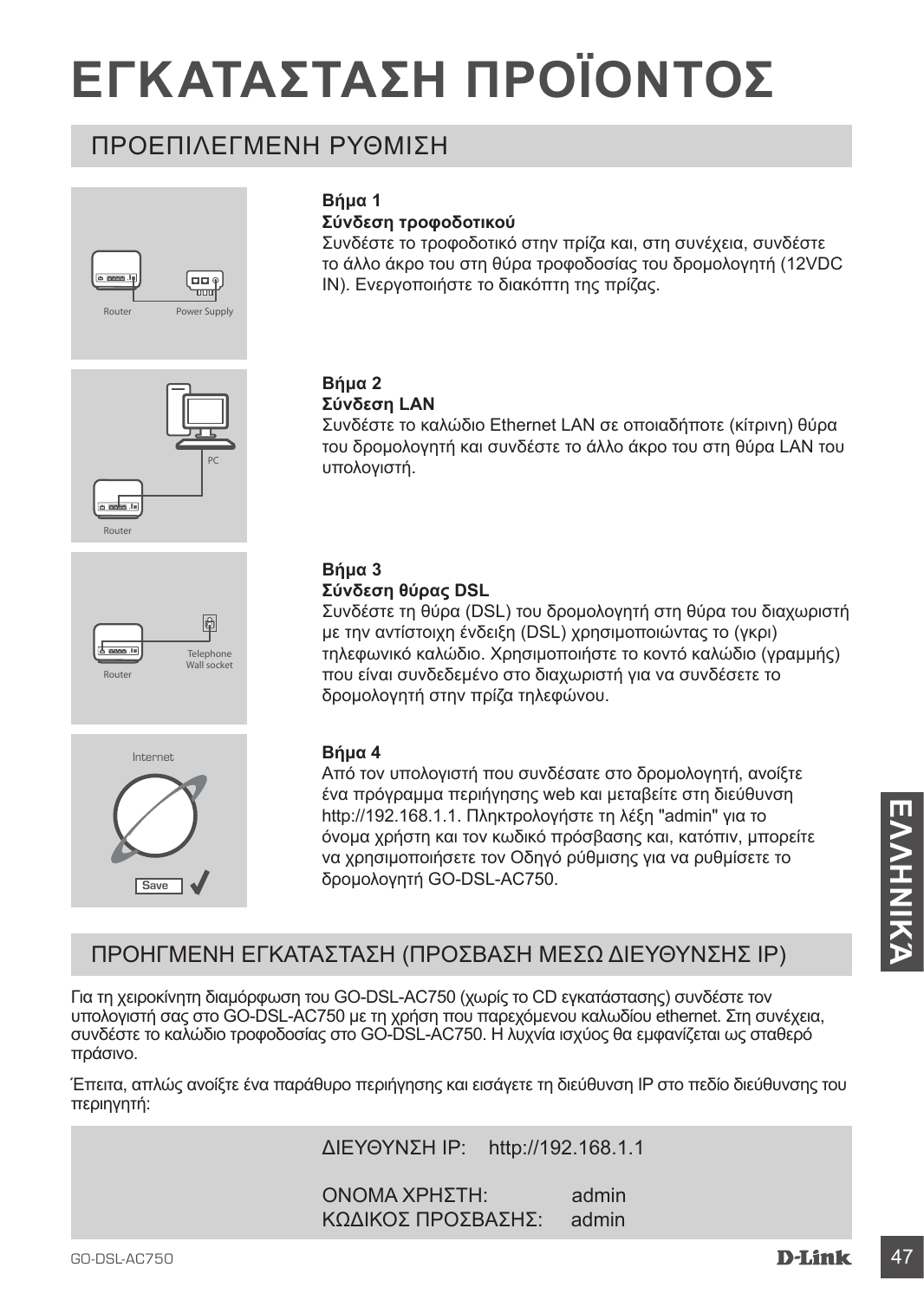# **ΔΙΌΡΘΩΣΗ ΛΑΘΏΝ**

## ΠΡΟΒΛΗΜΑΤΑ ΕΓΚΑΤΑΣΤΑΣΗΣ ΚΑΙ ΔΙΑΜΟΡΦΩΣΗΣ

### **1. ΤΙ ΠΡΈΠΕΙ ΝΑ ΚΆΝΩ ΓΙΑ ΝΑ ΔΙΑΜΟΡΦΏΣΩ ΤΟ ROUTER GO-DSL-AC750 Ή ΓΙΑ ΝΑ ΕΛΈΓΞΩ ΤΟ ΌΝΟΜΑ ΤΟΥ ΔΙΚΤΎΟΥ WIRELESS (SSID) ΚΑΙ ΤΟ ΚΛΕΙΔΊ ΚΡΥΠΤΟΓΡΆΦΗΣΗΣ WIRELESS, ΧΩΡΊΣ CD;**

- Συνδέστε το PC με το router χρησιμοποιώντας ένα καλώδιο Ethernet.
- Ανοίξτε το browser web και βάλτε την διεύθυνση http://192.168.1.1
- Το όνομα χρήστη του default είναι "admin". Το password του default είναι " " (admin).
- Αν το password τροποποιήθηκε και δεν θυμόσαστε την νέα αξία, είναι απαραίτητο να επαναφέρετε τις ρυθμίσεις του default του router με τρόπο ώστε το password να επανέλθει " " (admin).

## **2. ΠΏΣ ΜΠΟΡΏ ΝΑ ΕΠΑΝΑΦΈΡΩ ΤΙΣ ΡΥΘΜΊΣΕΙΣ ΤΟΥ DEFAULT ΤΟΥ ROUTER;**

- Ελέγξτε αν το router είναι αναμμένο.
- Πιέστε το πλήκτρο του reset στο πίσω μέρος της συσκευής για 10 δευτερόλεπτα. Σημείωση: επαναφέροντας τις ρυθμίσεις του default του router, όλες οι ρυθμίσεις της τρέχουσας διαμόρφωσης ακυρώνονται. Για να διαμορφώσετε ξανά τις ρυθμίσεις, κάνετε πρόσβαση στο router ακολουθώντας την διαδικασία που περιγράφεται στην ερώτηση 1 και εφαρμόζετε το πρόγραμμα διαμόρφωσης Setup Wizard.

## **3. ΤΙ ΠΡΈΠΕΙ ΝΑ ΚΆΝΩ ΓΙΑ ΝΑ ΠΡΟΣΘΈΣΩ ΈΝΑ ΝΈΟ PC Ή CLIENT WIRELESS ΑΝ ΈΧΩ ΞΕΧΆΣΕΙ ΤΟ ΌΝΟΜΑ ΤΟΥ ΔΙΚΤΎΟΥ WIRELESS (SSID) Ή ΤΟ ΚΛΕΙΔΊ ΚΡΥΠΤΟΓΡΆΦΗΣΗΣ WIRELESS;**

- Όλα τα PC που πρόκειται να συνδεθούν με το router με τον τρόπο wireless πρέπει να χρησιμοποιούν το ίδιο όνομα δικτύου wireless (SSID) και το ίδιο κλειδί κρυπτογράφησης.
- Χρησιμοποιήστε τη διασύνδεση χρήστη που βασίζεται στο web (όπως περιγράφεται στην ερώτηση 1) για να επαληθεύσετε ή επιλέξετε τις ρυθμίσεις wireless.
- Βεβαιωθείτε ότι σημειώνετε αυτές τις ρυθμίσεις ώστε να μπορείτε να τις εισάγετε σε κάθε ασύρματα συνδεδεμένο Η/Υ. Θα βρείτε μια ειδική περιοχή στο πίσω μέρος αυτού του εγγράφου για αυτή τη σημαντική πληροφορία για μελλοντική χρήση.

## **4. ΓΙΑΤΊ ΔΕΝ ΜΠΟΡΏ ΝΑ ΕΓΚΑΘΙΔΡΎΣΩ ΜΙΑ ΣΎΝΔΕΣΗ INTERNET;**

Στους χρήστες ADSL συνιστάται να απευθύνονται στο δικό τους ISP για να ελέγχουν αν η υπηρεσία είναι ενεργοποιημένη/συνδεδεμένη και αν το όνομα του χρήστη και το password που παρέχονται είναι σωστά.

#### **Για να κατεβάσετε το πιο πρόσφατο υλικολογισμικό, ανατρέξτε στην τοποθεσία web www.dlink.com**

**Για να κατεβάσετε το βοηθητικό πρόγραμμα "Link'n Print" και το πιο πρόσφατο υλικολογισμικό, ανατρέξτε στην τοποθεσία web www.dlink.com**

## ΤΕΧΝΙΚΉ ΥΠΟΣΤΉΡΙΞΗ

4. ΓΙΑΤΊ ΔΕΝ ΜΠΟΡΏ ΝΑ ΕΤΚΑΘΙΔΡΎΣΩ ΜΙΑ ΣΥΝΔΕΣΗ INTERNET;<br>
Στους χρήστες ADSL συνιστάται να απευθύνονται στο δικό τους ISP για να ελέγχουν αν η<br>
υπηρεσία είναι ενεργοποιημένη/συνδεδεμένη και αν το όνομα του χρήστη και το pa D-Link Hellas Support Center http://www.dlink.com Καλύμνου 12, 112 51, Αθήνα Τηλ. 213 0020353 (Δευτέρα - Παρασκευή, 09.00 - 19.00) Fax. 210 8653172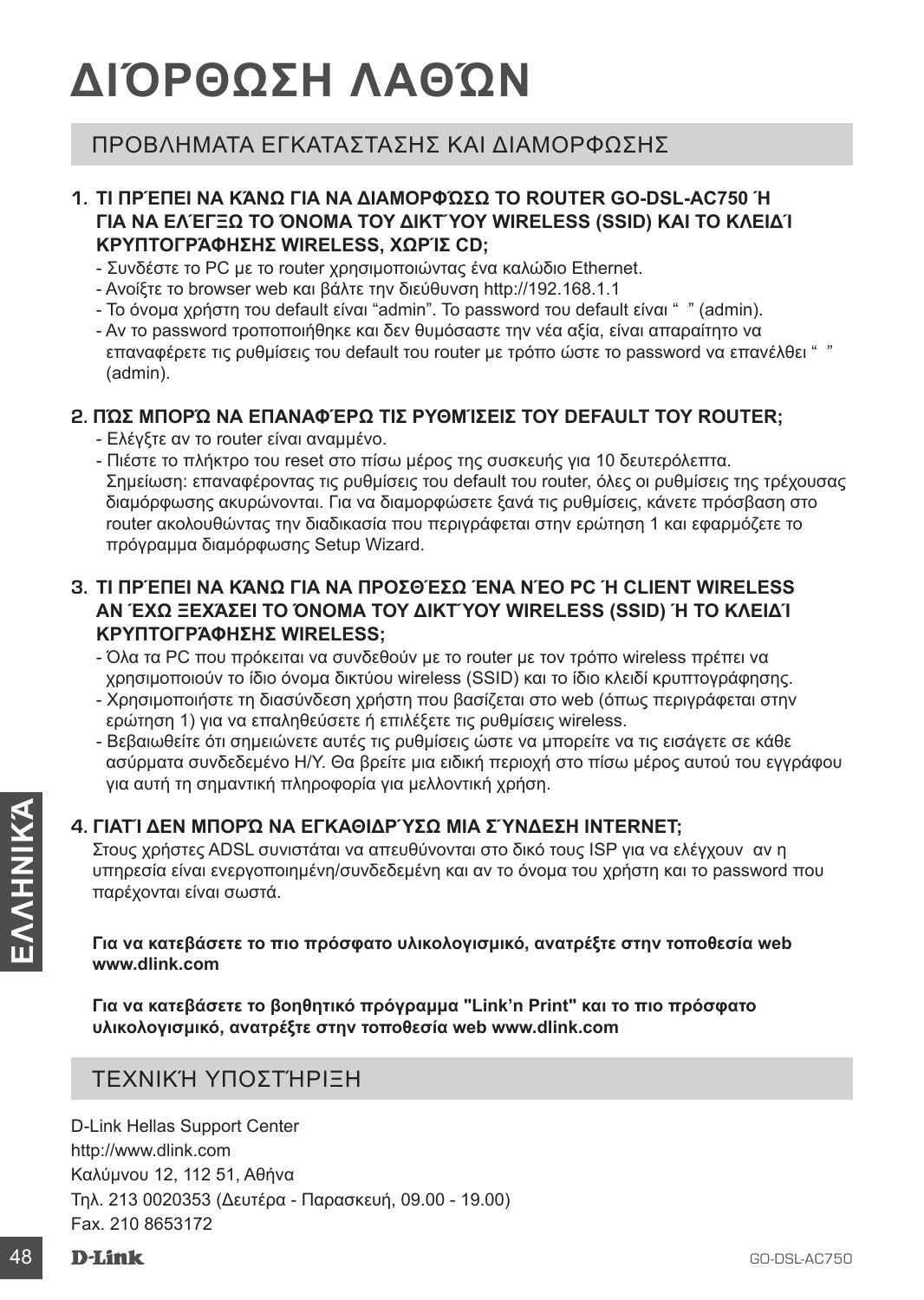# **CONTENTS OF PACKAGING**

## **CONTENTS**



**WIRELESS AC DUAL-BAND ADSL2+ MODEM ROUTER** GO-DSL-AC750

**STRUJNI ADAPTER** ADAPTER

### **ETHERNET (RJ-45 CABLE) KABEL** TIJEKOM POSTAVLJANJA POVEŽITE USMJERNIK NA RAČUNALO

## **RJ-11 KABEL**

Ukoliko nešto od navedenog nedostaje, molimo kontaktirajte vašeg prodavača.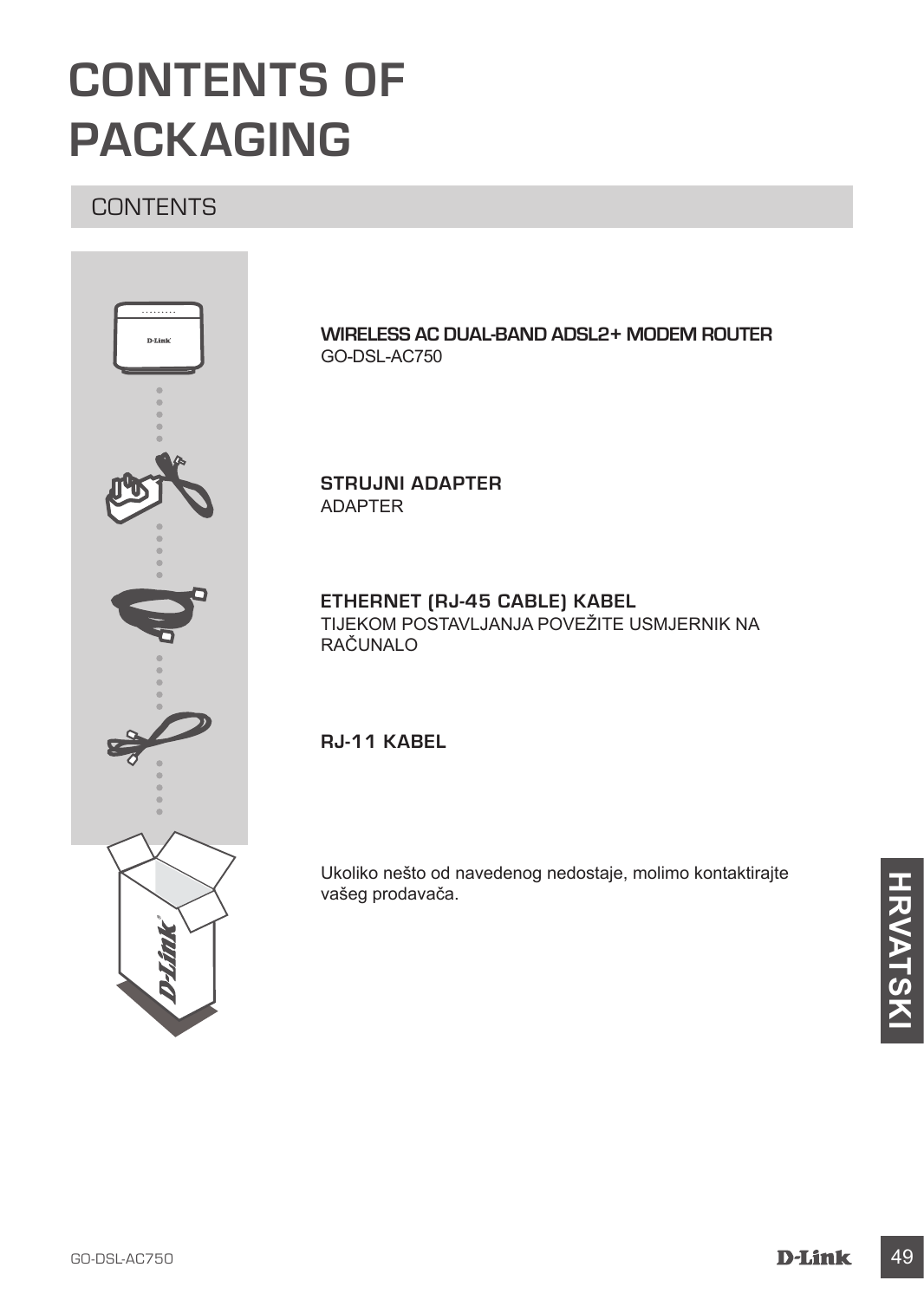# **POSTAVLJENJE PROIZVODA**

## ZADANA POSTAVKA



## **Korak 1**

### **Priključak za strujni adapter**

Ukopčajte jedinicu strujnog priključka u električnu utičnicu, a drugi kraj ukopčajte u priključak za napajanje na usmjerniku (12VDC IN). Uključite napajanje utikača.



#### **Korak 2 LAN povezivanje**

Priključite Ethernet LAN kabel u bilo koji (žuti) priključak na usmjerniku, a drugi kraj priključite u LAN priključak na računalu.



## **Korak 3**

#### **Povezivanje DSL priključka**

Povežite (DSL) priključak usmjernika i priključak na razdjelniku (DSL) povežite pomoću (sivog) telefonskog kabela. Kratki (linijski) kabel iz razdjelnika priključite u telefonsku utičnicu.



#### **Korak 4**

Na računalu koje ste povezali s usmjernikom otvorite web-preglednik i idite na http://192.168.1.1. Kao korisničko ime i zaporku unesite "admin" i potom ćete moću uz pomoć čarobnjaka za postavljanje konfigurirati GO-DSL-AC750.

## NAPREDNO POSTAVLJANJE (PUTEM IP ADRESE)

Save J<br>
MAPREDNO POSTAVLJANJE (PUTEM IP ADRESE)<br>
Da biste ručno konfigurirali GO-DSL-AC750 (bez CD-a za postavljanje), povežite računalo i GO-DSL-AC750 u tričnicu. Zasvijetliti će zelena kontrolna lampica napajanja.<br>
Otvor Da biste ručno konfigurirali GO-DSL-AC750 (bez CD-a za postavljanje), povežite računalo i GO-DSL-AC750 putem priloženog Ethernet kabela. Potom priključite kabel za napajanje uređaja GO-DSL-AC750 u utičnicu. Zasvijetlit će zelena kontrolna lampica napajanja.

Otvorite preglednik pa u polje za adresu upišite IP adresu:

IP ADRESA: http://192.168.1.1

KORISNIČKO IME: admin ZAPORKA: admin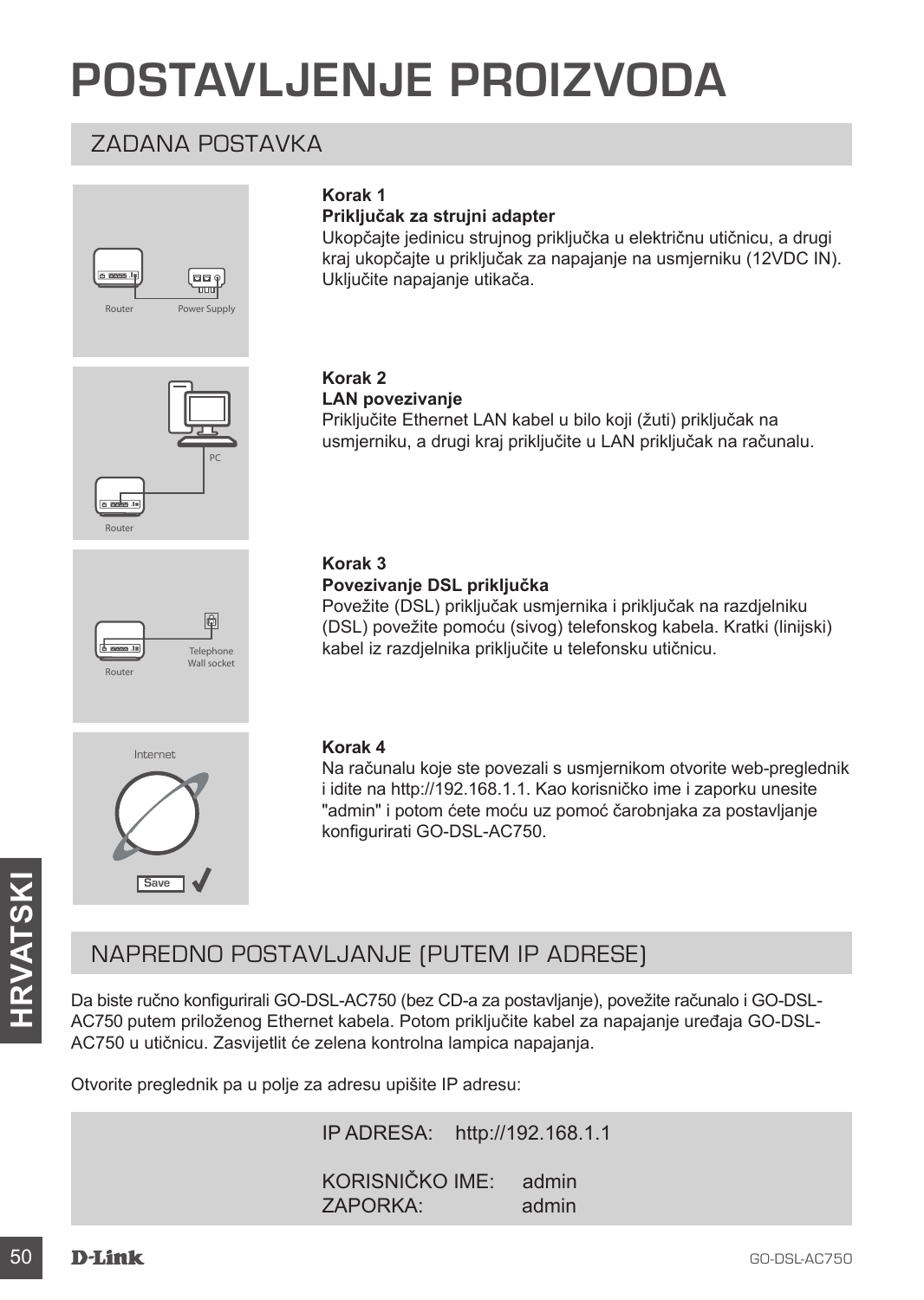# **OTKLANJANJE POGREŠAKA**

## POTEŠKOĆE S POSTAVLJANJEM I KONFIGURACIJOM

### **1. KAKO POSTAVITI USMJERNIK BEZ INSTALACIJSKOG CD-A, TE PROVJERITI NAZIV BEŽIČNE MREŽE (SSID) I KLJUČ ENKRIPCIJE?**

- Povežite vaše računalo sa usmjernikom pomoću Ethernet kabla.
- Otvorite web preglednik i upišite adresu http://192.168.1.1
- Zadano korisničko ime je 'admin'. Zadana lozinka je '' (admin)
- Ako ste promijenili lozinku i u međuvremenu je zaboravili, bit će potrebno resetirati uređaj, kako bi lozinku vratili na vrijednost '' (admin).

## **2. KAKO RESETIRATI USMJERNIK TOČKU NA TVORNIČKI ZADANE POSTAVKE?**

- Uvjerite se da je usmjernik uključen.
- Pritisnite i držite tipku 'reset', koja se nalazi na poleđini uređaja, tijekom 10 sekundi. Napomena: Resetiranjem uređaja na tvorničke postavke obrisat ćete sve trenutne postavke uređaja. Za ponovno postavljanje uređaja pristupite uređaju kako je opisano pod točkom 1. i pokrenite Setup Wizard.

## **3. KAKO DODATI NOVE BEŽIČNE KLIJENTE ILI RAČUNALA AKO SAM ZABORAVIO/LA NAZIV BEŽIČNE MREŽE (SSID) ILI KLJUČ ENKRIPCIJE?**

- Za svako računalo, koje želite povezati sa usmjernikom bežično, nužno je koristiti odgovarajući naziv bežične mreže (SSID) i odgovarajući ključ enkripcije.
- Koristite web sučelje (na način opisan u točki 1.) kako biste definirali vaše bežične postavke.
- Zabilježite te postavke kako biste ih mogli unijeti za svako bežično povezano računalo. U polje na poleđini ovog dokumenta možete upisati važne podatke za buduće potrebe.

### **4. ZAŠTO NEMAM PRISTUP INTERNETU?**

Ako ste korisnik ADSL-a kontaktirajte vašeg davatelja usluge, te se uvjerite jeli usluga omogućena i da su vaši korisničko ime i lozinka ispravni.

#### **Kako biste preuzeli najnoviji firmver, posjetite web mjesto www.dlink.com**

**Kako biste preuzeli uslužni program "Link'n Print" i najnoviji firmver, posjetite web mjesto www.dlink.com**

## TEHNIČKA PODRŠKA

TEHNIČKA PODRŠKA<br>
Hvala vam na odabiru D-Link proizvoda. Za dodatne informacije, podršku i upute za korištenje<br>
uređaja, molimo vas da posjetite D-Link internetsku stranicu na http://www.dlink.com<br>
GO-DSL-AC750<br> **D-Link** 5 Hvala vam na odabiru D-Link proizvoda. Za dodatne informacije, podršku i upute za korištenje uređaja, molimo vas da posjetite D-Link internetsku stranicu na http://www.dlink.com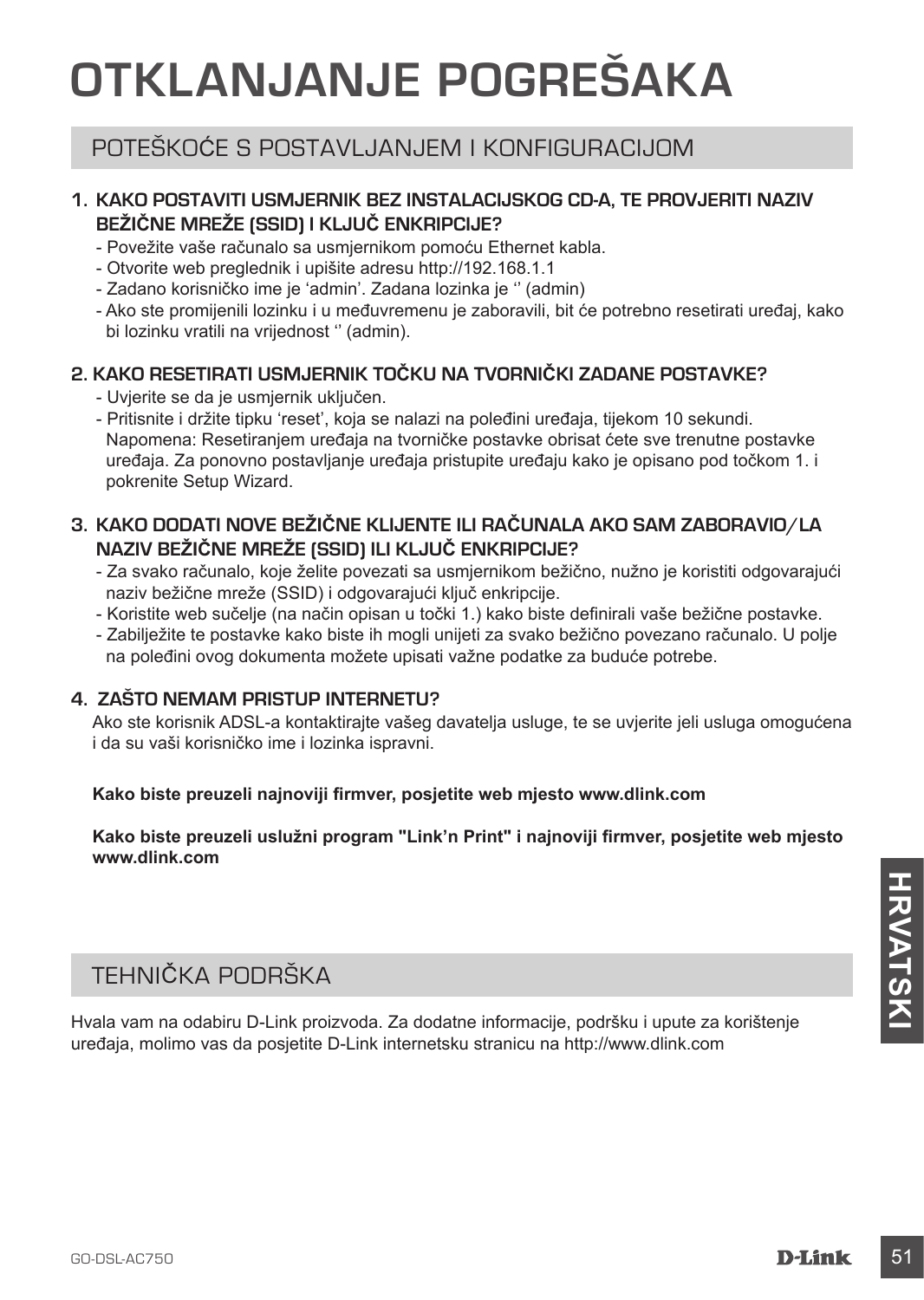# **CONTENTS OF PACKAGING**

## **CONTENTS**



**WIRELESS AC DUAL-BAND ADSL2+ MODEM ROUTER** GO-DSL-AC750

**NAPAJALNI ADAPTER** ADAPTER

**MREŽNI KABEL (CAT.5 UTP)** MED POSTAVITVIJO, VKLOPITE USMERJEVALNIK V VAŠ RAČUNALNIK

**RJ-11 KABEL**

Če kaj od naštetega manjka, se obrnite na prodajalca.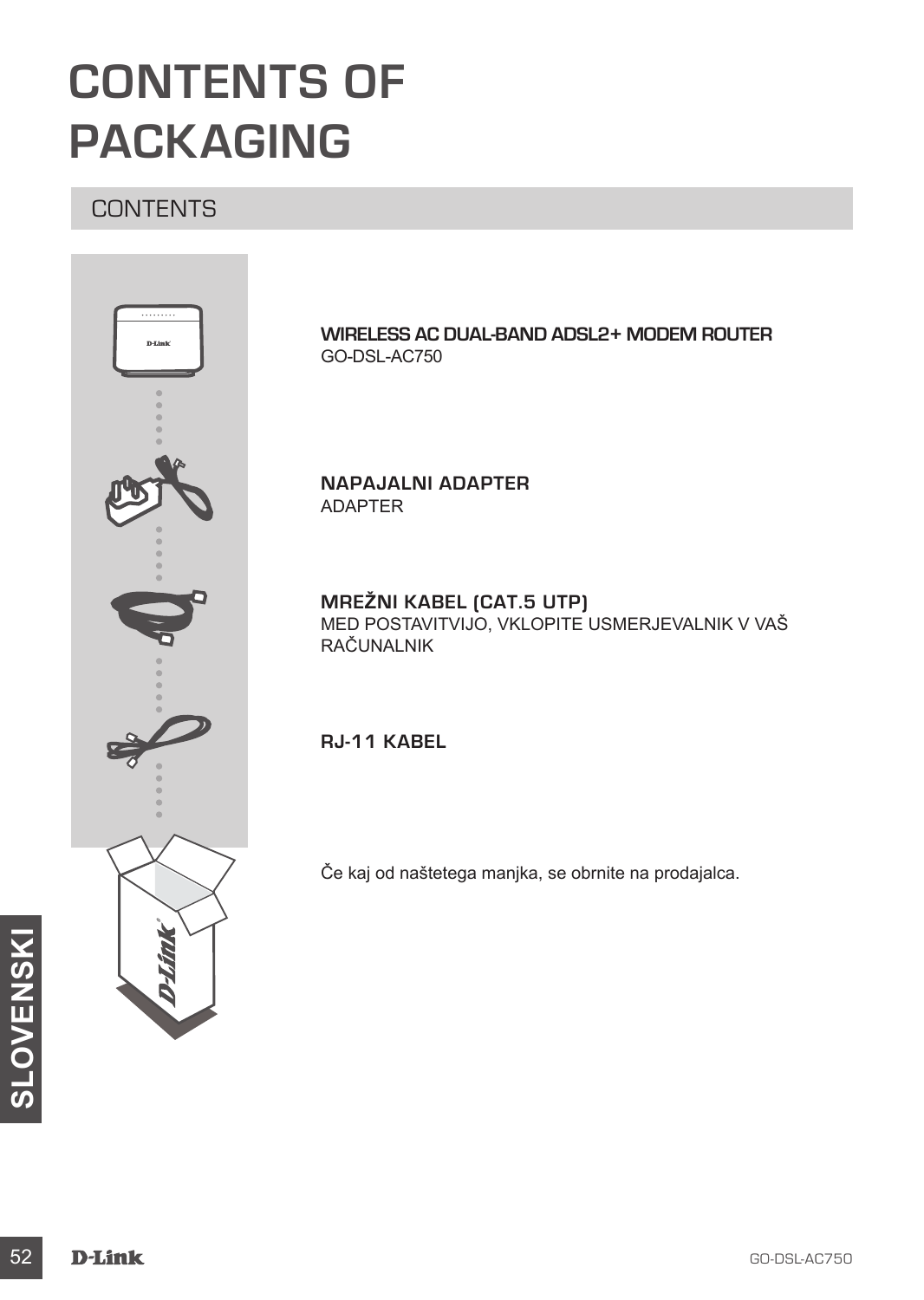# **POSTAVITEV IZDELKA**

## PRIVZETE NASTAVITVE



## **Korak 1**

#### **Priključek za napajalni adapter**

Priključite enoto napajalnega adapterja v električno vtičnico, drugi konec pa priključite v napajalni priključek na usmerjevalniku (12VDC IN). Vklopite napajanje na vtikaču.





## **Povezava LAN**

Priključite kabel Ethernet LAN v katerakoli (rumena) vrata na usmerjevalniku, drugi konec pa priključite v LAN vrata na računalniku.



### **Korak 3**

#### **Povezava DSL vrat**

(DSL) vrata na usmerjevalniku povežite s pomočjo (sivega) telefonskega kabla z vrati označenimi z (DSL) na razdeljevalcu. Priključite kratki (linija) kabel iz razdeljevalca v telefonsko vtičnico.



#### **Korak 4**

Na računalniku, ki ste ga povezali z usmerjevalnikom, odprite spletni brskalnik in vnesite naslov http://192.168.1.1. Kot uporabniško ime in geslo vnesite "admin" in boste lahko uporabili čarovnika za namestitev vašega GO-DSL-AC750.

## NAPREDNA POSTAVITEV (PRISTOP PREKO IP NASLOVA)

NAPREDNA POSTAVITEV (PRISTOP PREKO IP NASLOVA)<br>
Za ročno nastavitev GO-DSL-AC750 (brez postavitvenega CD-ja) povežite vaš računalnik z<br>
GO-DSL-AC750 s pomočjo dostavljenega ethernet omrežnega kabla. Potem vklopite napajaln Za ročno nastavitev GO-DSL-AC750 (brez postavitvenega CD-ja) povežite vaš računalnik z GO-DSL-AC750 s pomočjo dostavljenega ethernet omrežnega kabla. Potem vklopite napajalni kabel GO-DSL-AC750. Kontrolna lučka vklopa bo zasvetila zeleno.

Potem preprosto odprite okno vašega brskalnika in vpišite IP naslov v naslovno polje brskalnika:

IP NASLOV: http://192.168.1.1

UPORABNIŠKO IME: admin GESLO: admin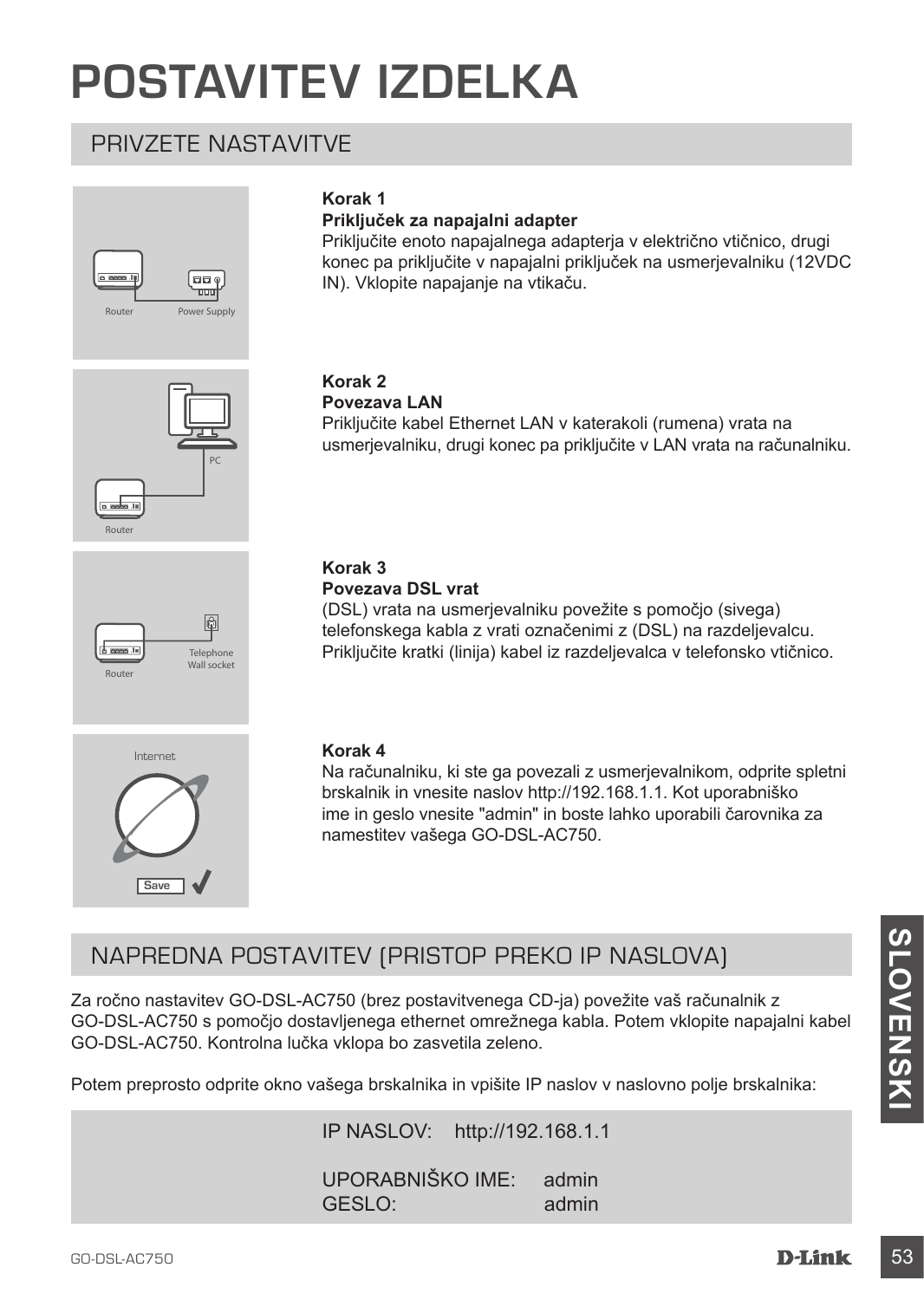# **ODPRAVA TEŽAV**

## PROBLEMI PRI POSTAVITVI IN NASTAVITVI

## **1. KAKO LAHKO BREZ CD-JA NASTAVIM GO-DSL-AC750, ALI PA PREVERIM IME BREZŽIČNE MREŽE (SSID) IN ENKRIPCIJSKI KLJUČ ZA DOSTOP VANJO?**

- Priključite vaš PC na dostopno točko (AP) s pomočjo mrežnega kabla.
- Odprite spletni brskalnik in vtipkajte naslov 'http://192.168.1.1'.
- Privzeto uporabniško ime je 'admin', privzeto geslo pa je prazno.
- Če ste spremenili geslo in se ga ne spomnite, bo treba ponastaviti AP, da dobite nazaj privzete nastavitve za uporabniško ime in geslo.

## **2. KAKO SE PONASTAVI GO-DSL-AC750 NA PRIVZETE TOVARNIŠKE NASTAVITVE?**

- Preverite, da je GO-DSL-AC750 vklopljen.
- Pritisnite in držite tipko 'reset' na zadnji strani naprave približno 10 sekund. Opomba: Pri ponastavitvi GO-DSL-AC750 se zbrišejo vse uporabniške nastavitve. Za ponovno nastavitev naprave ponovite postopek, opisan v točki 1, nato zaženite čarovnika za nastavitev (Setup Wizard).

## **3. KAKO NAJ DODAM NOVEGA BREZŽIČNEGA UPORABNIKA ALI PC, ČE SEM POZABIL IME BREZŽIČNE MREŽE (SSID) ALI ENKRIPCIJSKI KLJUČ?**

- Za nastavitev novega brezžičnega uporabnika morate uporabiti pravo ime brezžične mreže (SSID) in enkripcijski ključ.
- Ponovite postopek, opisan v točki 1, ter preverite potrebne podatke.
- Obvezno zapišite te postavke, da jih lahko vnesete za vsak brezžično povezan računalnik. Na zadnji strani tega dokumenta boste našli področje, kjer lahko vpišete te pomembne informacije za uporabo v prihodnosti.

### **4. ZAKAJ NE MOREM VZPOSTAVITI INTERNETNE POVEZAVE?**

Preverite, da ste vpisali veljavno uporabniško ime in geslo. V primeru nadaljnjih težav se obrnite na izbranega internetnega ponudnika.

**Najnovejšo vdelano programsko opremo prenesite s spletnega mesta www.dlink.com**

**Pomožni program "Link'n Print" in najnovejšo vdelano programsko opremo prenesite s spletnega mesta www.dlink.com**

## TEHNIČNA PODPORA

**EHNIČNA PODPORA**<br> **SAMAGINE SE SAMAGING SERVE SAMAGING SERVE SAMAGING SERVE SAMAGING SAMAGING SAMAGING SAMAGING SAMAGING SAMAGING SAMAGING SAMAGING SAMAGING SAMAGING SAMAGING SAMAGING SAMAGING SAMAGING SAMAGING SAMAGING S** Zahvaljujemo se vam, ker ste izbrali D-Link proizvod. Za vse nadaljnje informacije, podporo ter navodila za uporabo prosimo obiščite D-Link - ovo spletno stran http://www.dlink.com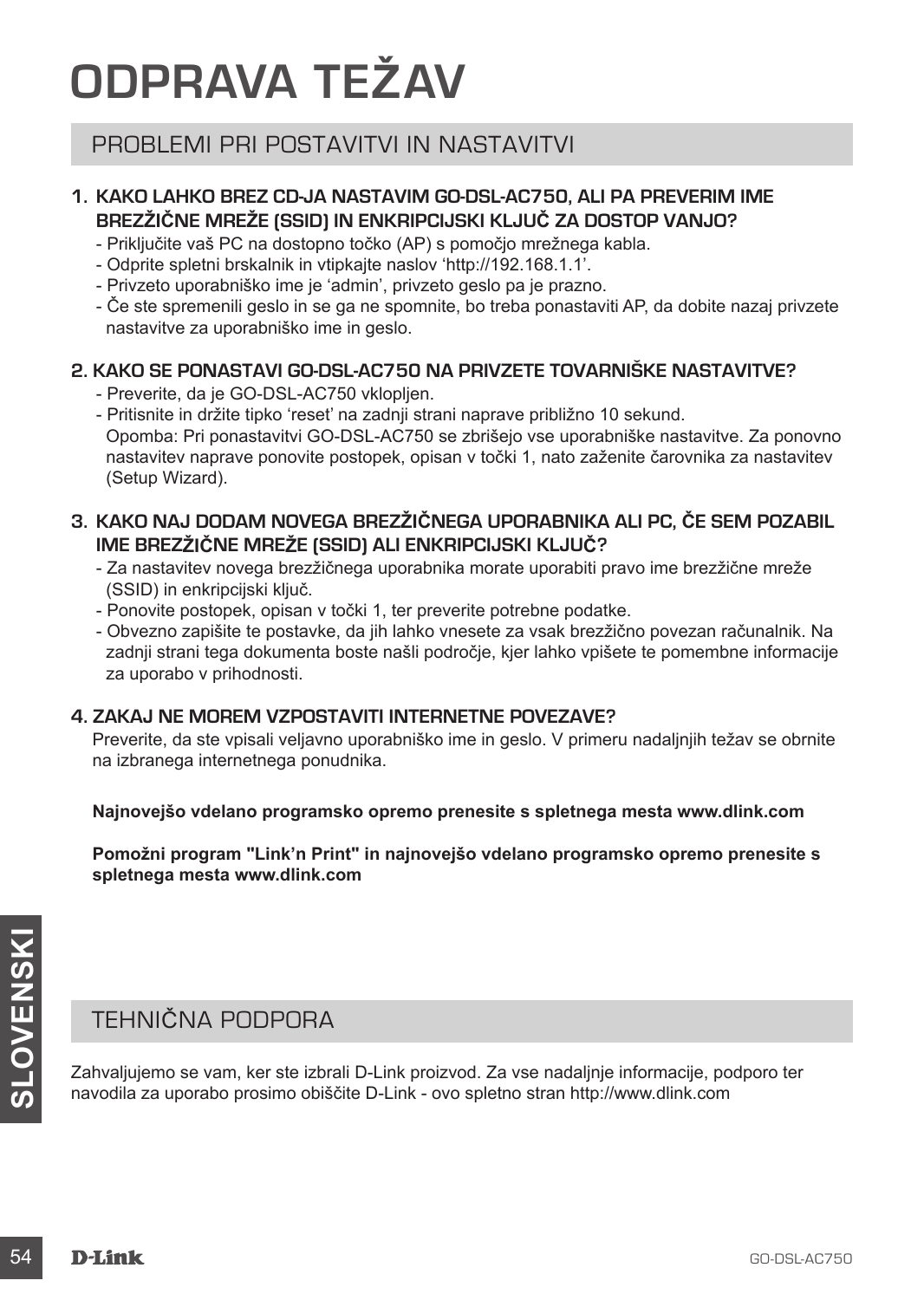# **CONTENTS OF PACKAGING**

## **CONTENTS**



**WIRELESS AC DUAL-BAND ADSL2+ MODEM ROUTER** GO-DSL-AC750

**TRANSFORMATOR** ADAPTOR

## **CABLU ETHERNET (RJ-45 CABLE)** CONECTAŢI RUTERUL LA PC ÎN TIMPUL CONFIGURĂRII

**CABLU RJ-11**

Dacă aţi constatat lipsa unei componente vă rugăm să vă contactaţi distribuitorul.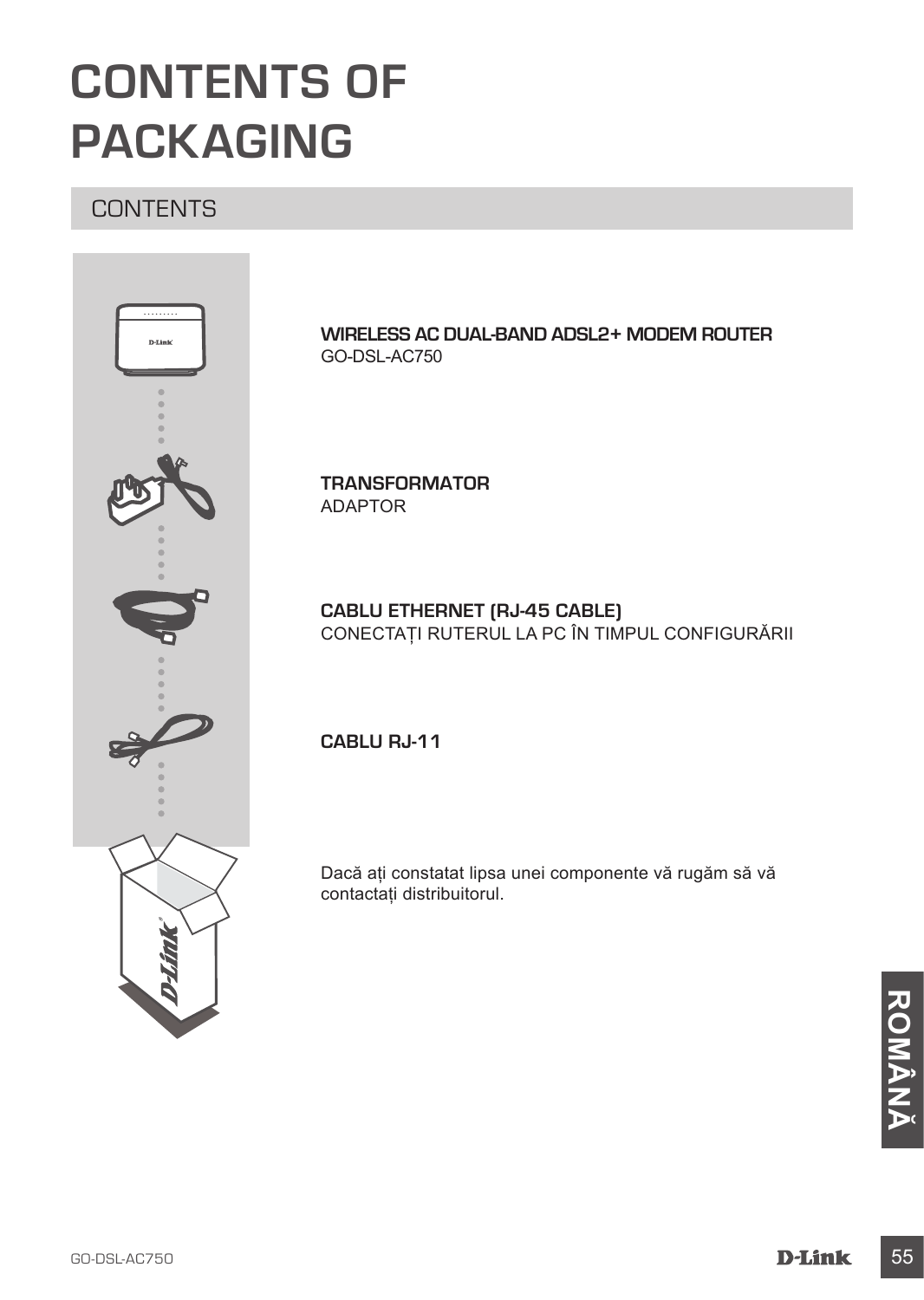# **CONFIGURAREA PRODUSULUI**

## SETARE IMPLICITĂ





**Pasul 1**

pornit.

#### **Pasul 2 Conectarea la reţeaua LAN**

**Conectarea adaptorului de alimentare**

Conectati un capăt al cablului LAN Ethernet la oricare din porturile (galbene) ale ruterului și apoi conectați celălalt capăt la portul LAN al PC-ului.

Conectati un capăt al adaptorului de alimentare la priza de perete si apoi conectati celălalt capăt la portul de alimentare al ruterului (intrarea de 12 V c.c.). Aduceţi comutatorul de alimentare în poziţia





#### **Pasul 3 Conectarea portului DSL**

Conectaţi portul (DSL) al ruterului, folosind cablul telefonic (gri), la portul marcat (DSL) de pe divizor. Conectaţi la priza telefonică de perete cablul scurt (linie) care este ataşat divizorului.



### **Pasul 4**

Deschideţi pe computerul pe care l-aţi conectat la ruter un browser web și accesați http://192.168.1.1. Introduceți admin în câmpurile pentru numele de utilizator și parolă și utilizați expertul pentru a configura dispozitivul GO-DSL-AC750.

## CONFIGURARE AVANSATĂ (ACCES PRIN ADRESĂ IP)

Fentru a configura manual GO-DSL-AC750 (fără CD-ul de configurare), conectați computerul la GO-DSL-AC750 utilizând cablul Ethernet furnizat. Apoi conectați cablul e alimentare la GO-DSL-AC750.<br>
Indicatorul verde de aliment Pentru a configura manual GO-DSL-AC750 (fără CD-ul de configurare), conectați computerul la GO-DSL-AC750 utilizând cablul Ethernet furnizat. Apoi conectati cablul de alimentare la GO-DSL-AC750. Indicatorul verde de alimentare rămâne aprins.

Apoi nu trebuie decât să deschideţi o fereastră de browser şi să introduceţi adresa IP în câmpul de adrese al browserului:

ADRESĂ IP: http://192.168.1.1

NUME DE UTILIZATOR: admin PAROLĂ<sup>:</sup> admin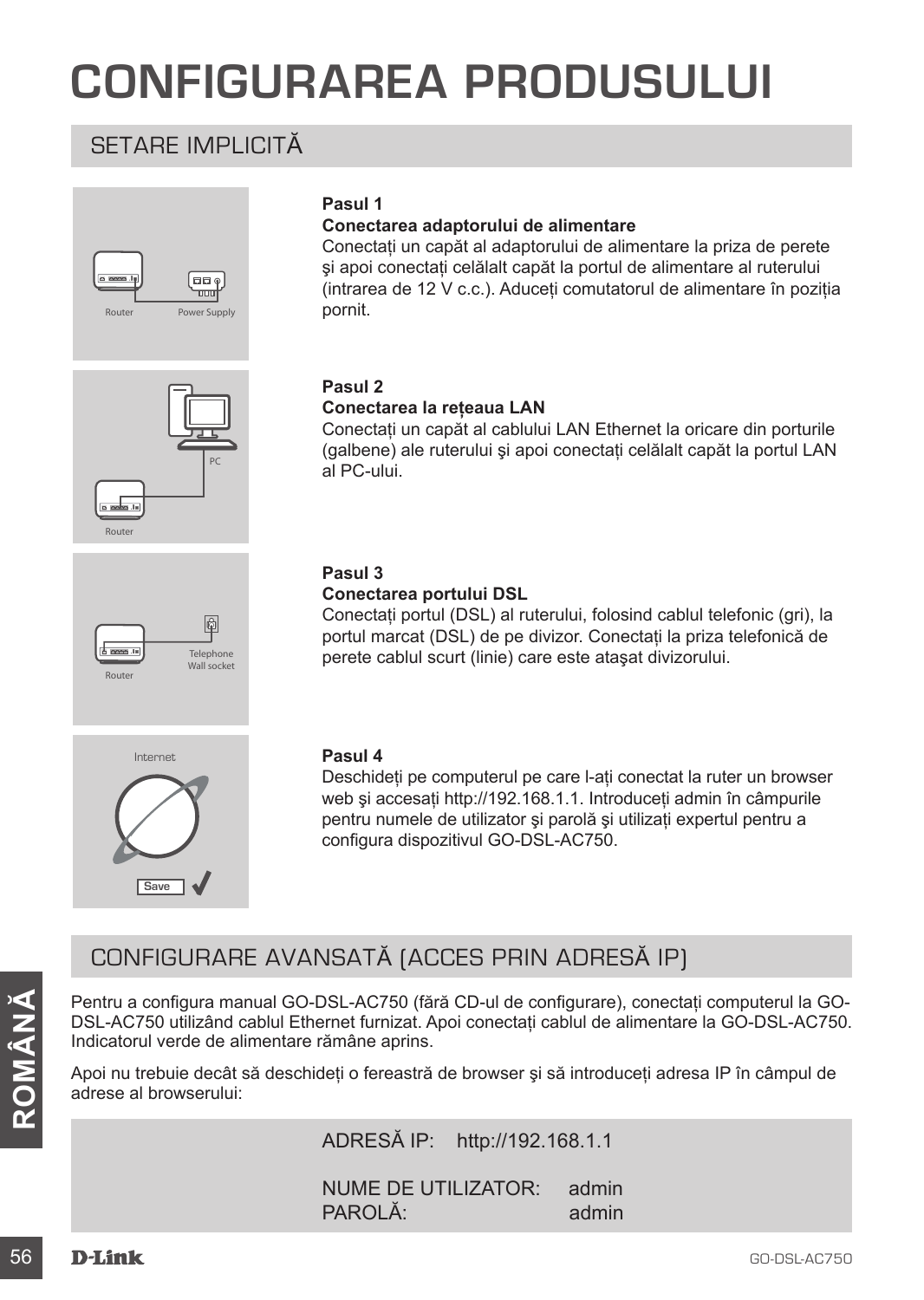# **TROUBLESHOOTING**

## PROBLEME LEGATE DE CONFIGURARE

## **1. CUM POT SĂ ÎMI CONFIGUREZ ROUTERUL GO-DSL-AC750 FĂRĂ CD SAU SĂ-MI VERIFIC NUMELE REŢELEI WIRELESS (SSID) SI CHEIA DE CRIPTARE FOLOSITĂ?**

- Conectati PC-ul la router folosind un cablu Ethernet.
- Deschideti un browser si introduceti adresa : http://192.168.1.1
- Numele de utilizator implicit este 'admin'. Parola implicită este '' (admin).
- Dacă ati schimbat parola și nu v-o mai amintiti, va trebui să resetati routerul pentru a aduce parola la '' (admin).

## **2. CUM RESETEZ ROUTERUL LA VALORI INIŢIALE?**

- Asiguraţi-vă că router-ul este pornit.
- Apăsaţi şi ţineţi apăsat butonul de reset de pe spatele dispozitivului pentru 10 de secunde. Notă: Resetarea routerului pe valori initiale va sterge configuratia actuală. Pentru a re-configura accesati pagina de management urmând pasii de la punctual 1 și apoi rulați Setup Wizard.

## **3. CUM ADAUG UN NOU CLIENT WIRELESS SAU PC DACĂ AM UITAT NUMELE REŢELEI WIRELESS (SSID) SAU CHEIA DE CRIPTARE.**

- Pentru fiecare PC ce se va conecta la router in mod wireless va trebui să vă asigurati că folositi Numele corect al Retelei și că aveti cheia de criptare adecvată.
- Folositi interfata web (asa cum este descris la punctual 1) pentru a verifica sau alege configuratia wireless.
- Asigurați-vă că notați aceste setări în vederea introducerii lor în fiecare PC conectat fără fir. Pe spatele acestui document veti găsi o zonă destinată notării acestor informații importante în vederea utilizării ulterioare.

## **4. DE CE NU AM CONEXIUNE LA INTERNET?**

Pentru utilizatorii de ADSL vă rugăm contactaţi operatorul dumneavoastră pentru a fi siguri că serviciul este pornit şi că parola şi numele de utilizator sunt corecte.

**Pentru a descărca cel mai recent firmware, consultaţi site-ul web www.dlink.com**

Pentru a descărca utilitarul "Link'n Print" și cel mai recent firmware, consultați site-ul Web **www.dlink.com**

## SUPORT TEHNIC

SUPORT TEHNIC<br>Vă mulțumim pentru alegerea produselor D-Link. Pentru mai multe informații, suport și manuale ale<br>produselor vă rugăm să vizitați site-ul D-Link http://www.dlink.com<br>GO-DSL-AC750<br>**D-Link** 57 Vă multumim pentru alegerea produselor D-Link. Pentru mai multe informații, suport și manuale ale produselor vă rugăm să vizitati site-ul D-Link http://www.dlink.com